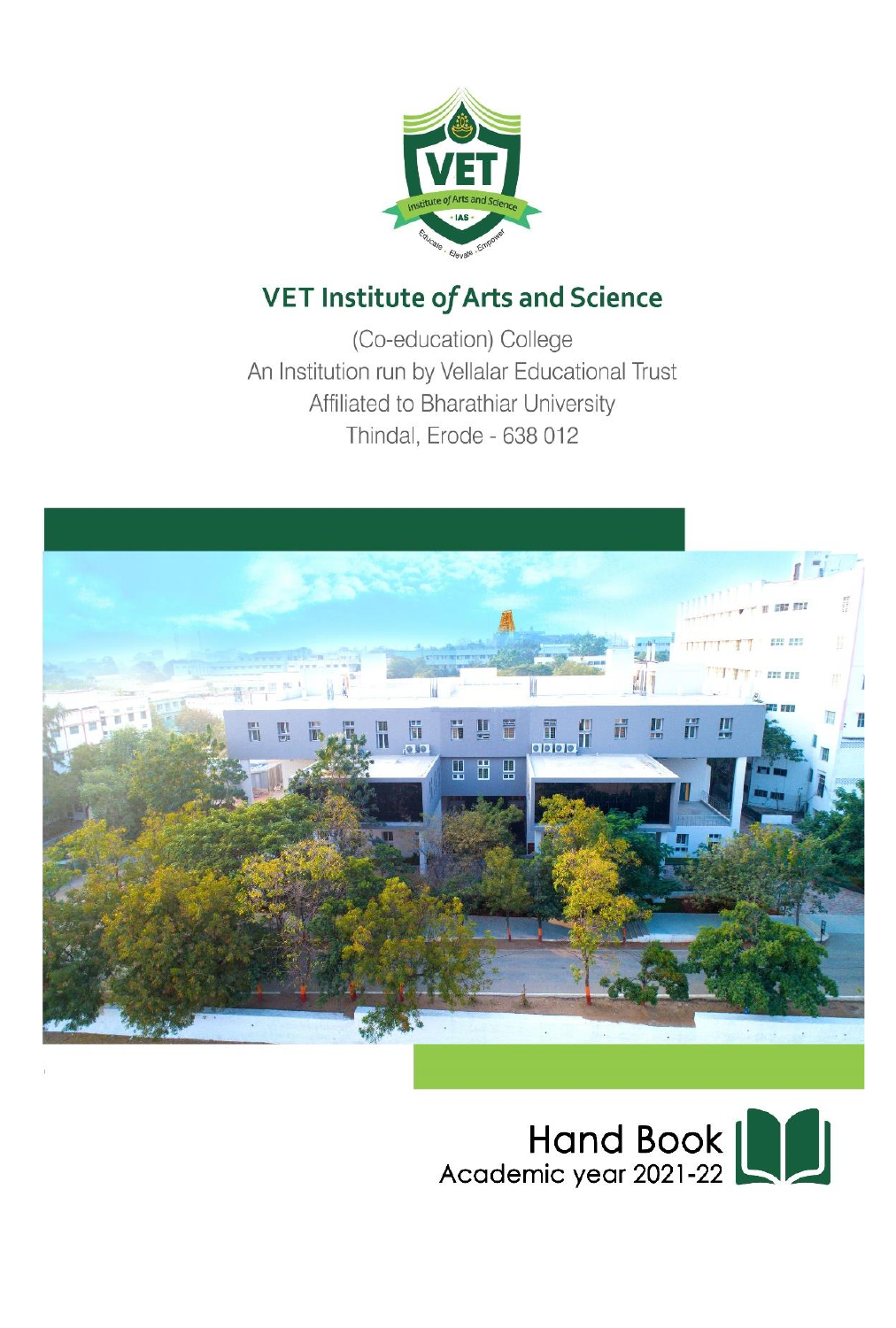

# **VET Institute o***f* **Arts and Science**

(Co-education) College (Affiliated to Bharathiar University) (An Institution run by Vellalar Educational Trust) Thindal, Erode – 638 012



e-mail: [info@vetias.ac.in](mailto:info@vetias.ac.in) Website: [www.vetias.ac.in](http://www.vetias.ac.in/)

# **PERSONAL MEMORANDUM**

| Name          |                  |                                                                                                                                                                                                                                      |  |
|---------------|------------------|--------------------------------------------------------------------------------------------------------------------------------------------------------------------------------------------------------------------------------------|--|
| Roll. no.     |                  | <u> 1980 - Jan Barbarat, martin da basar a shekara tsara a shekara tsa a shekara tsara a shekara tsara tsara tsa</u>                                                                                                                 |  |
| Class         |                  |                                                                                                                                                                                                                                      |  |
| Department    |                  | <u> 1988 - Johann Stoff, deutscher Stoffen und der Stoffen und der Stoffen und der Stoffen und der Stoffen und der Stoffen und der Stoffen und der Stoffen und der Stoffen und der Stoffen und der Stoffen und der Stoffen und d</u> |  |
| Date of birth |                  |                                                                                                                                                                                                                                      |  |
| Blood group   |                  |                                                                                                                                                                                                                                      |  |
| Height        | $\frac{1}{2}$ cm | Weight :____________ kg                                                                                                                                                                                                              |  |
| Address for   |                  |                                                                                                                                                                                                                                      |  |
|               |                  |                                                                                                                                                                                                                                      |  |
|               |                  |                                                                                                                                                                                                                                      |  |
|               |                  |                                                                                                                                                                                                                                      |  |
| Pin code      |                  |                                                                                                                                                                                                                                      |  |
| Mobile no.    |                  |                                                                                                                                                                                                                                      |  |
|               |                  | Father's mobile no : ________________ Mother's mobile no : _____________                                                                                                                                                             |  |
| E-Mail id     |                  |                                                                                                                                                                                                                                      |  |
|               |                  |                                                                                                                                                                                                                                      |  |
|               |                  |                                                                                                                                                                                                                                      |  |
|               |                  |                                                                                                                                                                                                                                      |  |
|               |                  |                                                                                                                                                                                                                                      |  |
|               |                  |                                                                                                                                                                                                                                      |  |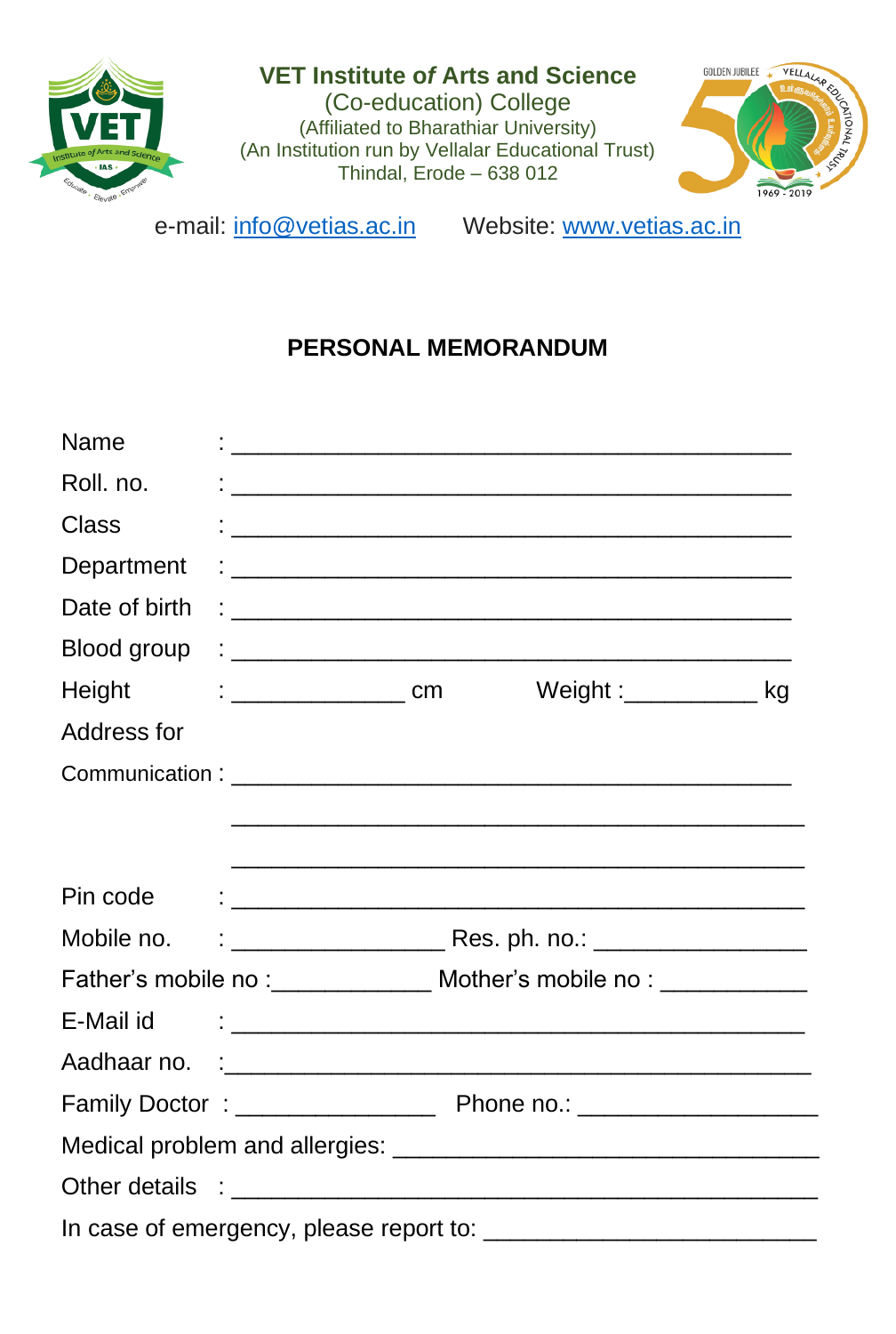# **NATIONAL ANTHEM**

Jana-gana-mana-adhinayaka jaya he Bharata-bhagya-vidhata Punjaba-Sindhu-Gujarata-Maratha Dravida-Utkala-Banga Vindhya-Himachala-Yamuna-Ganga uchchala-jaladhi-taranga Tava shubha name jage, tava shubha asisa mage, gahe taya jaya-gatha. Jana-gana-mangala-dayaka jaya he Bharata-bhagya-vidhata. Jaya he, Jaya he, Jaya he, jaya jaya jaya, jaya he.

# **INDIAN PLEDGE**

India is my country. All Indians are my brothers and sisters. I love my country and I am proud of its rich and varied heritage. I shall always strive to be worthy of it. I shall give respect to my parents, teachers and all elders and treat everyone with courtesy. To my country and my people, I pledge my devotion. In their well-being and prosperity alone lies my happiness.

# **COLLEGE OATH**

I solemnly affirm in the name of God, that, I shall, during and at the end of the course, metamorphise into a mature professional, and merge with the professional management fraternity all over the world.

I shall earnestly strive to develop a professional discipline.

I hereby state that, I have read and understood the code of conduct and I promise to abide by the rules and regulations of this institution and safe guard the motto

"Educate, Elevate, Empower"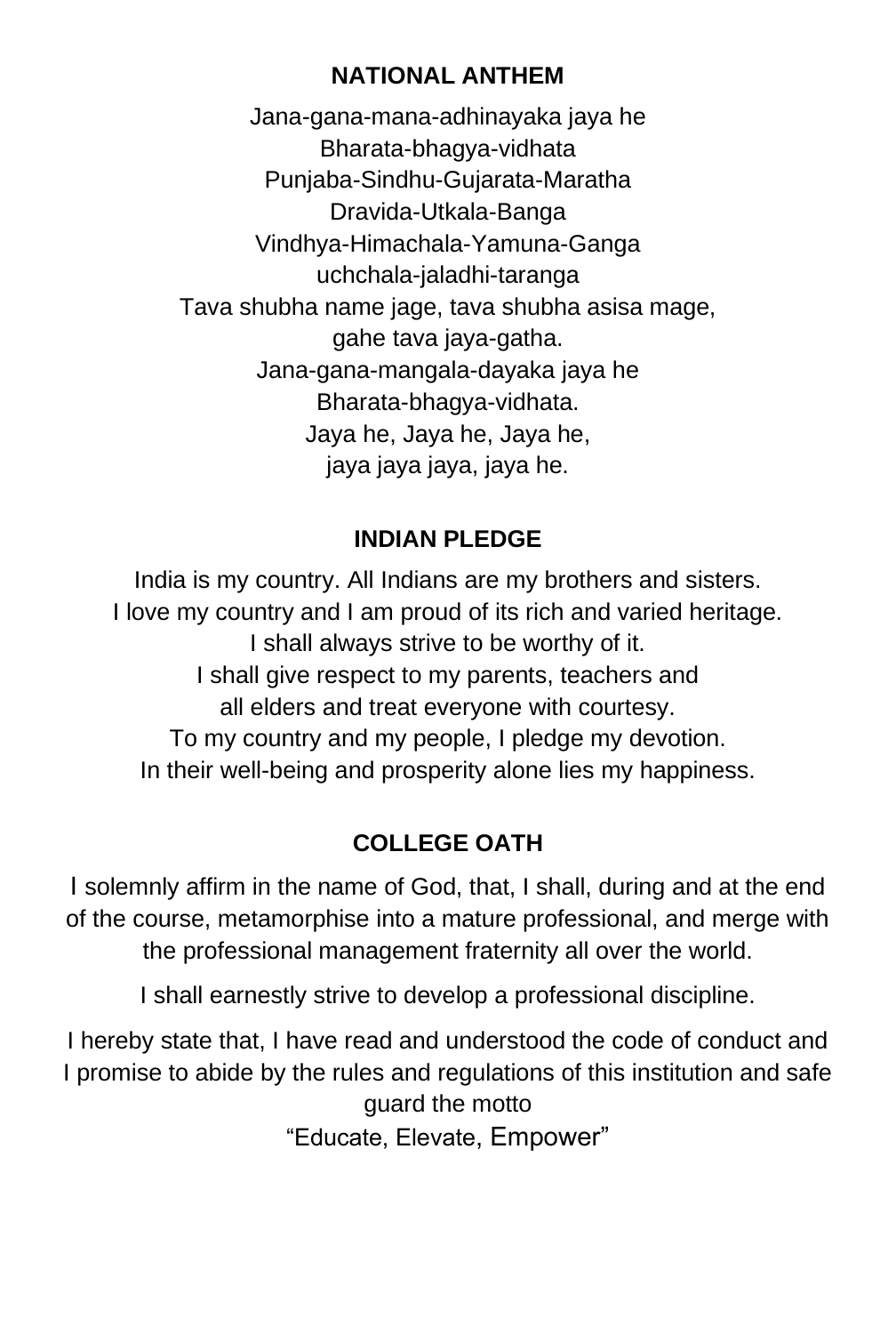# **COLLEGE COMMITTEE**

# 1. **Thiru. Kandasamy S. S.**

President - Management Chairman

2. **Thiru. Chandrasekar S. D. , B. A.** 

Secretary - Management Member

3. **Thiru. Arun P. K. P. , B. Arch.**

Treasurer - Management Member

4. **Dr.Thirunavukkarasu P.**

Syndicate Member, BU - University Nominee

5. **Mr.Velumani C., CA**

NGO- Member

**6. Dr. Jayanthi S. K.**

Principal, VCW- Member

7. **Dr.Saravanan R.**

Principal

8. **Dr.Shakila Mathew** 

Dean - Academics

# 9. **Mr. Logesh Kumar S.**

Administrative Officer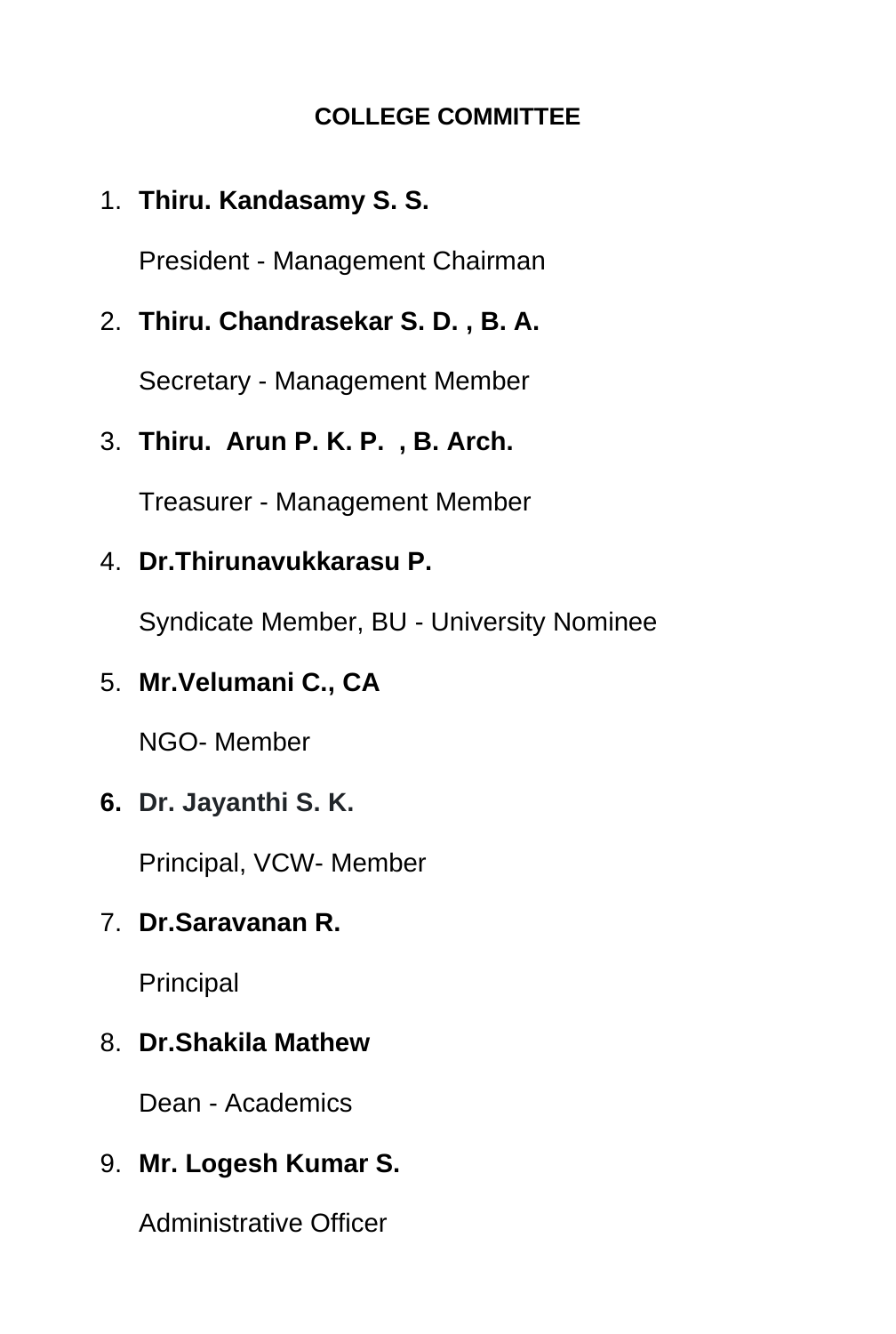#### **VELLALAR EDUCATIONAL TRUST**

Vellalar Educational Trust, established in 1969, with a view to empower young women hailing from rural and marginalised sections of the society and elevate them as leaders through education, has emerged as a beacon of education for millions of aspiring minds. Growing from strength to strength, inculcating values that harmonise and develop our society, the VET family now is a group of ten institutions wherein 22,000 students are pursuing their studies from school level to higher education and research in the faculties of Arts, Commerce, Education, Engineering, Management, Nursing, Pharmacy and Sciences.

### **ABOUT THE COLLEGE**

VET Institute of Arts and Science (Co-education) College, the youngest member of the Vellalar family, is an intellectual community that nurtures student learning, fosters faculty research and creative activity and provides service to the larger community. We, at VETIAS, emphasise on collaborative learning, individual intellectual development, and respect for diverse points of view, preparing students to become critical thinkers, strong communicators and ethical leaders with a truly global perspective. Our students will graduate understanding that what they do beyond the classroom can make an impact on the world since knowledge, understanding and intellectual courage for a purposeful life in a challenging and changing world are woven into the fabric of their education.

#### **COLLEGE WORKING DAYS &TIMINGS**

Monday - Saturday 09.15 AM - 04.25 PM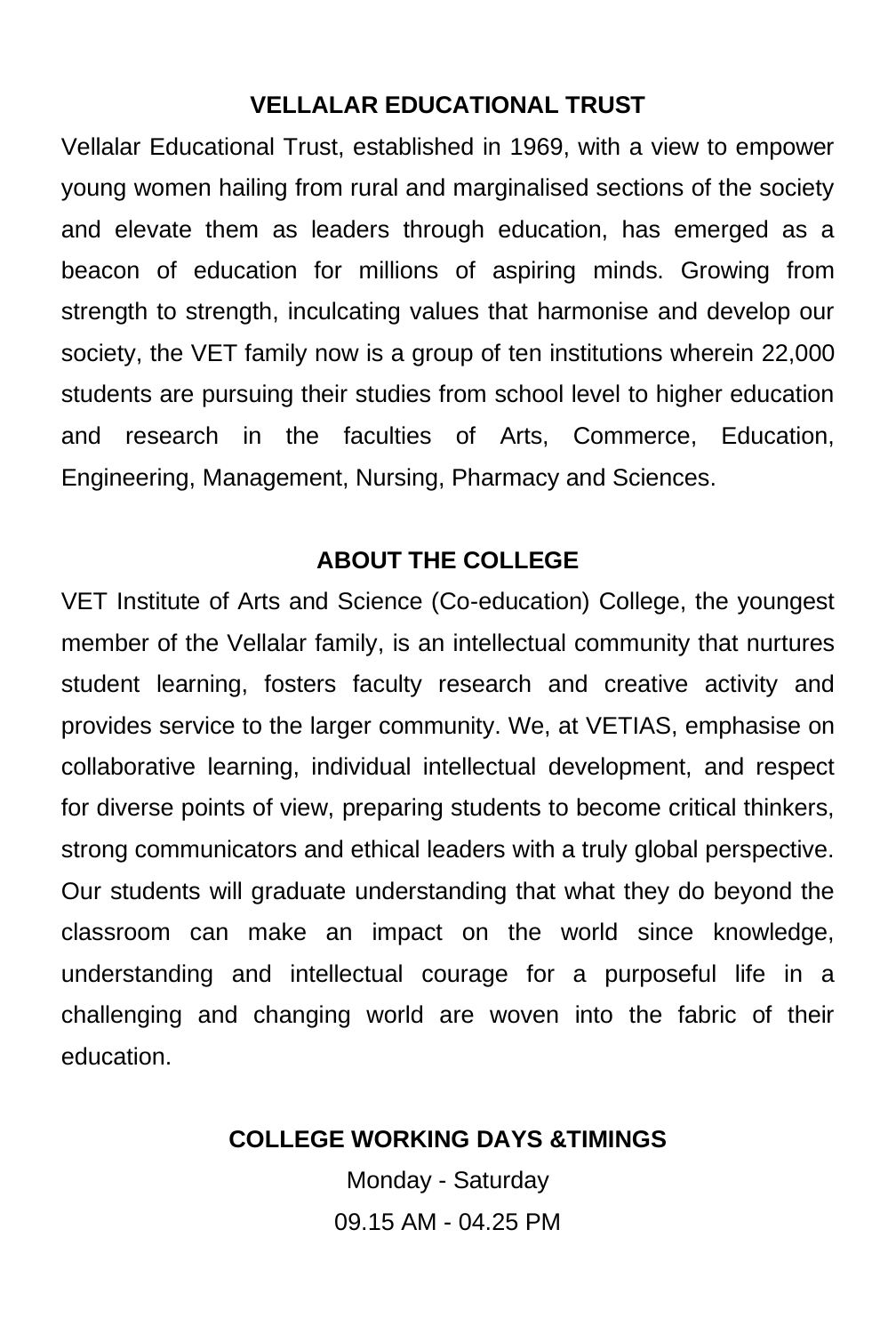### **VISION**

We envision a distinguished institution in education, research, and a home to an intellectual community with strong social commitments, providing seamless learning environment balanced with challenge and support, comfort and flexibility, and contemporary culture and tradition, eliciting pride and belonging from its stakeholders.

### **MISSION**

- To identify opportunities, make connections, and maximise resources in order to promote progress, inspire collaboration and synergy, and maximise efficacy of all members of the campus community.
- To offer broad and balanced academic programmes that are mutually reinforcing and emphasise high quality and creative instruction at the undergraduate, graduate, professional and postgraduate levels.
- To be an employer of choice for faculty who are passionate about transforming the practice of teaching.
- To embody through its policies and programmes, respect for, and commitment to, the ideals of open and democratic society.
- To create leaders who imagine, innovate and inspire the world.

# **VALUES**

- Social justice
- **Excellence**
- Integrity
- Transparency
- Collaboration
- Innovation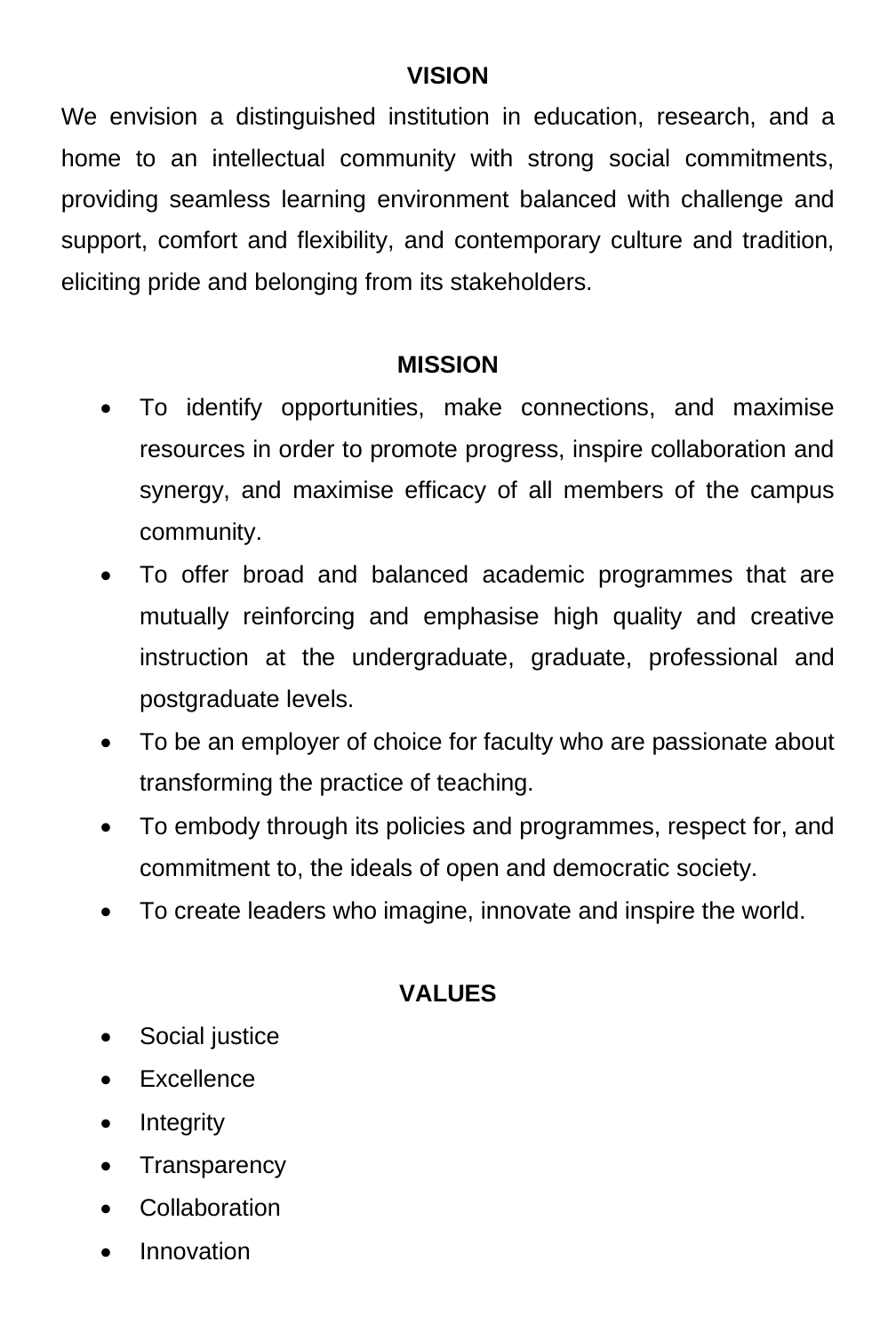# **COURSES OFFERED**

# **School of Business**

- B. B. A.
- B. B. A. with Business Analytics\*

# **School of Commerce**

- B. Com.
- B. Com. Computer Applications
- B. Com. Professional Accounting
- B. Com. Accounting & Finance
- B. Com. with Business Intelligence\*

# **School of Computer Science**

- B. Sc. Computer Science
- B. Sc. Computer Science & Application
- B. Sc. Computer Science with Artificial Intelligence\*

# **School of Fashion**

B.Sc. Costume Design and Fashion

# **School of Literature**

B. A. English Literature

# **School of Social Science**

B. A. Sociology

*\*Certificate course offered by IBM*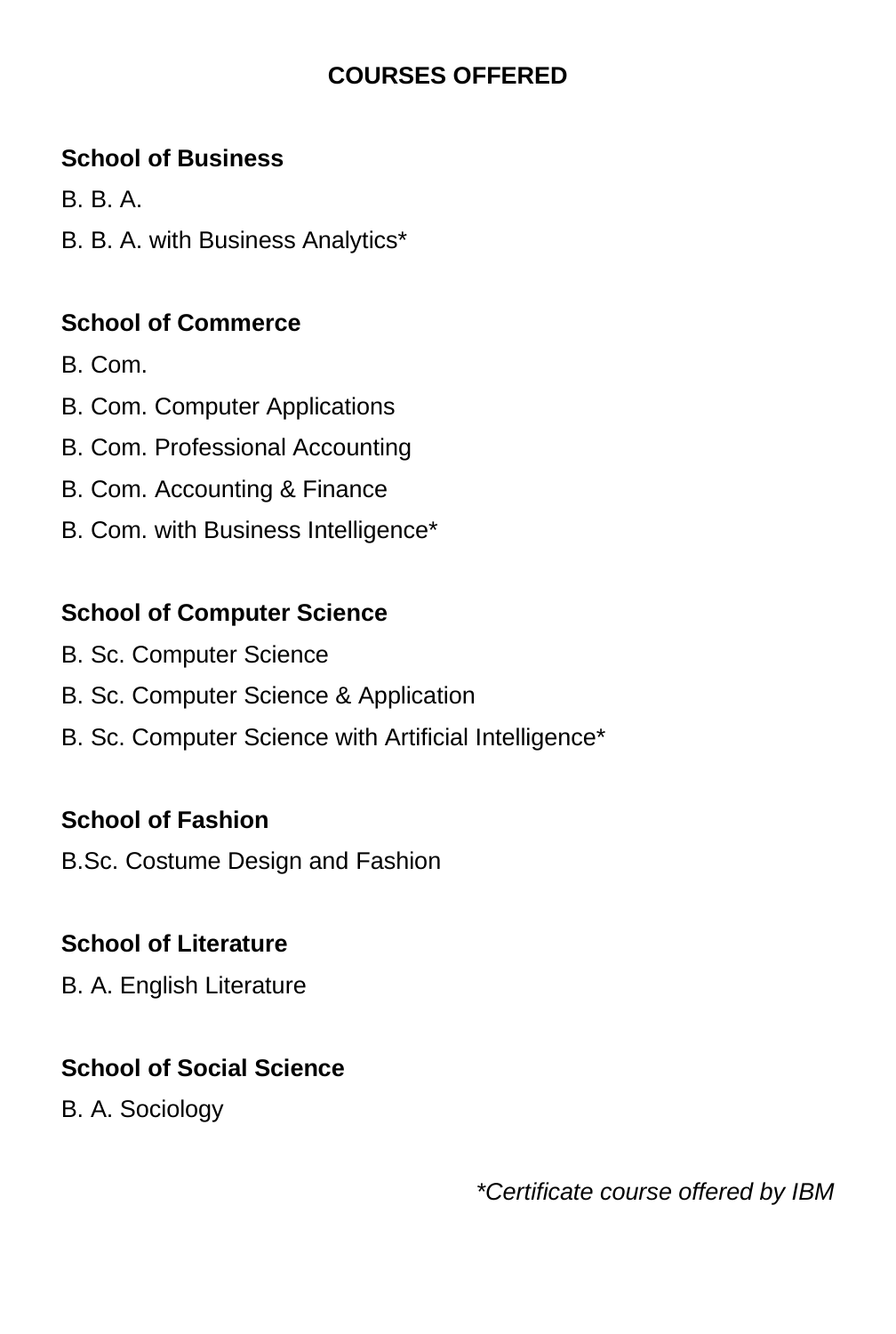# **CHOICE BASED CREDIT SYSTEM (CBCS)**

As per the directions given by the Director of Collegiate Education, all the Arts and Science colleges in Tamil Nadu will adopt the Choice Based Credit System (CBCS), from the academic year 2008-2009 onward. The salient feature of the newly introduced CBCS pattern is that the student gets to choose the course from the available courses offered in their branch.

The course structure adopted for UG as per TANSCHE has been outlined as below with a total of 140 credits.

| <b>Subjects</b>         | No of<br><b>Courses</b> | <b>Credit per</b><br><b>Course</b> | Total<br><b>Credits</b> |
|-------------------------|-------------------------|------------------------------------|-------------------------|
| Part I                  |                         |                                    |                         |
| - Tamil                 | 2/4                     | 4                                  | 8/16                    |
| Part II                 |                         |                                    |                         |
| - English               | 2/4                     | 4                                  | 8/16                    |
| Part III                |                         |                                    |                         |
| Core                    | 15/19/20/21             | 3/4                                | 58/74/80/82             |
| Allied                  | 4                       | 2/4                                | 14/16                   |
| - Elective              | 3                       | 4                                  | 12                      |
| Part IV                 |                         |                                    |                         |
| - Non Major Courses     | $\overline{2}$          | 2                                  | 04                      |
| - Skill based Subject   | 4                       | 3                                  | 12                      |
| - Environmental Studies |                         | 2                                  | 02                      |
| - Value Education       | 1                       | 2                                  | 02                      |
| Part V                  |                         |                                    |                         |
| - Extension Activities  |                         | 2                                  | 02                      |
| <b>Total</b>            |                         |                                    | 140                     |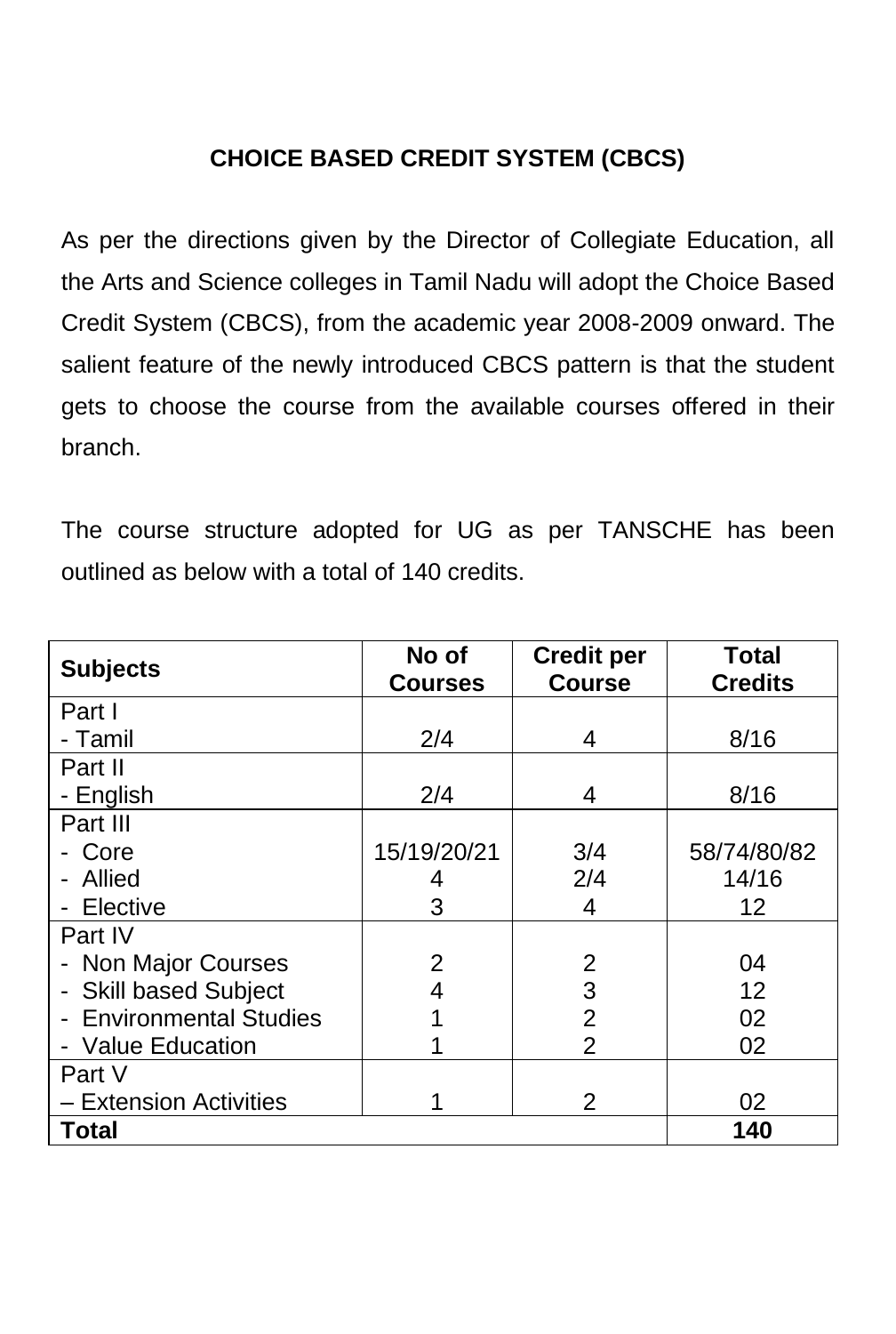# **MEMBERS OF FACULTY AND STAFF**

# **Principal**

| SI.No. | Name                | Designation | Mobile Number | Email ID               |
|--------|---------------------|-------------|---------------|------------------------|
|        | ∍∩ר<br>Saravanan R. | Principal   | 9443267897    | principal@vetias.ac.in |

### **Dean – Academics**

| SI.No. | Name                         | Designation         | Mobile Number | Email ID          |
|--------|------------------------------|---------------------|---------------|-------------------|
|        | <b>Shakila Mathew</b><br>Dr. | ⊃ean –<br>Academics | 8807224766    | dean@vetias.ac.in |

### **Administrative Officer**

| SI.No. | Name              | Designation                   | Mobile Number | Email ID             |
|--------|-------------------|-------------------------------|---------------|----------------------|
|        | Mr.Logeshkumar S. | <b>Administrative Officer</b> | 9566900011    | logeshs@vetias.ac.in |

### **Department of Tamil**

| SI.No. | Name              | Designation        | Mobile Number | Email ID                  |
|--------|-------------------|--------------------|---------------|---------------------------|
|        | Dr.Suress C.R.    | Head & Asst. Prof. | 9942834250    | suresscr@vetias.ac.in     |
|        | Dr.Dineshwaran M. | Asst Prof.         | 9566858369    | dineshwaranm@vetias.ac.in |
|        | Dr. Dhinesh D.    | Asst Prof.         | 9566858369    | dhineshd@vetias.ac.in     |
|        | Dr. Mahadevi N.   | Asst.Prof.         | 7502131597    | mahadevin@vetias.ac.in    |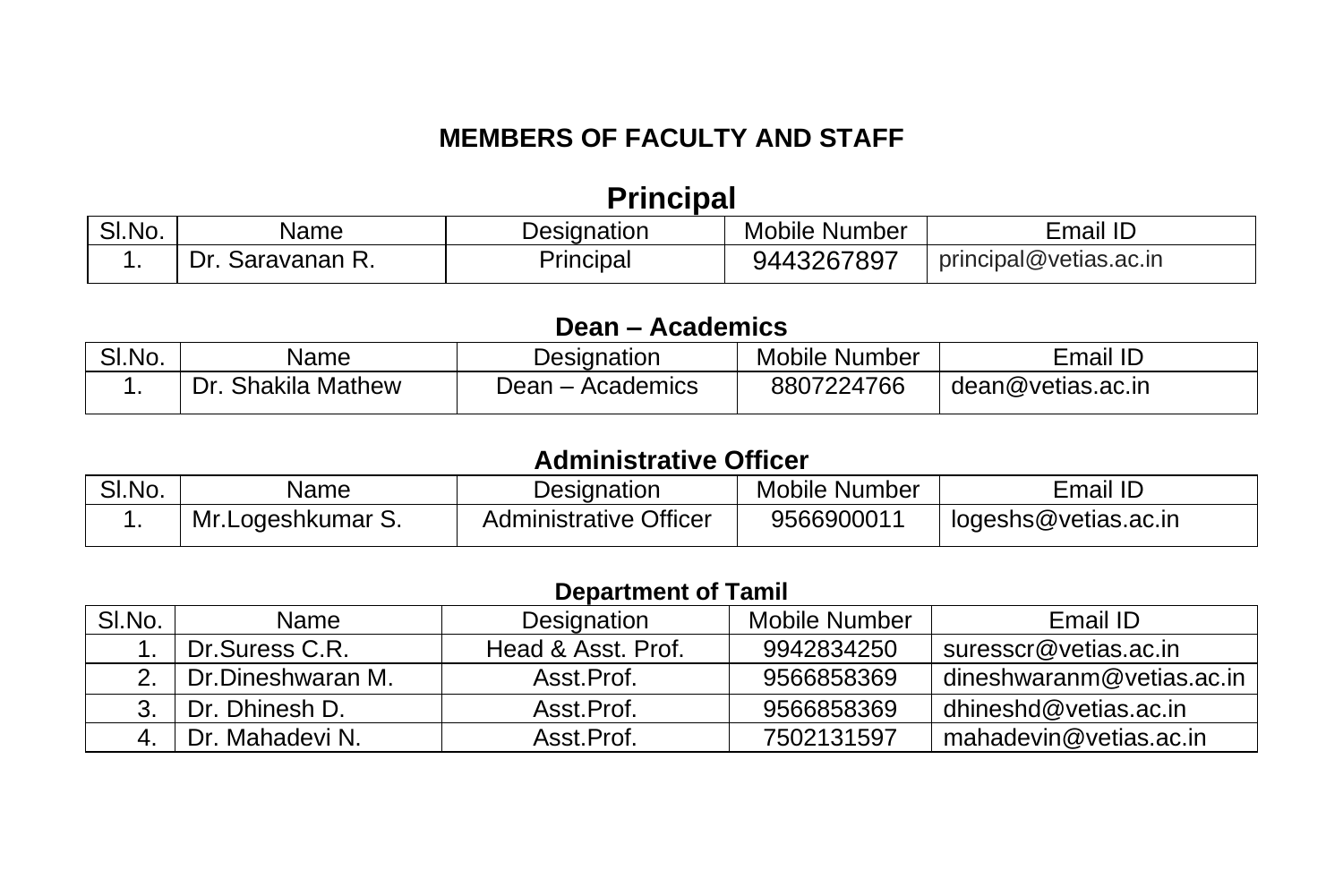# **Department of English**

| SI.No. | Name                      | Designation    | <b>Mobile Number</b> | Email ID                    |
|--------|---------------------------|----------------|----------------------|-----------------------------|
|        | Dr. Shakila Mathew        | Dean (A) & ASP | 8807224766           | dean@vetias.ac.in           |
| 2.     | Dr. Mohana Sundari L.     | Asso. Prof.    | 9942045610           | mohanasundaril@vetias.ac.in |
| 3.     | Dr. Mano Priya M.         | Asst. Prof.    | 9940704103           | manopriyam@vetias.ac.in     |
| 4.     | Ms. Sarikaa M.            | Asst. Prof.    | 9677364346           | sarikaam@vetias.ac.in       |
| 5.     | Mr. SalethVensus Kumar A. | Asst. Prof.    | 8778071683           | salethvensus@vetias.ac.in   |
| 6.     | Ms.Pushpa Priya D.        | Asst. Prof.    | 7092670334           | pushpapriyad@vetias.ac.in   |
| 7.     | Mr. Kevin P.              | Asst. Prof.    | 9442348579           | kevinp@vetias.ac.in         |
| 8.     | Ms. Aslin Jerusha D.      | Asst. Prof.    | 8754833598           | aslinjerushad@vetias.ac.in  |
| 9.     | Ms. Revathy P.            | Asst. Prof.    | 8220836303           | revathip@vetias.ac.in       |
| 10.1   | Mr. Amalan G. T. A.       | Asst. Prof.    | 9788447711           | amalangta@vetias.ac.in      |
| 11.1   | Ms. Sujitha M.            | Asst. Prof.    | 9952262603           | sujitha@vetias.ac.in        |

### **Department of Business Administration**

| SI.No. | Name                 | Designation       | Mobile Number | Email ID                  |
|--------|----------------------|-------------------|---------------|---------------------------|
|        | Dr. Saravanan R.     | Principal & Prof. | 9443267897    | principal@vetias.ac.in    |
| 2.     | Dr. Vijay Anand A.   | Asst. Prof.       | 9443568949    | vijayananda@vetias.ac.in  |
| 3.     | Dr. Poongulale M.P.  | Asst. Prof.       | 9500882792    | poongulalemp@vetias.ac.in |
| 4.     | Dr. Lavanya.S        | Asst. Prof.       | 8072927088    | lavanyar@vetias.ac.in     |
| 5.     | Mr. Gokul K.         | Asst. Prof.       | 9003935931    | gokulk@vetias.ac.in       |
| 6.     | Ms. Sri Janani A. K. | Asst. Prof.       | 8903982818    | srijanani@vetias.ac.in    |
| 7.     | Ms. Thernika R.      | Asst. Prof        | 9750714144    | thernikar@vetias.ac.in    |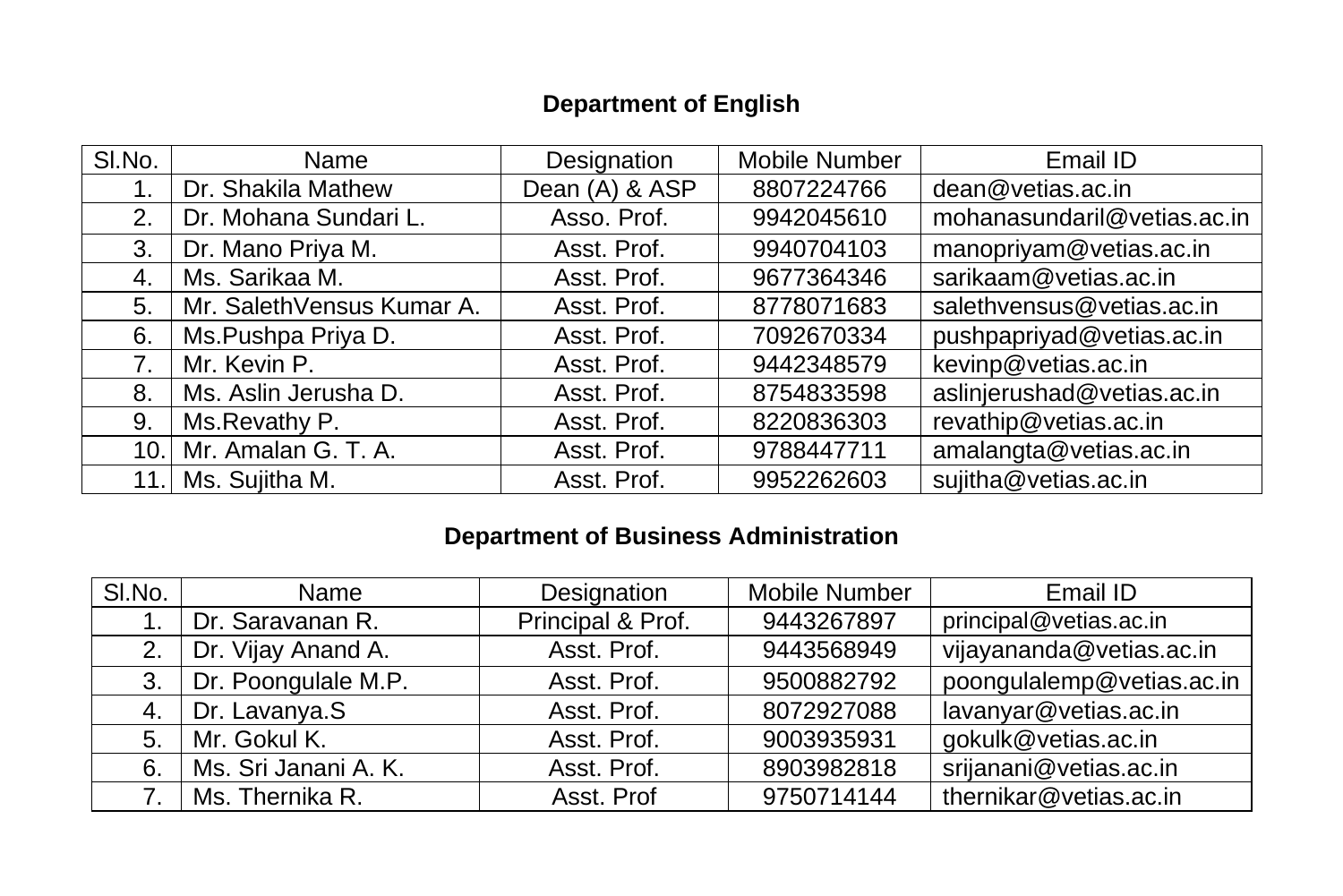### **Department of Commerce**

| SI.No. | Name                    | Designation            | Mobile Number | Email ID                   |
|--------|-------------------------|------------------------|---------------|----------------------------|
|        | Dr. Arulraj S.          | Head i/c & Asso. Prof. | 9842935922    | arulraj@vetias.ac.in       |
| 2.     | Dr. Murali P.           | Asso. Prof.            | 9842805136    | muralip@vetias.ac.in       |
| 3.     | Dr. AnbuPriya D.        | Asso. Prof.            | 7373060011    | anbupriyad@vetias.ac.in    |
| 4.     | Dr. Anantha Kumar S.    | Asso. Prof.            | 9677408345    | ananthakumars@vetias.ac.in |
| 5.     | Dr. Umamaheswari S.     | Asst. Prof.            | 9600313260    | umamaheshwari@vetias.ac.in |
| 6.     | Dr. Roopa Santh Lakshmi | Asst. Prof.            | 9843655755    | roopalakshmi@vetias.ac.in  |

### **Department of Commerce with Computer Applications**

| SI.No. | Name                    | Designation        | Mobile Number | Email ID                  |
|--------|-------------------------|--------------------|---------------|---------------------------|
|        | Dr. Nallaswamy V. P.    | Head & Asso, Prof. | 9976106597    | nallaswamyvp@vetias.ac.in |
|        | 2.   Dr. Nagalakshmi R. | Asso. Prof.        | 9865521133    | nagalakshmir@vetias.ac.in |
|        | Dr. Shanthi V. N.       | Asso. Prof.        | 9940992203    | santhivn@vetias.ac.in     |
| 4.     | Ms. Jayashree R.        | Asst. Prof.        | 9787738688    | jayashreecom@vetias.ac.in |

### **Department of Commerce with Professional Accounting and Accounting & Finance**

| SI.No. | Name                  | Designation            | Mobile Number | Email ID                  |
|--------|-----------------------|------------------------|---------------|---------------------------|
|        | Dr. Vellingiri P.     | Head i/c & Asso. Prof. | 9842835318    | vellingiri@vetias.ac.in   |
| 2.     | Dr. Boopathiraj T. M. | Asso. Prof.            | 9976722623    | boopathiraj@vetias.ac.in  |
| 3.     | Dr. Santhi L.         | Asst. Prof.            | 9943306408    | santhil@vetias.ac.in      |
| 4.     | Mr. Poonkundran K.    | Asst. Prof.            | 7358365689    | poonkundrank@vetias.ac.in |
| 5.     | Ms. Hemasri S.        | Asst.Prof.             |               | hemasris@vetias.ac.in     |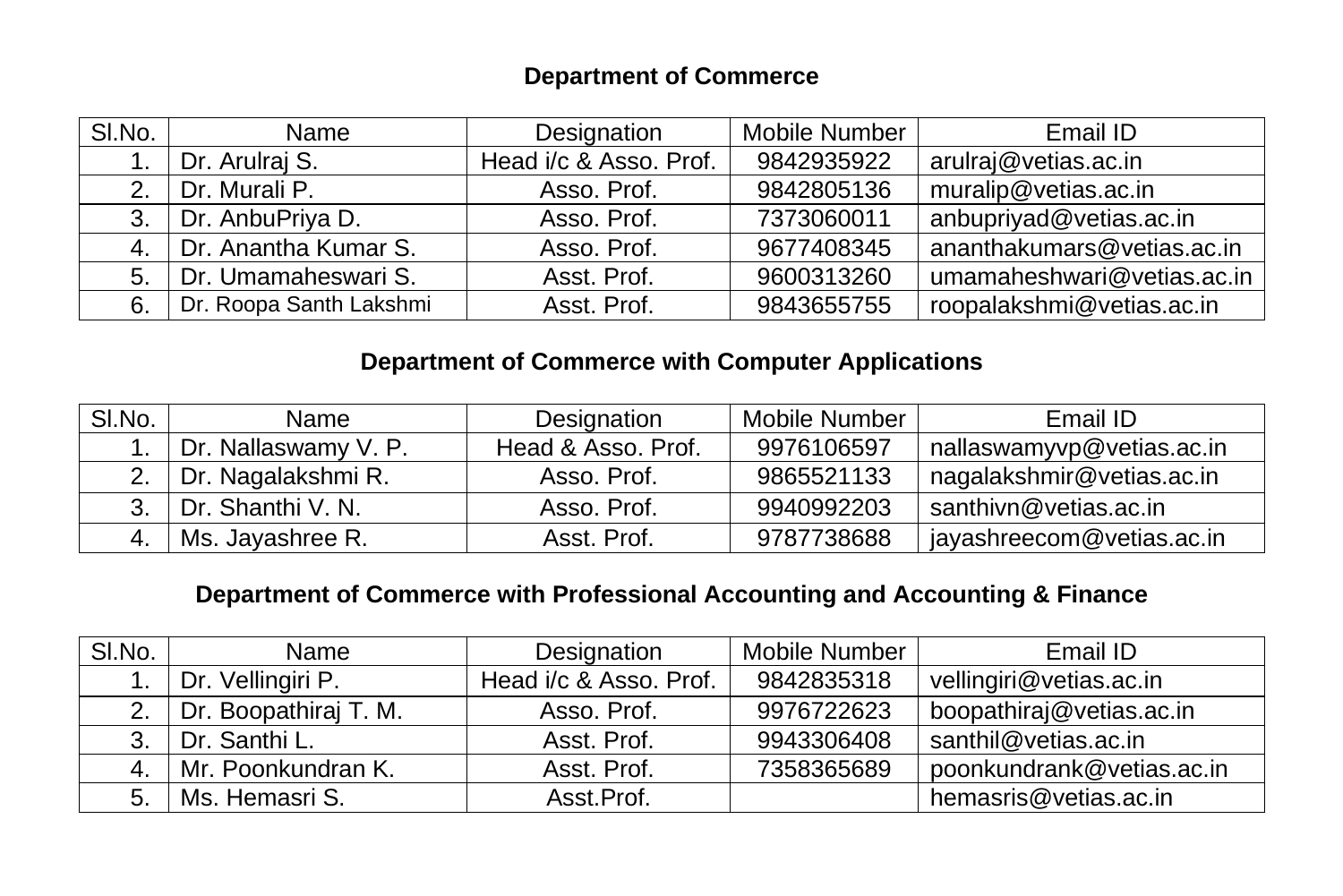### **Department of Computer Science**

| SI.No. | Name               | Designation        | <b>Mobile Number</b> | Email ID                  |
|--------|--------------------|--------------------|----------------------|---------------------------|
|        | Dr. Ananth K. R.   | Head & Asso. Prof. | 9965812134           | kranand@vetias.ac.in      |
| 2.     | Dr. Srinivasan V.  | Asso. Prof.        | 9865113150           | srinivasanv@vetias.ac.in  |
| 3.     | Dr. Ramkumar R.    | Asso. Prof.        | 9976137471           | ramkumar@vetias.ac.in     |
| 4.     | Dr. Karthika D.    | Asst. Prof.        | 9524057206           | karthikad@vetias.ac.in    |
| 5.     | Dr. Selvanayaki K. | Asst. Prof.        | 8870744544           | selvanayakik@vetias.ac.in |
| 6.     | Dr. Prasath S.     | Asst. Prof.        | 9500575736           | prasaths@vetias.ac.in     |

#### **Department of Costume Design and Fashion**

| $\bigcap$ $\bigcap$<br>SI.NO. | Name                      | Designation                                          | Mobile<br>Number - | $\overline{1}$<br>Email<br>שו |
|-------------------------------|---------------------------|------------------------------------------------------|--------------------|-------------------------------|
|                               | M.<br>∢aialakshmi<br>. Yr | $\Omega$<br>Prof.<br>Asso.<br>Head<br>^.<br>$\alpha$ | 418333<br>9677     | rajalakshmim@vetias.ac.in     |

### **Department of Economics**

| ା. $No.$<br>ات | vame                    | Designation   | Mobile<br>Number | $\overline{\phantom{a}}$<br>Email<br>- ⊢ |
|----------------|-------------------------|---------------|------------------|------------------------------------------|
|                | 'rıshnaveni<br>D٢<br>J. | Proi.<br>Asst | 576993<br>948.   | krishnavenic@vetias.ac.in                |

### **Department of Sociology**

| SI.No. | Name                        | Designation        | Mobile Number | Email ID                      |
|--------|-----------------------------|--------------------|---------------|-------------------------------|
|        | I Dr. Mrinalini S.          | Head & Asst. Prof. | 9942781505    | mrinalini@vetias.ac.in        |
|        | 2.   Dr. Raja S.            | Asst. Prof.        | 8778723824    | rajas@vetias.ac.in            |
|        | 3.   Mr. Azhagesan S.       | Asst. Prof         | 7395910378    | azhagesan@vetias.ac.in        |
|        | 4. Mr. Manosh Aravind I A C | Asst. Prof.        | 7217739468    | monosharavindiac@vetias.ac.in |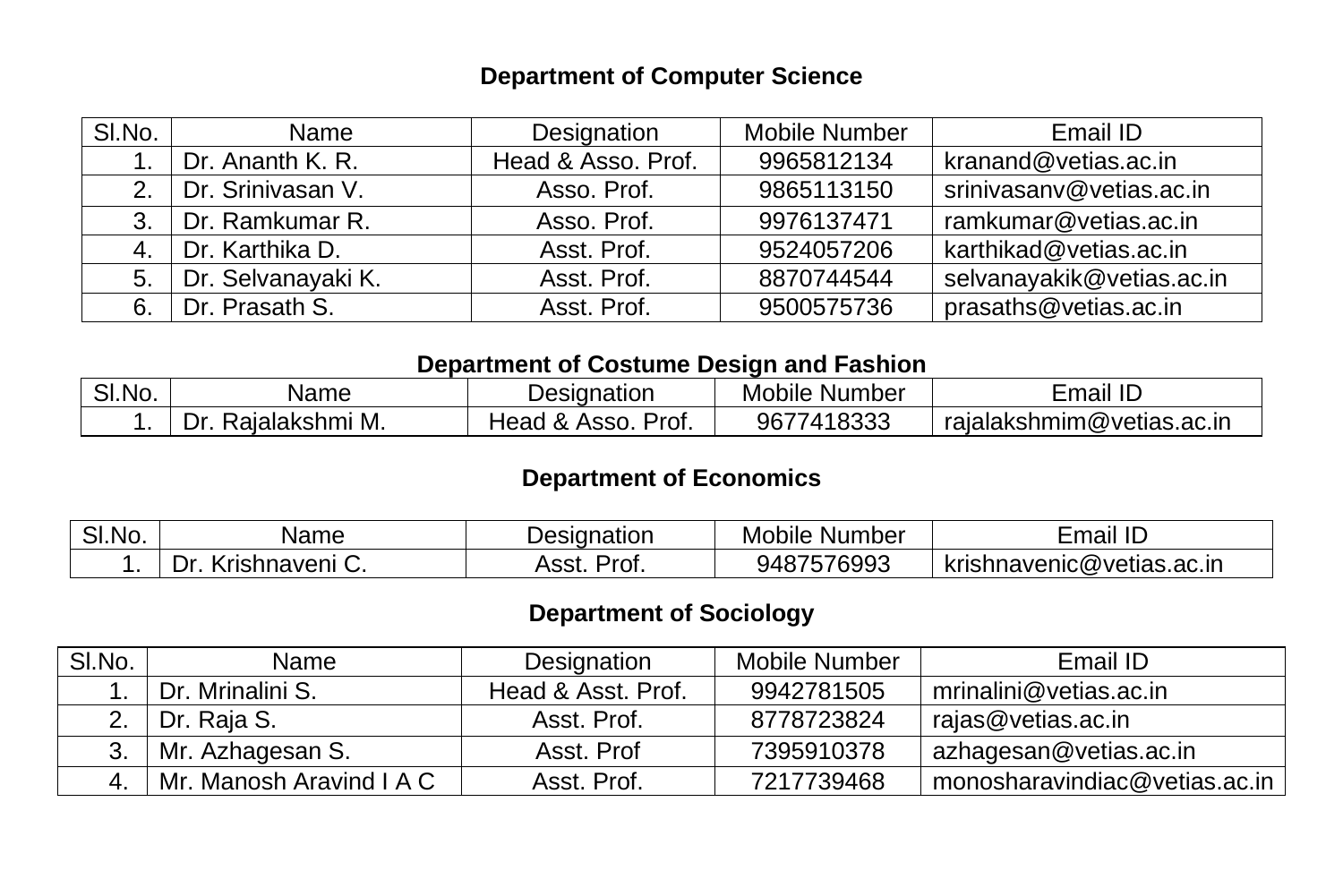### **Department of Mathematics**

| SI.No. | Name                    | Designation        | Mobile Number | Email ID                  |
|--------|-------------------------|--------------------|---------------|---------------------------|
|        | Dr. Radhika C.          | Head & Asst. Prof. | 9865404880    | radhikac@vetias.ac.in     |
|        | 2.   Mr. Jagadeesan S.  | Asst. Prof.        | 9042766055    | jagadeesan@vetias.ac.in   |
| 3.1    | Ms. Amutha malar V.     | Asst. Prof.        | 9003374568    | amudhamalary@vetias.ac.in |
|        | 4.   Ms. Jayabrindha D. | Asst. Prof.        | 9940263191    | jayabrindhad@vetias.ac.in |

### **Department of Physical Education**

| SI.No. | Name                      | Designation                       | Mobile<br>Number | $\overline{\phantom{a}}$<br>. .<br>Email<br>ப |
|--------|---------------------------|-----------------------------------|------------------|-----------------------------------------------|
|        | -<br>١r<br>∍uresh.<br>. . | --<br>$D$ <i>rector</i><br>sical/ | 9842781811       | suresha@vetias.ac.in                          |

### **Knowledge Resource Centre**

| SI.No. | Name                                   | Designation        | Mobile<br>Number | Email<br>- 11-             |
|--------|----------------------------------------|--------------------|------------------|----------------------------|
|        | <sup>:</sup> Abirami L.<br>Dev⊧<br>Ms. | Asst.<br>Librarian | 936063771        | deviabiramils@vetias.ac.in |

### **Training and Placement Cell**

| SI.No. | Name                   | Designation                   | Number<br><b>Mobile</b> | il ID<br>∶maıl          |
|--------|------------------------|-------------------------------|-------------------------|-------------------------|
|        | R.S<br>Mr.<br>Jedanath | <b>Officer</b><br>Placement \ | 9677095523              | jeganathrs@vetias.ac.in |

.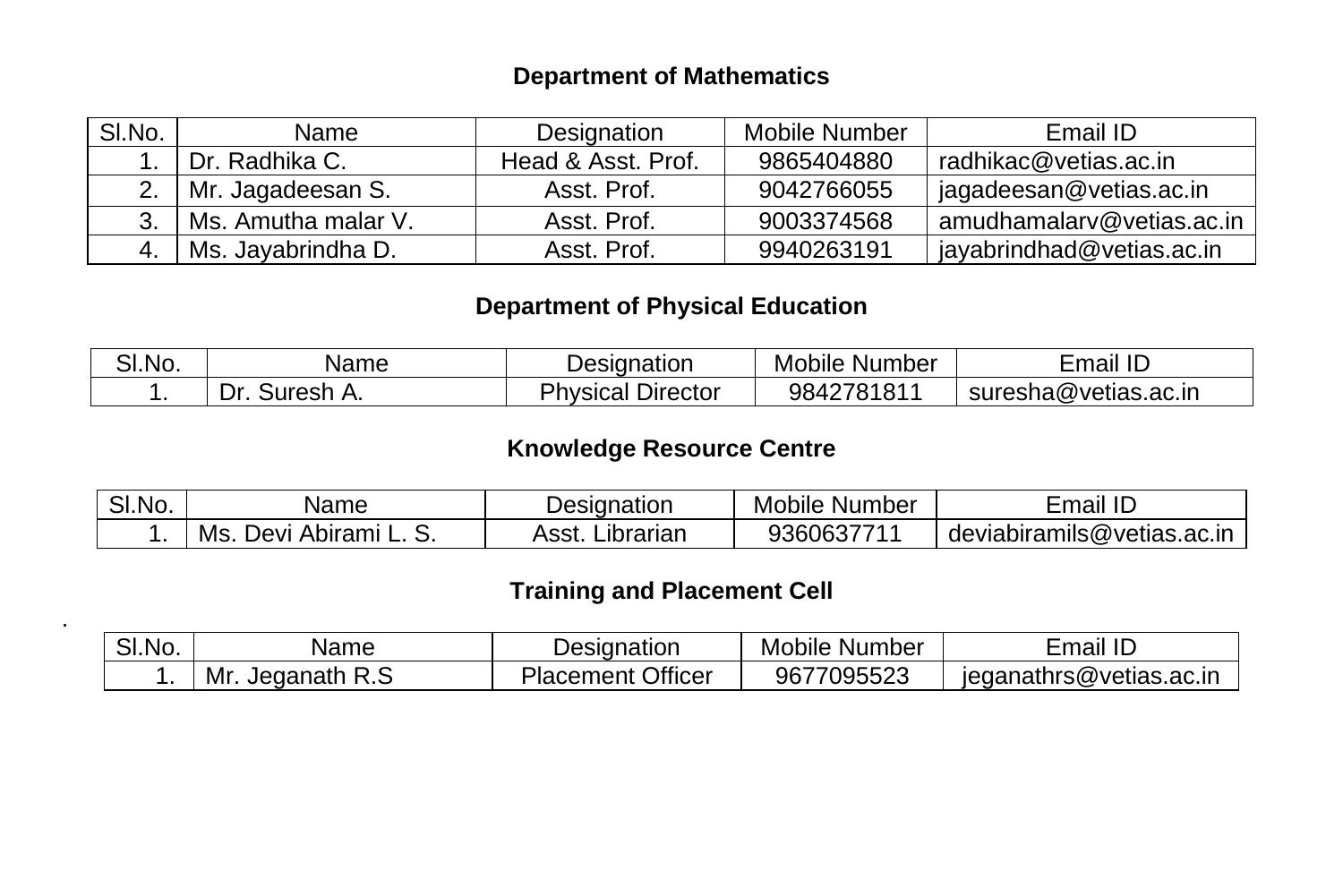### **Administrative Office**

| SI.No. | Name                | Designation                   | Mobile Number | Email ID                   |
|--------|---------------------|-------------------------------|---------------|----------------------------|
|        | Mr.Logeshkumar S.   | <b>Administrative Officer</b> | 9566900011    | logeshs@vetias.ac.in       |
| 2.     | Mr.Somasundaram N   | <b>Office Accountant</b>      | 9865521791    | somasundaramn@vetias.ac.in |
| 3.     | Mr. Faize Ahamed M. | Accountant                    | 9942799527    | faizeahamedm@vetias.ac.in  |
| 4.     | Mr. Arunkumar V.    | <b>PRO</b>                    | 9489551115    | pro@vetias.ac.in           |
| 5.     | Ms. Nithyadevi S.   | Office In-charge              | 8883960345    | nithyadevis@vetias.ac.in   |
| 6.     | Ms. Vasavi S.       | Maint. Supervisor             | 9487827507    | vasavis@vetias.ac.in       |
| 7.     | Ms. Selvapriya A.   | Receptionist                  | 8668178058    | selvapriya@vetias.ac.in    |
| 8.     | Mr. Rohith V.       | Cadet Instructor              | 9344634779    | rohithv@vetias.ac.in       |
| 9.     | Mr. Pradeep K.      | Office Asst.                  | 6379077732    | pradeepk@vetias.ac.in      |
|        | 10. Ms.Sathya S.    | House Keeping Asst.           | 9578484100    | sathyas@vetias.ac.in       |
|        | 11. Mr. Kodesh S.   | <b>Driver</b>                 | 8531068229    | kodeshs@vetias.ac.in       |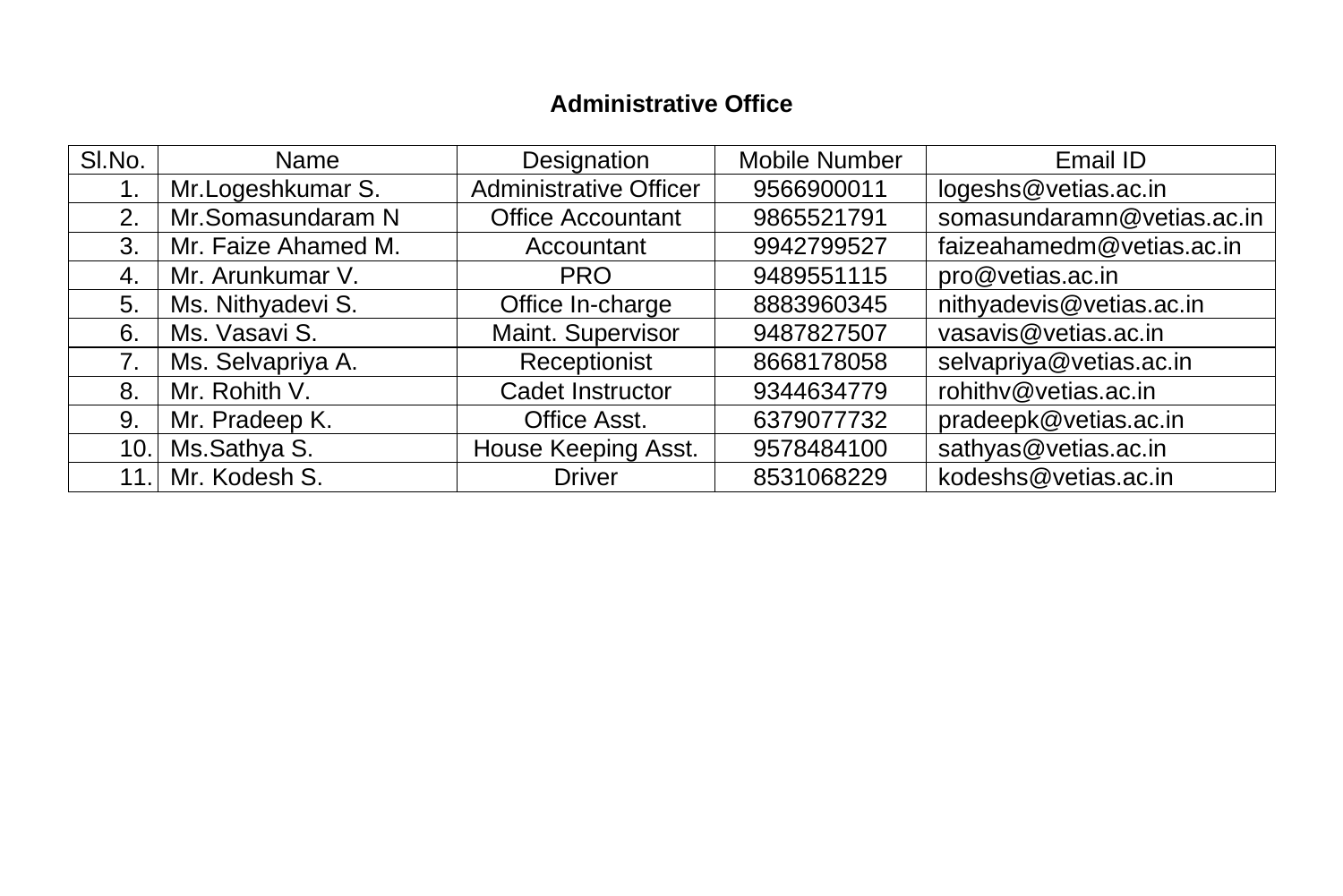# **CO-ORDINATORS**

**Union Association** : Dr.Vellingiri P.

Dr. Mohana Sundari L.

# **Department Associations**

| U V Swaminathalyer Tamil Mandram: Dr. Dineshwaran M. |
|------------------------------------------------------|
| : Mr. SalethVensus Kumar A.                          |
| : Dr. Raja S.                                        |
| : Dr. AnbuPriya D.                                   |
| : Dr. Radhika C.                                     |
| : Dr. Karthika D.                                    |
| : Dr. Poongulale M.P.                                |
|                                                      |

### **Clubs**

| <b>NSS</b>                                         | : Dr.Arulraj S.        |
|----------------------------------------------------|------------------------|
| <b>YRC</b>                                         | : Dr. Dhinesh D.       |
| <b>Sports</b>                                      | : Dr. Suresh A.        |
| Quiz                                               | : Dr. Nallaswamy V. P. |
| Rotaract                                           | : Dr. Radhika C.       |
| Fine Arts & Music and Dance                        | : Dr. Lavanya S.       |
| <b>Arts and Craft</b>                              | : Mr. Amalan G. T. A.  |
| Agri & Environmental Club                          | : Dr. Mahadevi D.      |
| Aesthetics (Beauty and Fashion)                    | : Dr. Umamaheswari S.  |
| <b>First Aid &amp; Pharmaceutics</b>               | : Mr. Kevin P.         |
| Photography, Movie & Design (MAD): Dr. Ramkumar R. |                        |
| <b>Consumer Club</b>                               | : Ms. Sri Janani A. K. |
| Entrepreneurship &                                 |                        |
| Forum for Industry Interaction                     | : Mr. Logesh Kumar S.  |
| <b>Publications For media</b>                      |                        |
| Tamil                                              | : Dr.Dineshwaran M.    |
| English                                            | : Dr. Manopriya M.     |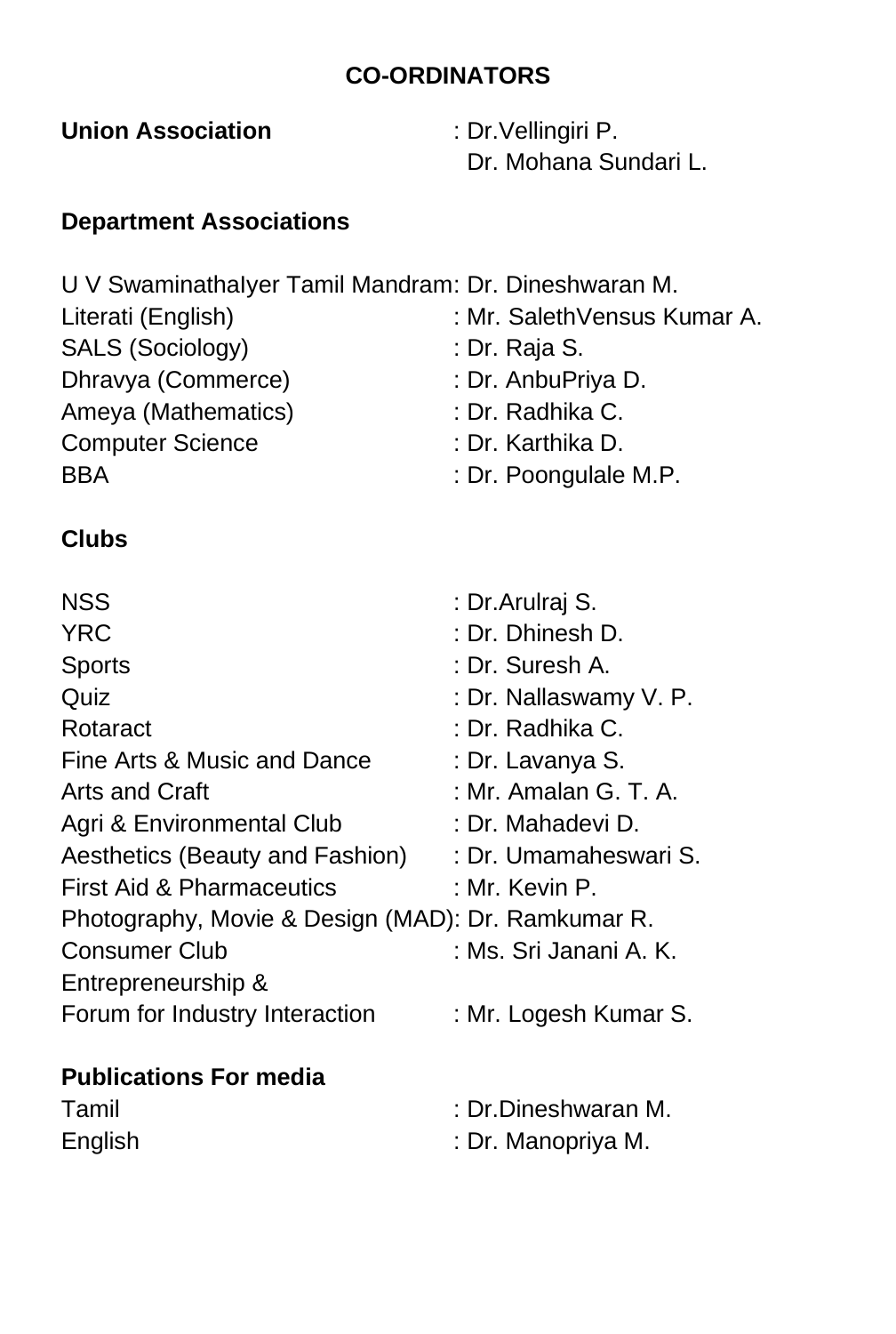# **For Magazine & Newsletter** Tamil : Dr. Mahadevi N. English : Ms. Sujitha M. Hindi : Ms. Kushboo **Exam Cell Exam Cell Exam Cell Exam Cell Exam Cell Exam Delayer Example 2 C**  Dr. Dinesh D. **Resident Directors** Men's Hostel : Dr. Raja S. Women's Hostel : Ms. Karthiyaani P. **Edspire Webinars** : Mr. Kevin P. **Administration** : Mr. Logesh Kumar S. **Skill Based Subjects** : Dr.Shakila Mathew **Coaching Classes** : Dr. Nagalakshmi R **IQAC** : Mr. Jagadeesan S. **Library** : Ms. Devi Abirami L. S. **Time Table** : Dr. Radhika C. **Uniform** : Ms. Nithya Devi S. **ID Cards** : Mr. Arunkumar V. **ICT &Learning Management System** : Dr. Ramkumar R. **Website** : Dr. Karthika D. **Transportation** : Dr. Suresh A. **Campus Maintenance** : Ms. Vasavi S.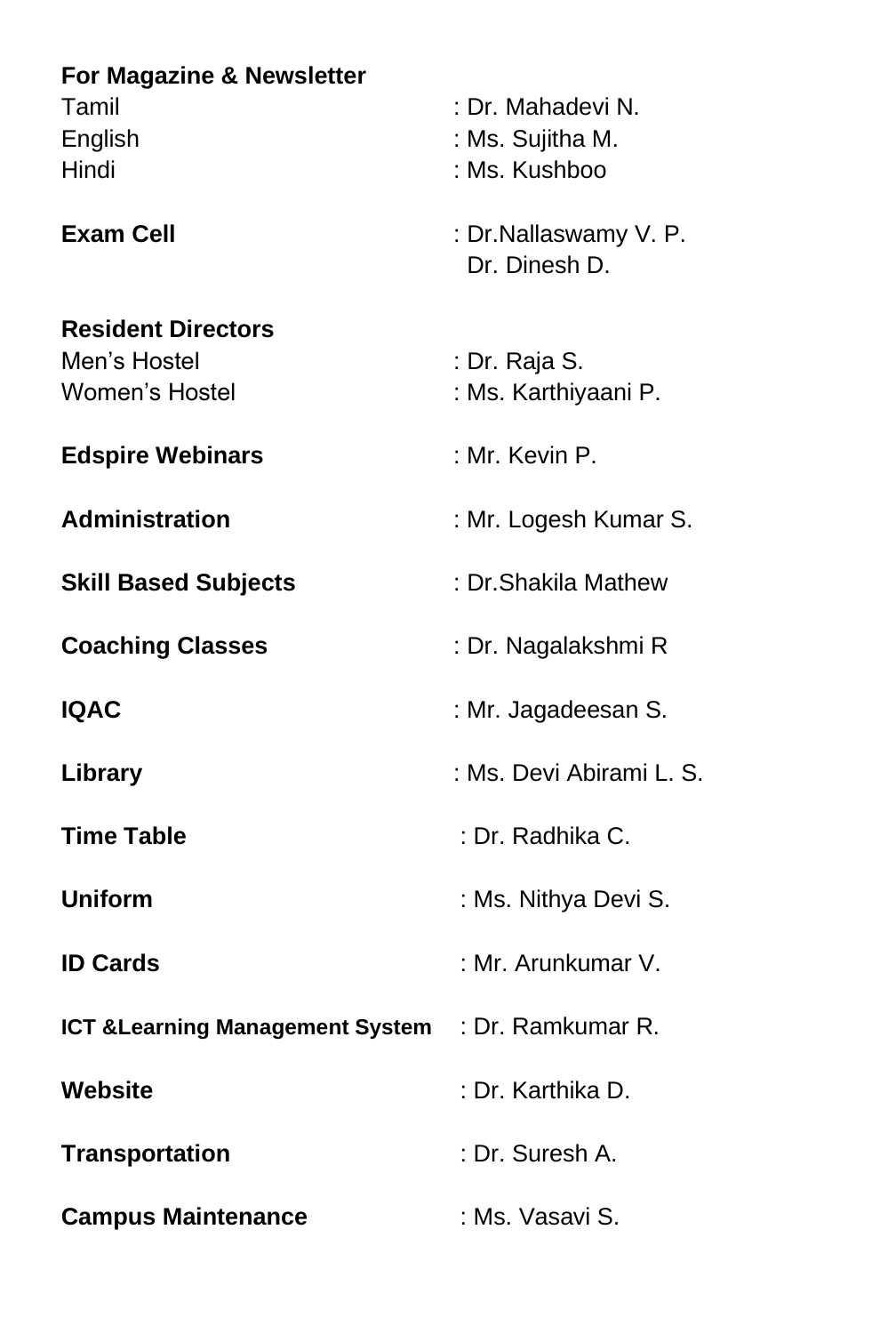# **RULES AND REGULATIONS CODE OF CONDUCT AND DISCIPLINE**

- Students, the representatives of the college, are expected to conduct themselves in such a way as to bring credit to the college.
- Students are expected to participate in all the activities and functions of the college and observe discipline.
- Silence should be maintained during college hours and study hours.
- Students shall not leave the premises of the college during working hours without the permission of the Principal.
- Students shall not organise meetings, entertainments and collect money for any purpose in the college without the permission of the Principal.
- Notices shall only to be circulated among the students or posted on the notice board with prior permission of the Principal.
- Visitors are not allowed during the working hours of the college.
- Day scholars shall not involve in purchasing, posting or lending things etc., for boarding students.
- The college shall not receive any letters or other postal transactions for the day scholars.
- Parents and guardians shall notify change of address immediately to the office.
- Students shall not use cameras and other electronic devices in the campus. If found guilty, disciplinary action will be taken.
- Students are responsible for the cleanliness of the college buildings and surroundings.
- Students shall not stick papers, write on the walls and pluck flowers from the plants in the garden and enter other classrooms.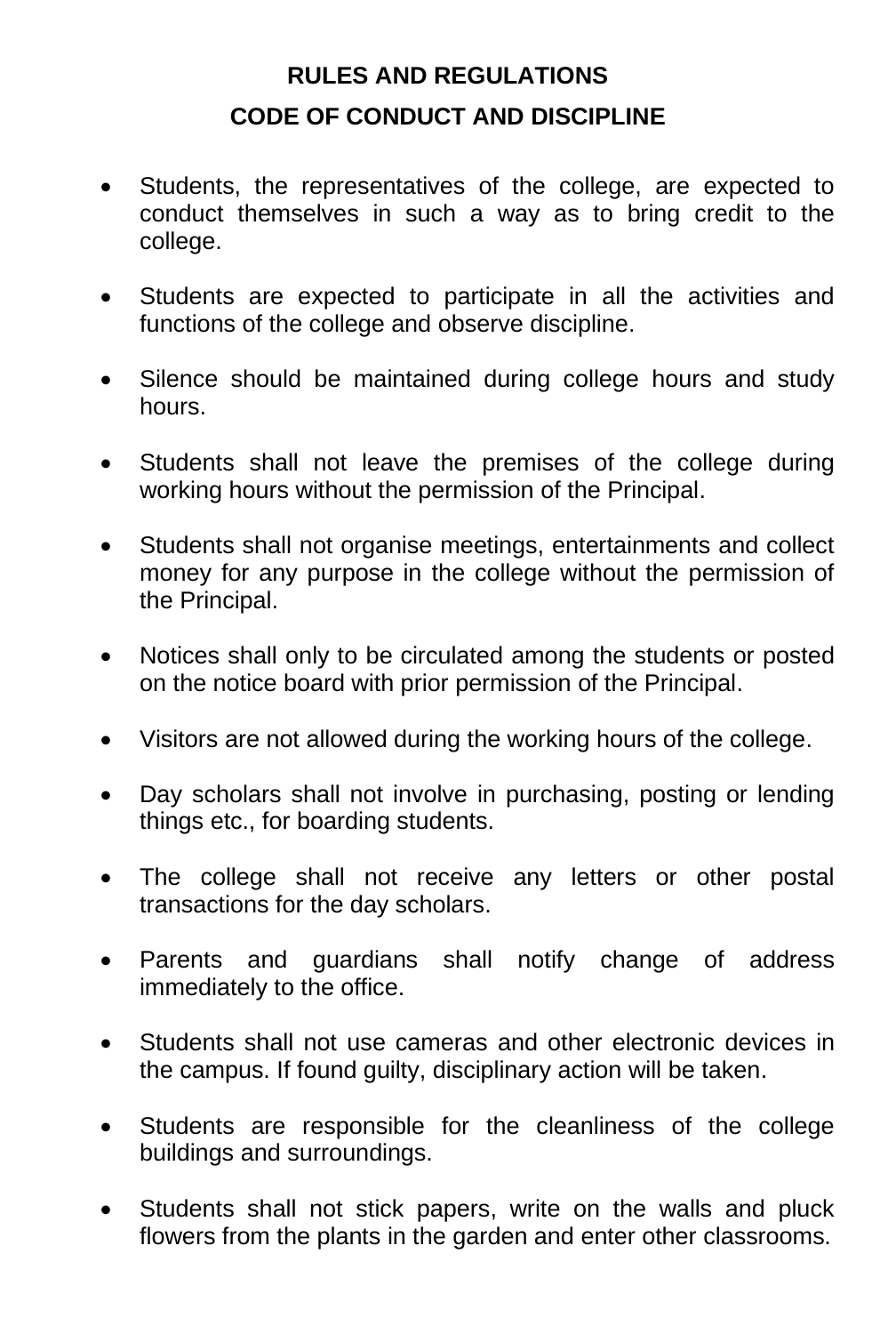- A student may be dismissed by the Principal for continued absence or serious misconduct.
- Students should be attentive in gathering the information, updated through the LMS / college website.
- Female students shall wear salwar / half-saree / saree and male students shall wear formal trousers and shirt (half-sleeve/ fullsleeve). T-shirts and jeans are not permitted inside the campus.
- Students shall wear their ID card at all times inside the campus.
- Students who have lost their ID cards shall make a written request to the office for a duplicate ID card with due charges.
- No student shall leave the class or laboratory without the permission of the Staff in-charge and loiter on the corridors during the college hours.
- Smoking, liquor consumption and other forms of drugs, gambling, ragging, photography without consent is prohibited inside the college premises.
- In case, any criminal case is registered against a student by the law enforcing authorities, he  $\ell$  she should intimate the same within 24 hours to the Principal, failing which he / she is liable for disciplinary action leading to expulsion.
- A student shall be issued conduct certificate only upon fulfilling the above stipulated rules and regulations and as per the recommendation of the Head of the Department.
- With regard to the matters not specified above, students shall aim at conducting themselves in a manner thoroughly suited to the functioning of the college.
- The Principal's decision shall be final in matters of punishment of the student for the violation of the rules of the college.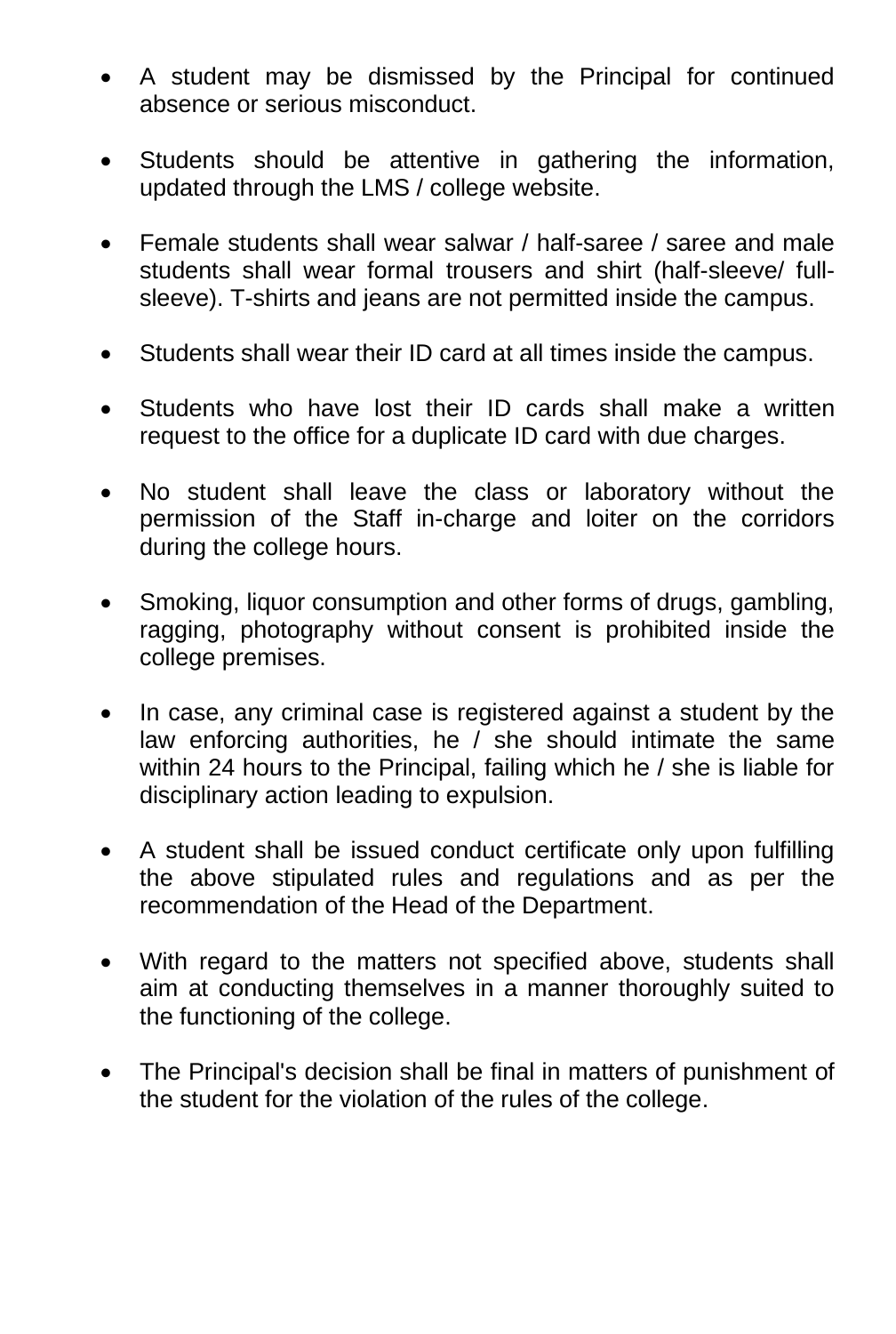## **ATTENDANCE AND LEAVE**

All students shall follow strictly the leave rules given under.

- No student shall abstain from the classes without prior permission.
- In case of illness and other unforeseen circumstances, leave shall be applied through the online LMS portal.
- A medical certificate shall be produced to the Principal through proper channel in case of leave due to prolonged illness (more than 5 days).
- Students who absent themselves from the class without any prior permission during any hour of the session shall be considered as absent for that session.
- The attendance certificate which is required for admission to the End Semester Examinations shall be granted, if the student's progress and conduct have been satisfactory and the student has attended the required number of working days in that semester.
- Leave of absence for practical classes, CIAs and model examinations shall be granted only if recommended by the concerned instructor.
- Leaving the campus during class hours is only allowed with the permission of Principal.

The Principal shall take appropriate action in case of violation of leave rules.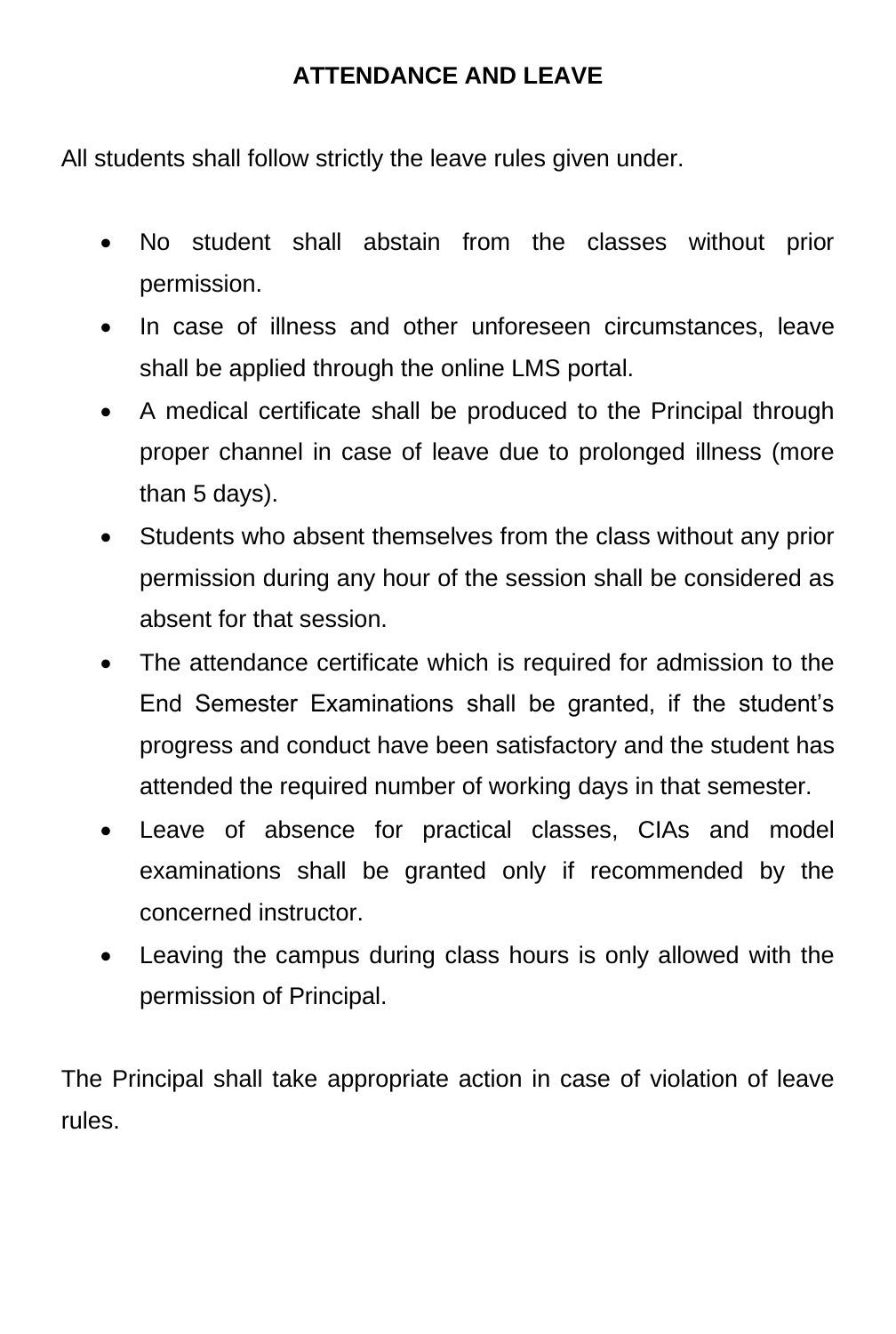### **SHORTAGE OF ATTENDANCE**

- Candidates who have 75% of attendance and above in the current semester are eligible to write the examinations, both arrears and regular subjects.
- Candidates whose attendance is between 65% and 74% (both included) in the current semester are eligible to appear for the examination if the shortage of attendance is condoned by the Principal after the payment of the condonation fee prescribed by the University.
- Candidates whose attendance is between 50% and 64% (both included) in the current semester are not eligible to write examinations in the current semester subjects but are permitted to continue their studies in the next semester provided it is the first time that the candidates have earned attendance between 50% and 64% or else the candidates have to discontinue the course and re-join in the same semester in the next year with proper approval of the Registrar. However, these candidates are eligible to write the arrears if they have any.
- Candidates whose attendance is below 50% are not eligible to write examinations in the current semester subjects and also have to discontinue the course and re-join in the same semester in the next year with proper approval of the Registrar. However, these candidates are eligible to write the arrear subjects, if any.
- Candidates whose attendance is between 50% and 64% in the previous semester and earned combined attendance of 75% or more by taking the average of the attendance earned in the current and the previous semesters are eligible to write semester subjects along with the current semester subjects.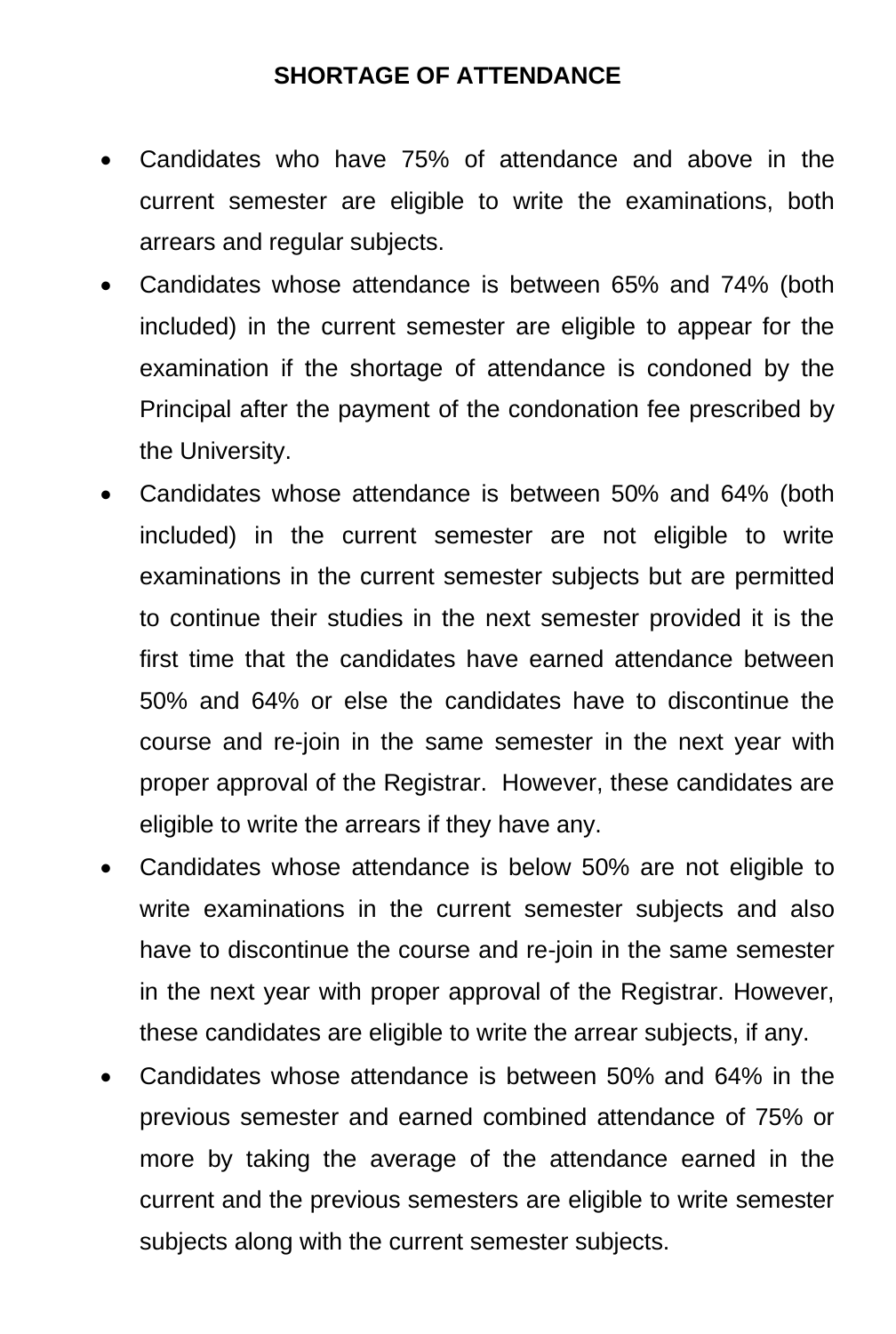### **EXAMINATIONS**

# **ATTENDANCE REQUIREMENTS**

A student will be allowed to appear for the End Semester Examinations only if

- he / she puts in at least 75% of attendance
- he / she shows satisfactory progress in studies, in all the tests and examinations conducted by the college / department during the semester and has secured at least reasonable minimum marks in them
- his / her conduct in the college during the semester has been satisfactory

### **EVALUATION SYSTEM**

Students are evaluated by the continuous Internal Assessment system and the Semester Examinations conducted by the college at the end of the semester. Marks for internal assessment is computed based on the marks secured by the student, in CIA I and II, model examinations and assignment, following the norms stipulated by Bharathiar University. The total marks scored in Continuous Internal Assessment and semester examinations put together gives the marks scored by a student in that examination.

### **PASSING MINIMUM**

The minimum mark required to pass is 40% in the End Semester Examination and 40% in the aggregate of CIA + ESE.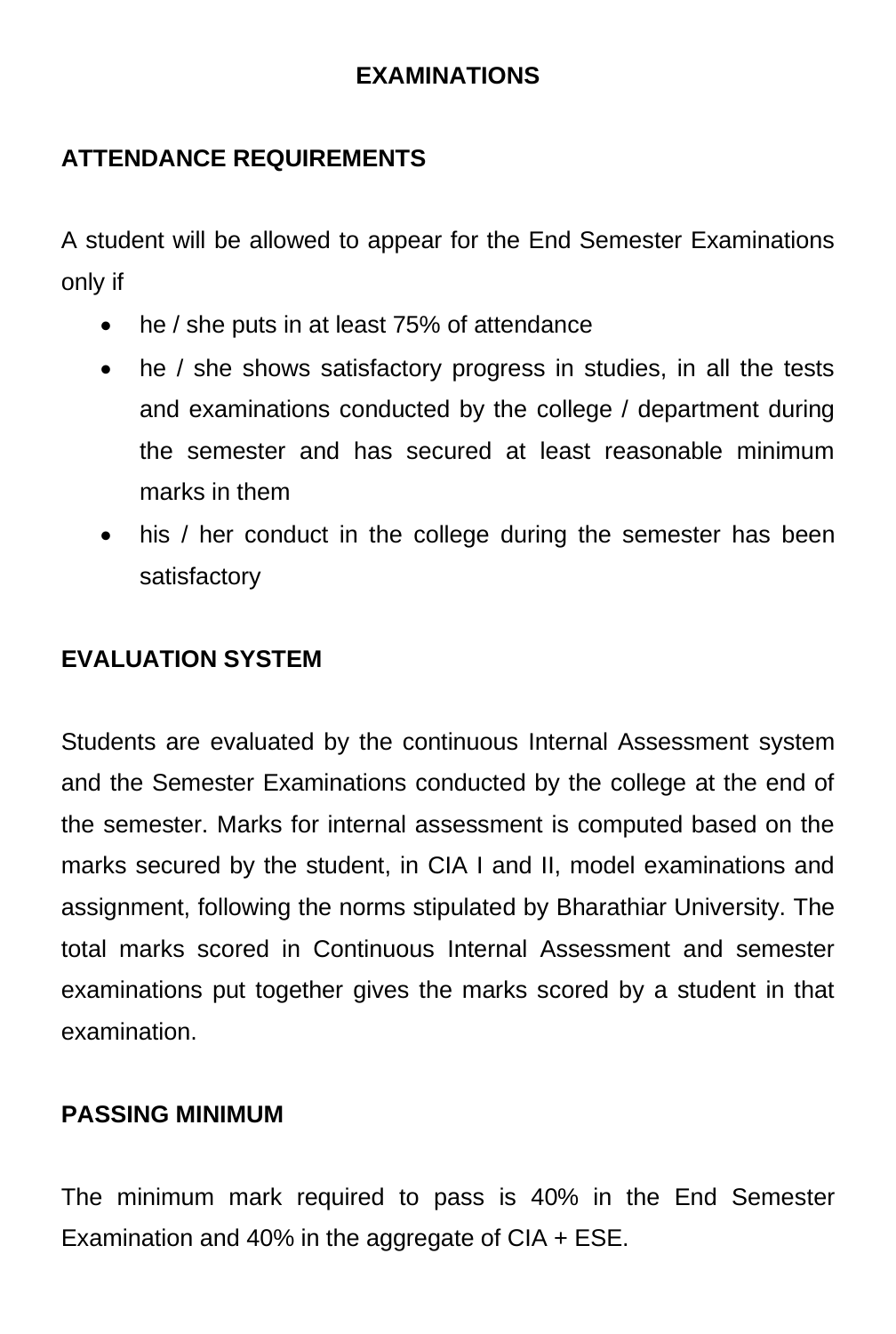# **TIMINGS**

- Students are required to be present outside the examination hall 15 minutes before the commencement of the examination. Students will only be allowed to enter the hall 10 minutes prior to the commencement of the examination.
- Students shall not be allowed to appear for the examination, if they reach the examination hall 15 minutes after the commencement of minor examinations and 30 minutes after the commencement of major examinations.
- No student shall leave the hall before half time (major examinations) and 30 minutes (minor examinations) once the examination commences.

# **QUESTION PAPERS AND ANSWER SHEET(S)**

- The invigilator shall distribute the question paper & answer sheet(s) to students. No other paper than that is issued by the invigilator shall be used. An examination written on other paper will be considered invalid.
- Each answer sheet should contain the details of the student's name, department and register / examination number.
- Students shall not carry the answer sheet(s) outside the examination hall. After the examination, students should submit their answer sheet(s) to the invigilator.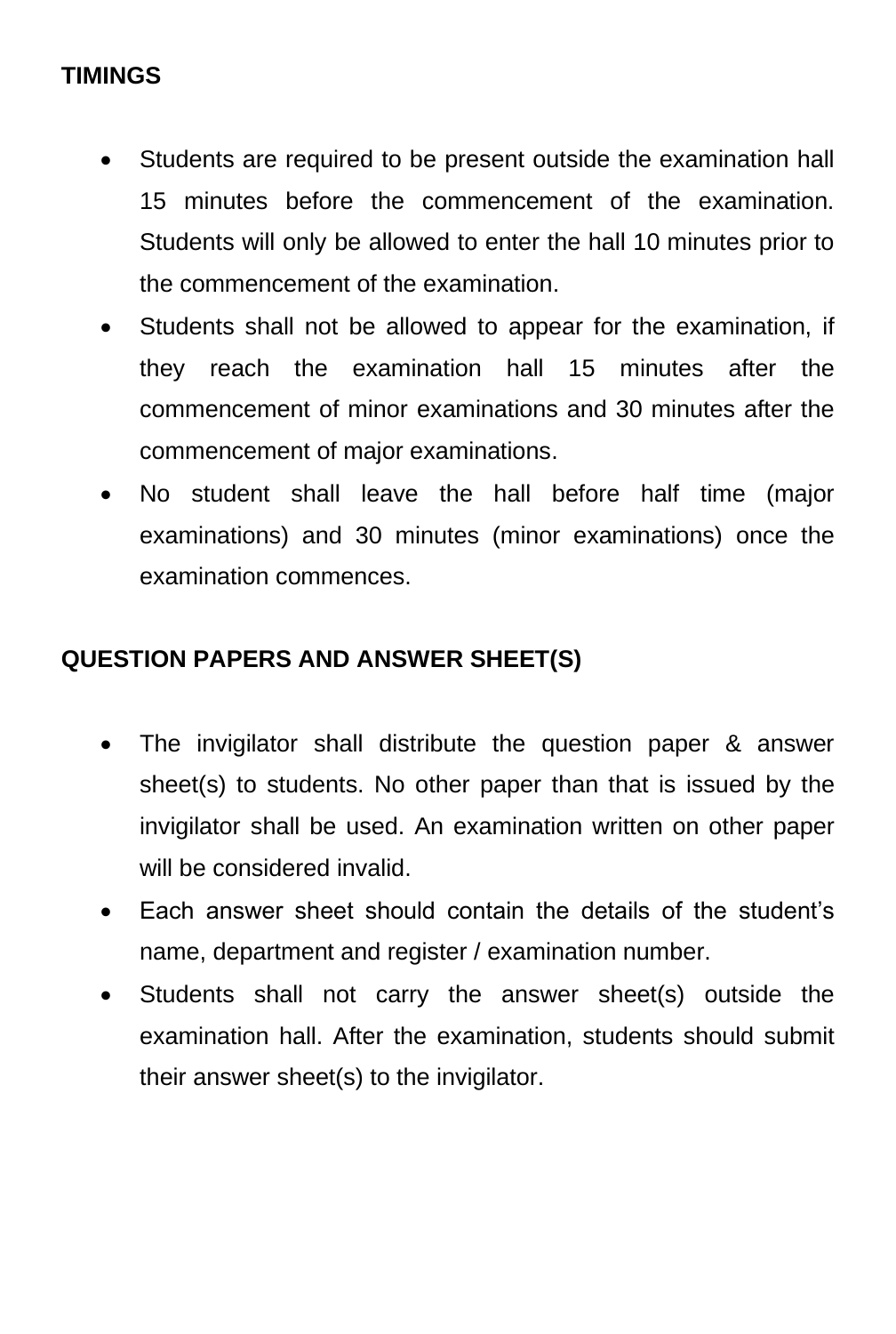# **IDENTITY CHECK-UP**

- Students shall not be allowed into the examination hall without presenting their identity card, issued by the college.
- If, a student forgets his / her Identity Card, he / she shall submit a letter stating reasons and get it signed by the concerned invigilator / COE / HOD.

### **BREAKS**

- Breaks for visits to the student lounge or restrooms are not permitted during examinations.
- If a student falls ill during the examination and is unable to complete the examination, the concerned student shall alert the invigilator. The HOD shall make suitable arrangement for medical attention.
- No student shall re-enter the examination hall after leaving unless he / she has been under approved supervision during the full period of their absence.

# **OTHER MATERIALS**

- Students shall bring their own stationery for the examination.
- Students are responsible for the safe keeping of their personal belongings that they bring on the examination day. The college shall take no responsibility for any loss or damage of the same.
- Exchange of any stationery, etc. is strictly not permitted in the hall.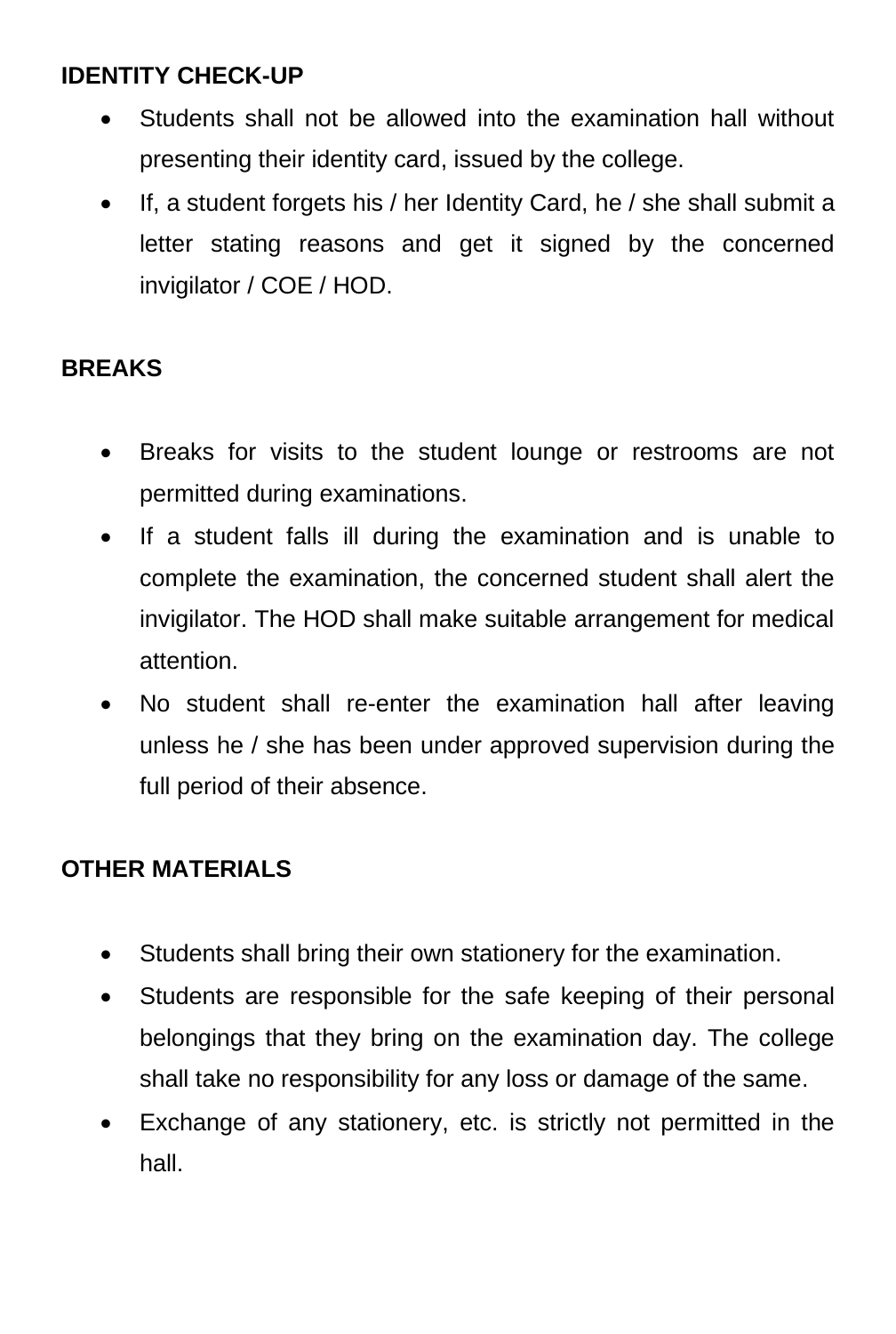• Calculators with more than one-line display or with alphanumeric display (programmable calculators) shall not be permitted inside the examination hall unless specified in advance. If the invigilator reasonably believes that a student is using a calculator that does not conform to the rules, he / she has the discretion to replace the calculator.

# **DISTURBANCE**

- During the examination, there shall be no communication among the students or between a student and an outsider via any means. This rule applies to students both in the examination hall and on supervised breaks.
- No student shall leave his/her assigned seat without the permission of the invigilator.
- It is the invigilator's discretion to decide if there is enough reason to remove a student from the examination hall owing to any disorderly conduct.

# **MISCELLANEOUS**

• Students with any disabilities or any other medical problems shall be provided with a scribe for the examination only subject to prior permission from the college. All such cases will be dealt as per academic rules.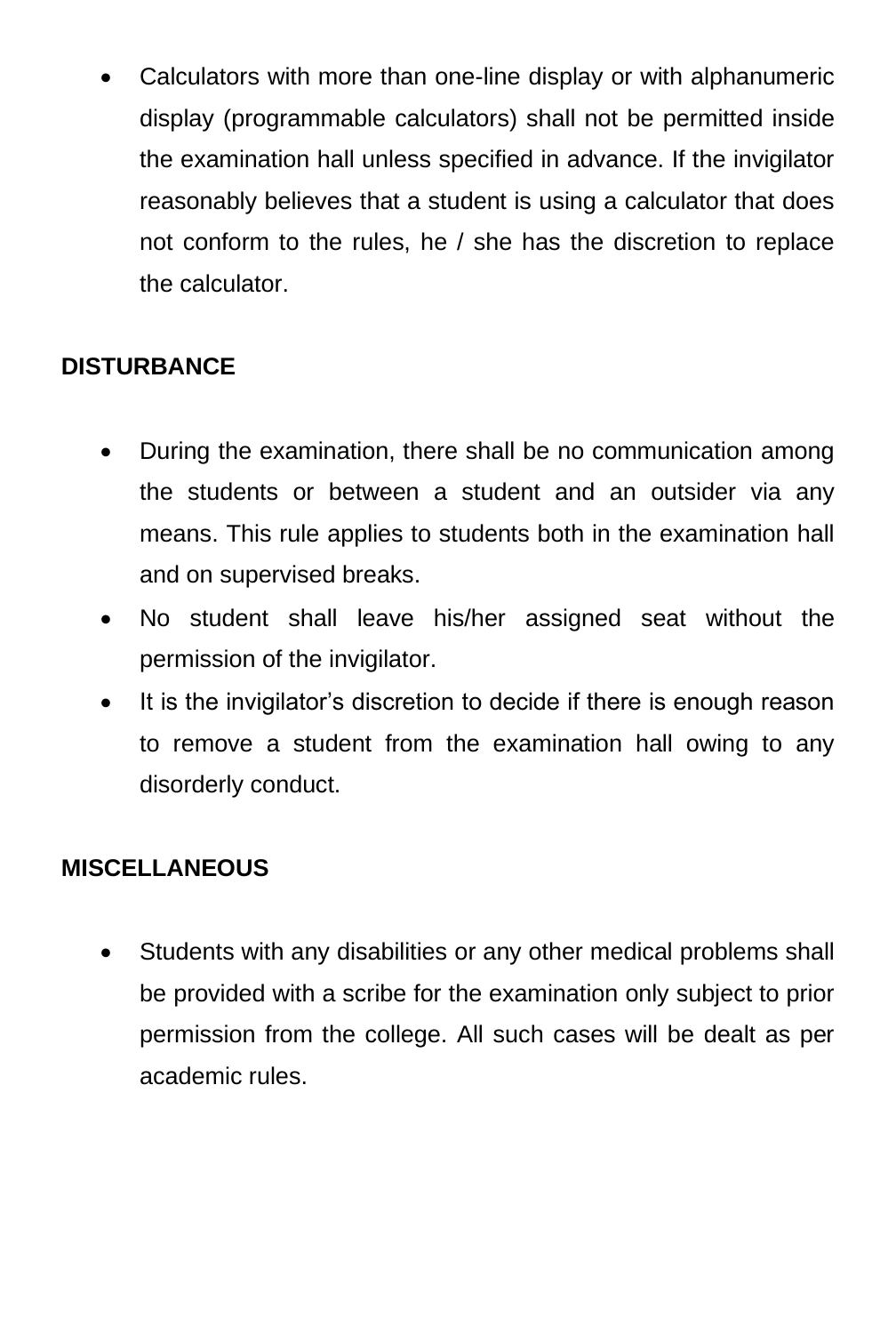# **KNOWLEDGE RESOURCE CENTRE AND DIGITAL LIBRARY**

| <b>Working Hours</b>     | : 9:00 AM to 5.30 PM on all working days |
|--------------------------|------------------------------------------|
| <b>Transaction Hours</b> | : 9:30 AM to 5.00 PM on all working days |

- The library renders service by providing quality magazines, journals and newspapers.
- All students of the college are members of the library.
- All members scan their ID card at the entrance of the library at the time of entering and leaving the library.
- ID card is a must for all transactions. Books shall not be issued to a holder with another person's ID card.
- No personal belongings are permitted inside the library except for pencil and paper.
- Library books should be handled with utmost care. Marking of any kind or scribbling on pages or folding of any pages is prohibited. Mishandling or damage to the books shall invite penalty.
- Students shall examine each book before borrowing and report any damage or missing pages to the Librarian immediately.
- Students shall replace or pay for the cost of any book lost by them. If one book of a set is lost or damaged, then the whole set shall be replaced.
- Reference books, journals, back volumes, project reports etc, shall not be issued to the members.
- With Librarian's permission, laptops may be used inside the Libraries.
- Silence shall be maintained inside the library at all times.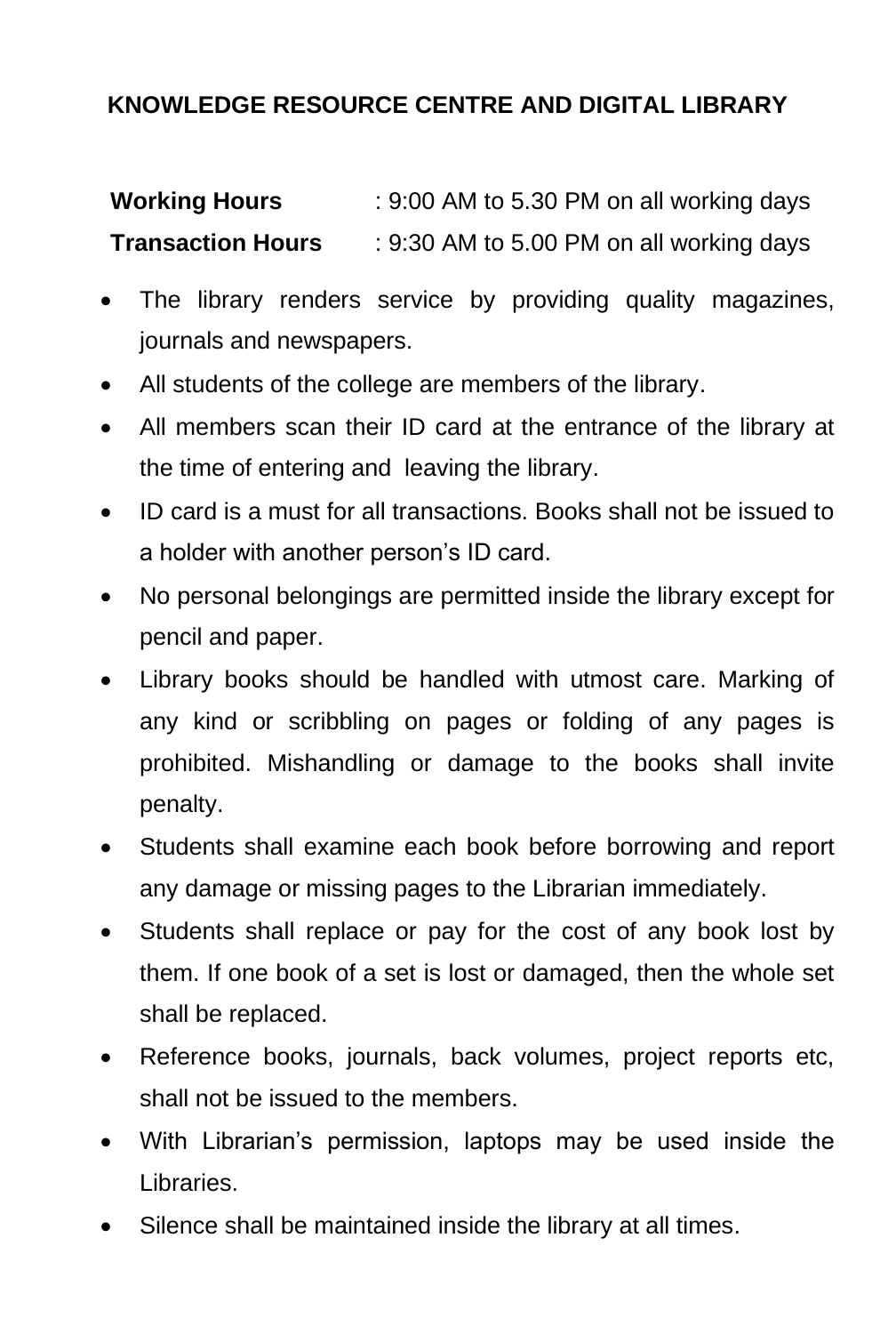# **JOURNALS AND MAGAZINES**

| S. No.         | <b>Journals</b>                                       |  |
|----------------|-------------------------------------------------------|--|
|                | <b>English</b>                                        |  |
| 1              | <b>Rock Pebbles</b>                                   |  |
| $\overline{2}$ | Indian Literature Journal                             |  |
| 3              | <b>IUP Journal of English Studies</b>                 |  |
| 4              | Journal of English Language Teaching                  |  |
| 5              | Litcrit                                               |  |
| 6              | Triveni                                               |  |
| 7              | The Literary Criterion                                |  |
| 8              | <b>Readers Digest</b>                                 |  |
| 9              | <b>Competition Success Review &amp; GKT</b>           |  |
| 10             | <b>Sports Star</b>                                    |  |
| 11             | Women's Era                                           |  |
|                | <b>Sociology</b>                                      |  |
| 1              | South Asian Journal of Socio-political Studies        |  |
| $\overline{2}$ | <b>Indian Historical Studies</b>                      |  |
| 3              | Journal of Educational Planning and<br>Administration |  |
| 4              | <b>Social Action</b>                                  |  |
| 5              | Indian Journal Gerontology                            |  |
| 6              | Kalachuvadu Magazine                                  |  |
| 7              | Ungal Noolagam - Your Library Magazine                |  |
| 8              | Tamilnadu Nugarvor Kavasam                            |  |
| 9              | Wisdom                                                |  |
| 10             | Discover India                                        |  |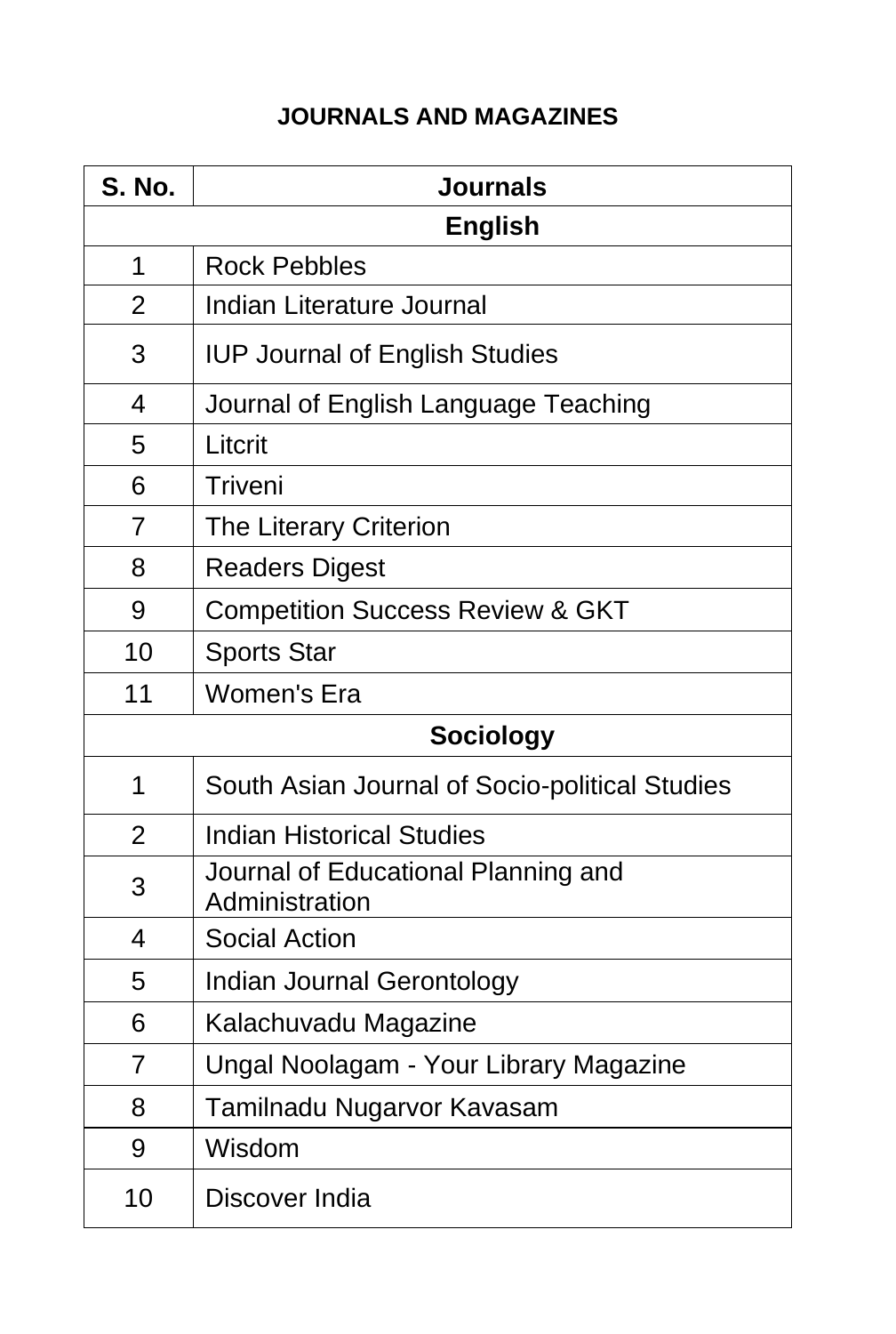|                | <b>Management</b>                                                 |
|----------------|-------------------------------------------------------------------|
| 1              | <b>IUP Journal of Management Research</b>                         |
| $\overline{2}$ | Indian Journal of Research in Capital Markets                     |
| 3              | <b>IUP Journal of Management Case studies: Case</b><br>Folio      |
| 4              | <b>IUP Journal of Operations Management</b>                       |
| 5              | <b>IUP Journal of Management Case Studies</b>                     |
| 6              | India Today                                                       |
| 7              | Careers 360                                                       |
| 8              | <b>Business Today</b>                                             |
| 9              | Indian Management                                                 |
| 10             | <b>Outlook Business</b>                                           |
|                | <b>Computer Science</b>                                           |
| $\mathbf{1}$   | <b>Indian Journal of Computer Science</b>                         |
| $\overline{2}$ | International Journal of Communication &<br>Technology            |
| 3              | <b>IUP Journal of Computer Science</b>                            |
| 4              | <b>IUP Journal of Information Technology</b>                      |
| 5              | <b>Resonance Journal of Science Education</b>                     |
| 6              | Data Quest                                                        |
| 7              | <b>Express Computer</b>                                           |
| 8              | <b>PC Quest</b>                                                   |
| 9              | <b>Voice and Data</b>                                             |
| 10             | Open Source for You                                               |
|                | <b>Commerce</b>                                                   |
| $\mathbf 1$    | <b>Management Accountant</b>                                      |
| $\overline{2}$ | <b>IUP Journal of Accounting Research &amp; Audit</b><br>Practice |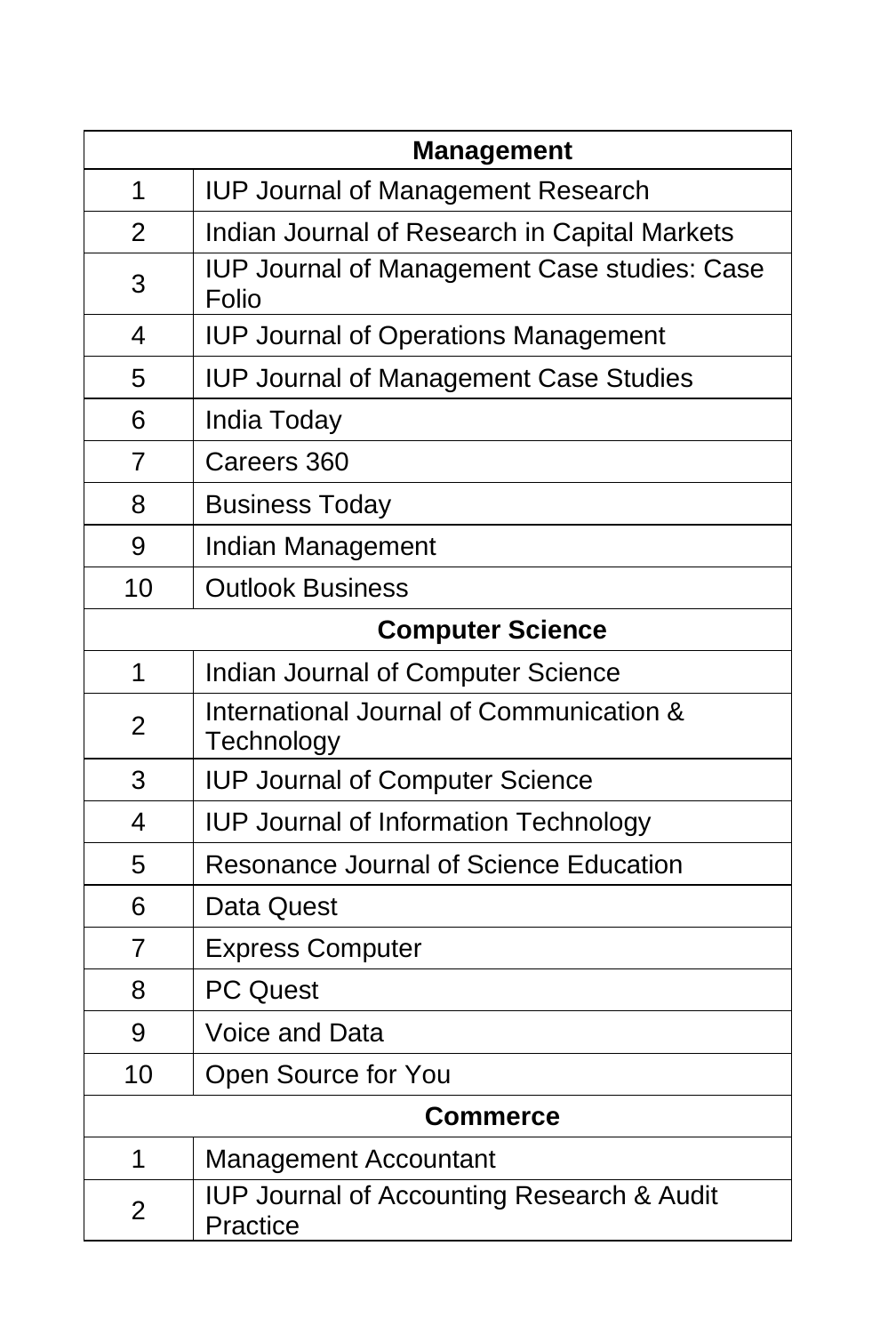| 3  | <b>IUP Journal of Entrepreneurship Development</b> |
|----|----------------------------------------------------|
| 4  | <b>IUP Journal of Financial Risk Management</b>    |
| 5  | <b>IUP Journal of Bank Management</b>              |
| 6  | <b>IUP Journal of Applied Economics</b>            |
| 7  | <b>IUP Journal of Brand Management</b>             |
| 8  | <b>IUP Journal of Operation Management</b>         |
| 9  | <b>IUP Journal of Organizational Behavior</b>      |
| 10 | <b>Southern Economist</b>                          |
| 11 | <b>IUP Journal of Applied Finance</b>              |
| 12 | Journal of Accounting and Finance                  |
| 13 | Arthshastra Journal of Economics and Research      |
| 14 | Bajaj Capital Investors India                      |
| 15 | <b>Industrial Economist</b>                        |
| 16 | <b>The Global Analyst</b>                          |
| 17 | Outlook                                            |
| 18 | <b>Outlook Money</b>                               |
| 19 | Retailer                                           |
| 20 | Kovai Vanigam                                      |
| 21 | The Smart Manager                                  |
| 22 | Yojana (Thittam) – Tamil                           |
| 23 | The Week                                           |
| 24 | <b>The Indian Banker</b>                           |
| 25 | <b>Banking Service Chronicle</b>                   |
| 26 | <b>Valar Thozhil</b>                               |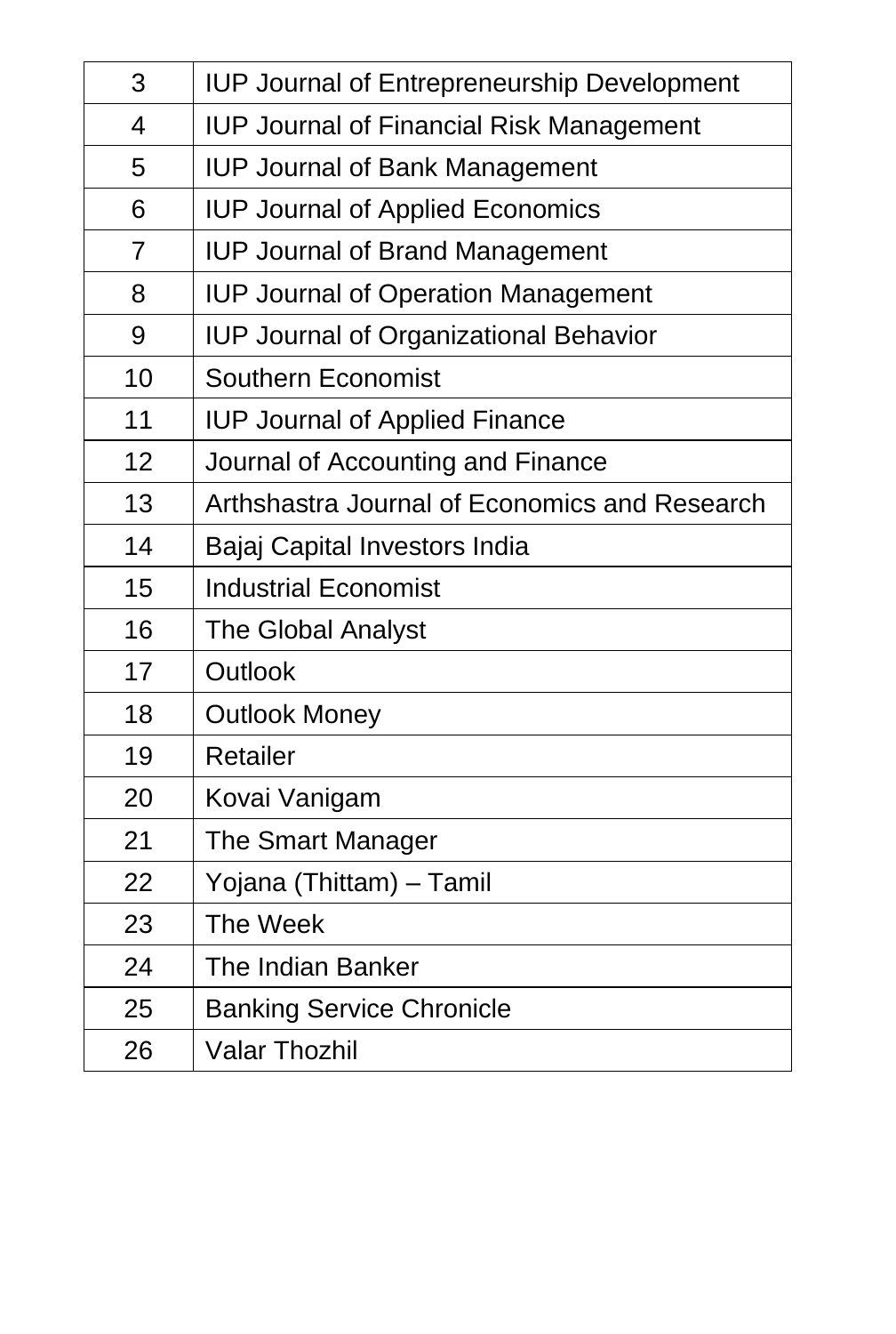### **HOSTEL**

The resident director shall carry out the administration of the college hostel. The hostel rules are applicable to the residents of the hostel.

- Hostel gates for female inmates shall remain open between 09.00 AM and 06.00 PM. Inmates shall report to the resident director by 06:00 PM either from the college or their home.
- Parents / guardians shall meet the inmates between 09.00 AM and 06.00 PM with prior permission of resident director. Parents/ guardians are not supposed to visit the rooms, unless otherwise required.
- Smoking, consumption of liquor and any usage of other intoxicants is strictly prohibited.
- Inmates shall not remain in the hostel during class hours, unless permitted by the concerned authority.
- Inmates shall make entries in the "In and Out Register" and the "Leave Register" while leaving the hostel.
- Inmates shall not be allowed to leave the hostel or go home (general holidays / special reasons) without the written permission of the resident director.
- Inmates are advised to get prior permission from their HOD and resident director to leave the college premises for reasons such as industry visit, project work, extra classes, sponsorship, etc. Upon returning, their arrival must be reported to the authority concerned.
- Inmates shall keep their rooms and properties neat and clean at all times while also maintaining the decorum inside the hostel.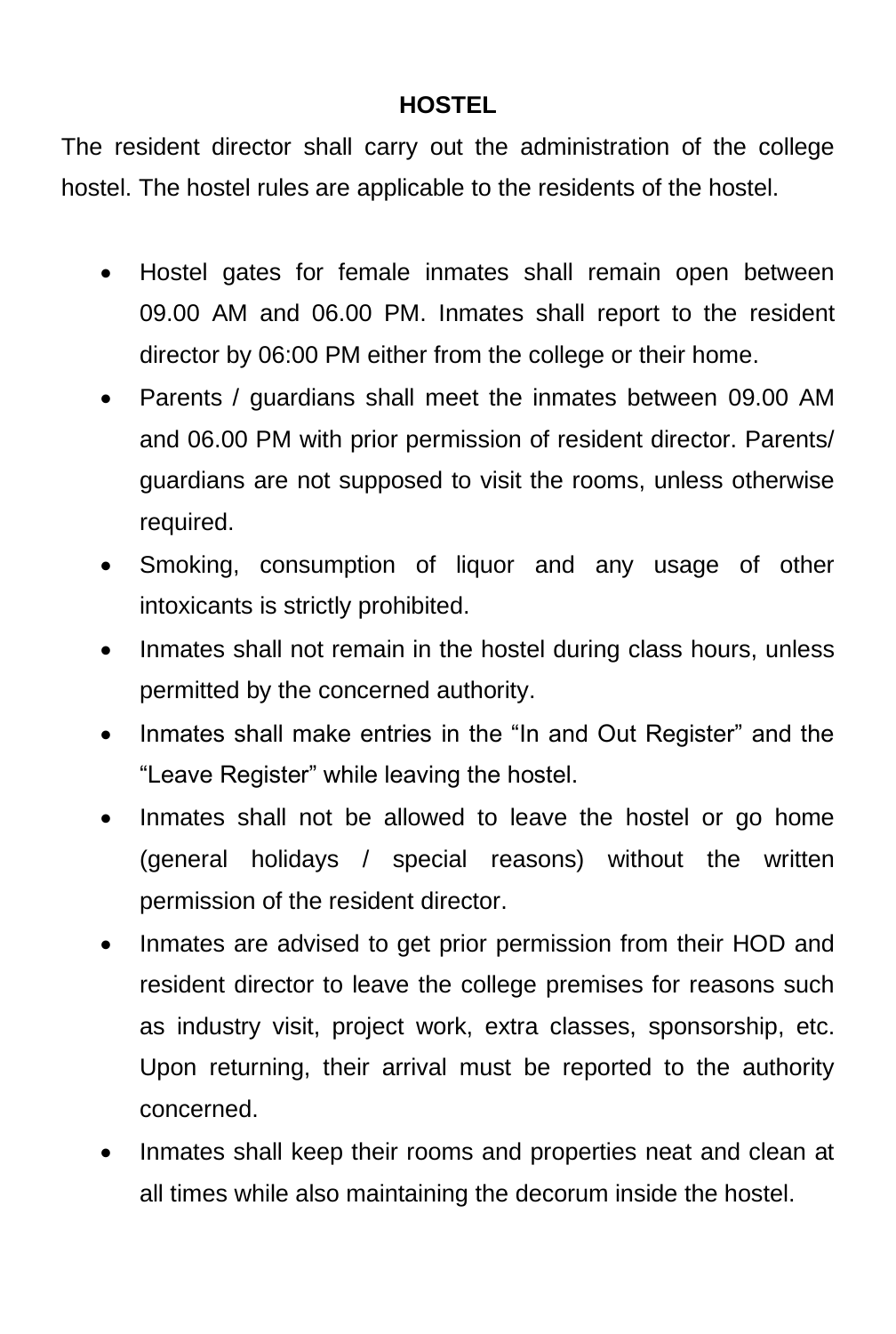- Inmates shall be responsible for the safekeeping of their personal belongings. The management shall not be responsible for the loss of any personal property, documents, valuables or money.
- Inmates shall not conduct meetings, give notices or collect money from the other inmates.
- Inmates shall be responsible for the hostel property. They shall not damage any hostel property. If damaged, an amount towards breakage will be collected from the concerned inmate(s).
- Inmates shall switch off the lights and fans when they leave their room.
- Inmates shall contact the resident director for any complaint regarding the facilities and other issues.
- Day scholars are not permitted inside the hostel under any circumstance. Action shall be taken on inmates found guilty of accompanying day scholars inside the hostel.
- Inmates shall not disturb and in no way shall interfere in the work of other inmates and other hostel workers. Misbehaviour on the part of inmates or hostel workers shall be reported to the resident director immediately.
- Mobile phones shall be handed over to the resident director and shall only be given access to use during a specified time.
- Inmates who vacate the hostel in between shall not be refunded with the hostel fee of that academic year.
- Misconduct or breach of hostel rules renders the offender liable to fine / suspension / dismissal from both the hostel and college.
- The Principal will be the deciding authority to settle any matters of dispute and his / her decision will be final.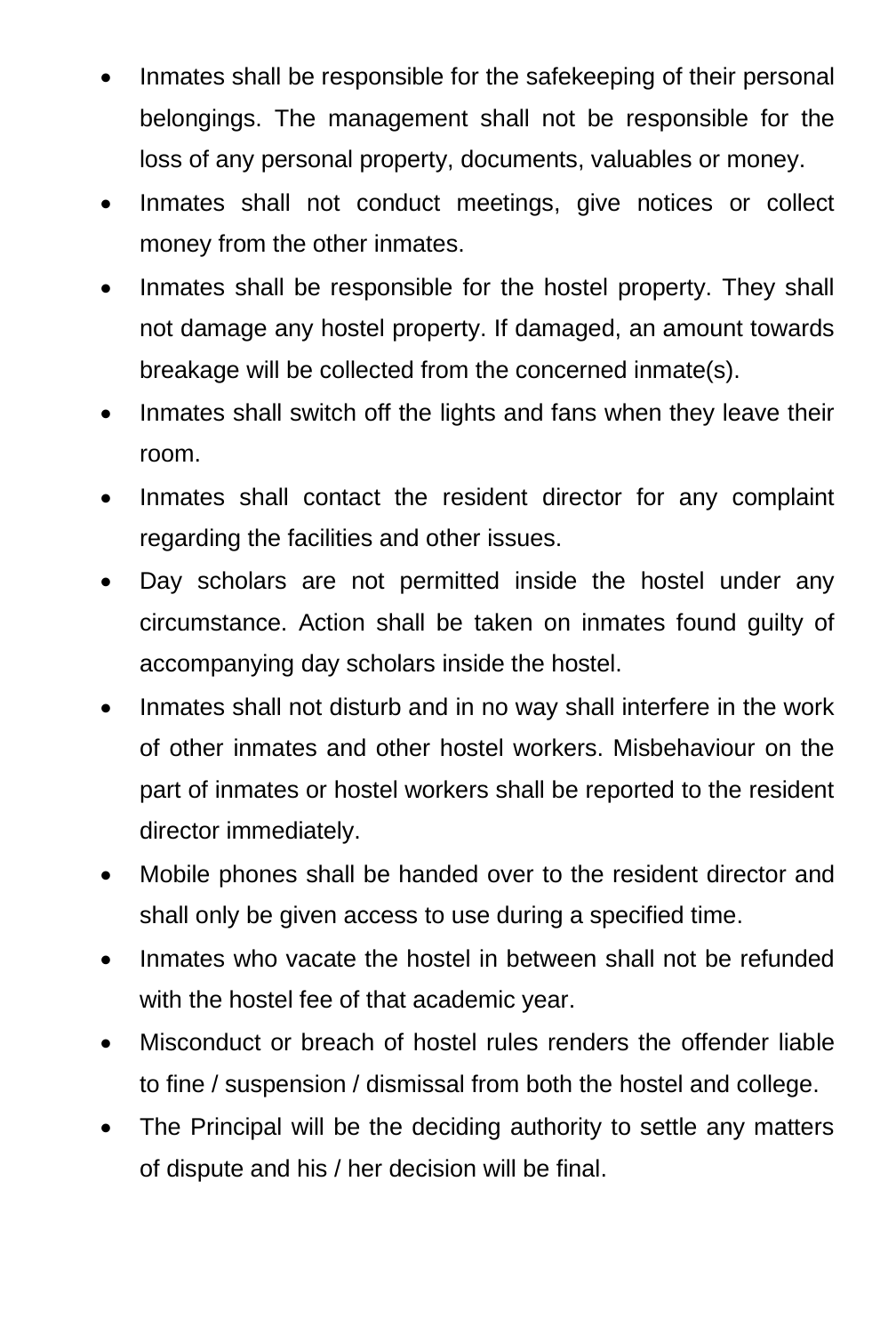### **TRANSPORTATION**

- The transport facility, on payment basis, is arranged by the college to facilitate the commutation of day scholars.
- The college reserves the right to frame, amend, revoke, repeal and enforce the rules & regulations, as and when fit; and students are to be updated with the amended rules & regulations.
- The college reserves the rights to deny transport facility to any student on the grounds of misconduct/ indiscipline.
- An issued Bus Pass is valid only for the particular semester.
- Loss or missing bus pass shall be re-issued upon intimation to the office along with penalty.
- Students shall always carry their bus pass and are liable to produce the same when asked by an institution authority. Travelling without the bus pass is not allowed and shall be subjected to a fine.
- Any student found travelling in bus without having paid the transport fee, shall be liable to be fined first time and if the same act is repeated, that student shall be assumed as a regular traveller and be charged full transport fee along with the fine.
- Students availing the transport facility shall be responsible for all the personal belongings and the institution management is not responsible for theft / loss of property during travel in bus.
- Ragging, by law, is strictly prohibited. Any student who is travelling in the college vehicle found indulging directly / indirectly in any unruly activities shall be considered to have committed a serious misconduct and strict action shall be initiated against them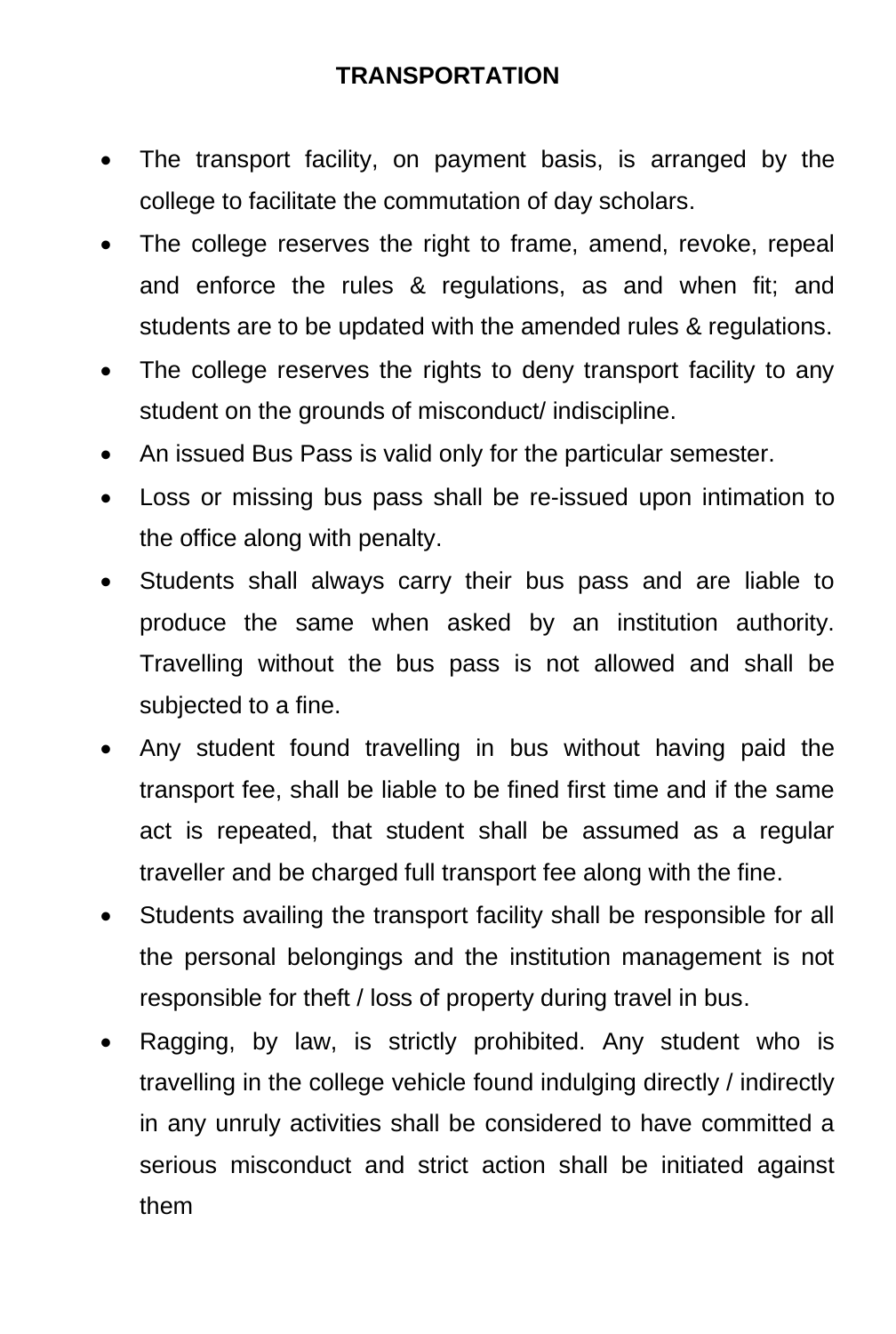- Use of any kind of intoxicants (like drugs, smoking, drinking) or gambling, playing cards, photography etc., is strictly prohibited.
- Students shall come to their respective stop at least five minutes before the scheduled arrival time of the vehicle.
- Students shall board the buses from the assigned boarding stop only. They shall board the vehicle that has been allocated to them and occupy only the seat allotted to them.
- Students shall occupy their seats at least five minutes before the departure of the vehicle from the campus. Trying to catch the vehicle or stop it while in motion is not permitted.
- Students shall be liable to pay for any damage caused to the vehicle or a property therein either alone or jointly with others. In addition, disciplinary action shall also be initiated against them.
- College hostel inmates shall not be permitted to travel in the college transport until and unless they have been specifically authorised (written consent from transportation in-charge).
- No student shall be allowed to access the sound/ music system of the vehicle.
- In case of violation of any rules & regulation or any instruction issued by the institution management, a penalty, in form of fine or cancellation of bus pass including expulsion from the institution may be imposed on the student.
- Any kind of violation of the above-mentioned rules shall attract strict disciplinary action including expulsion from the college.
- Regarding any other issues not mentioned above. Principal will be the deciding authority to settle any matters of dispute and his/her decision shall be final.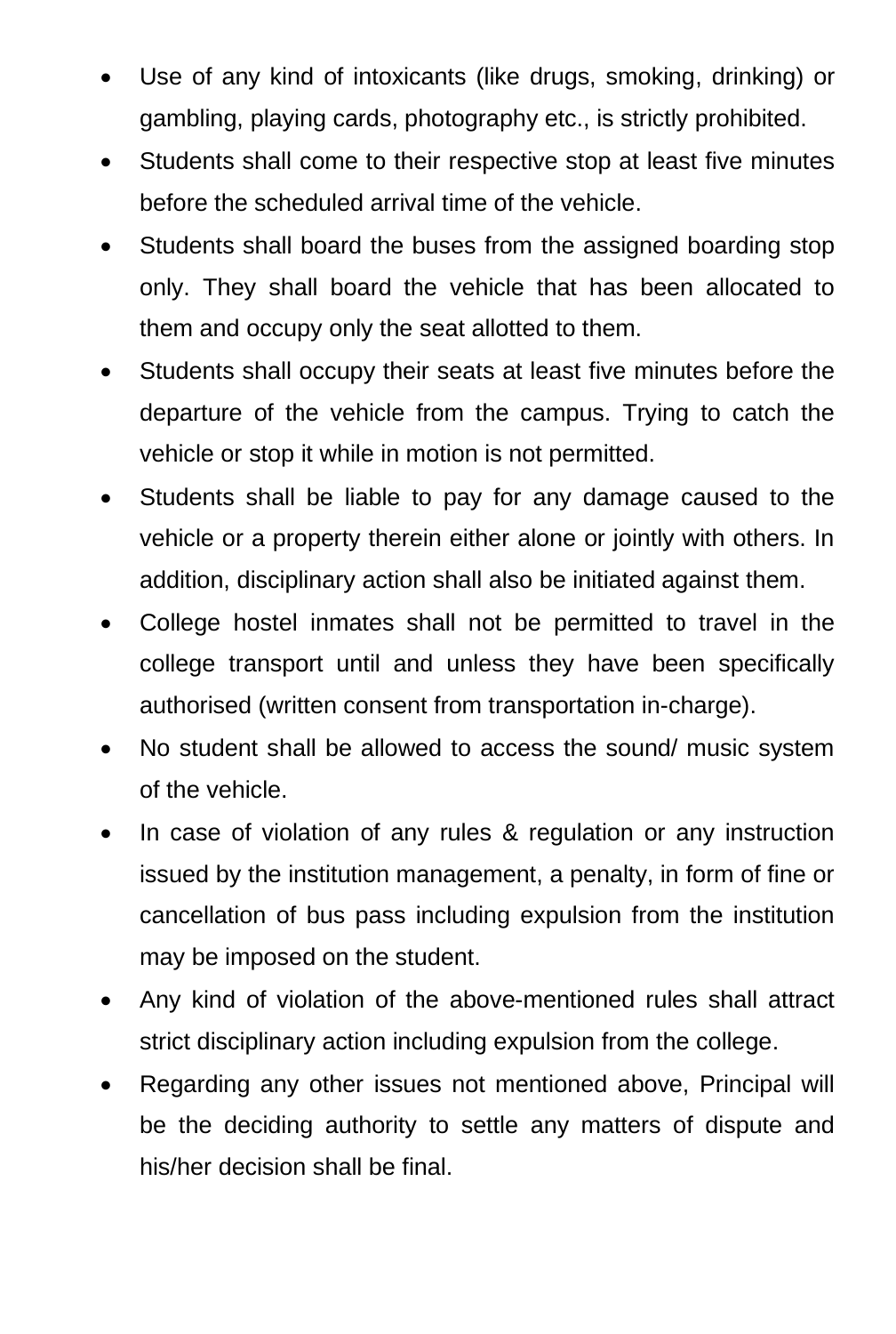### **ANTI RAGGING COMMITTEE**

Ragging, in any form, is an offence and is totally prohibited in and outside the campus. This rule applies to the campus, hostels, college transportation and outside the college premises too. All steps are taken to create a "ragging free" environment, thus ensuring a serene atmosphere conducive to learning and growth at the college.

The college is committed to follow all regulations and guidelines formulated by the UGC and Bharathiar University with regard to a "ragging free atmosphere" for the young students to develop as good citizens.

| <b>CHAIRPERSON</b>       |
|--------------------------|
| Dr.Saravanan R.          |
| <b>COMMITTEE MEMBERS</b> |
| Dr. Ananth K.R.          |
| Dr. Vijay Anand A.       |
| Dr.Krishnaveni C.        |

### **What Constitutes Ragging?**

As defined by the UGC, Ragging constitutes one or more of any of the following acts:

• Any conduct by any student or students whether by words spoken or written or by an act which has the effect of teasing, treating or handling with rudeness a fresher or any other student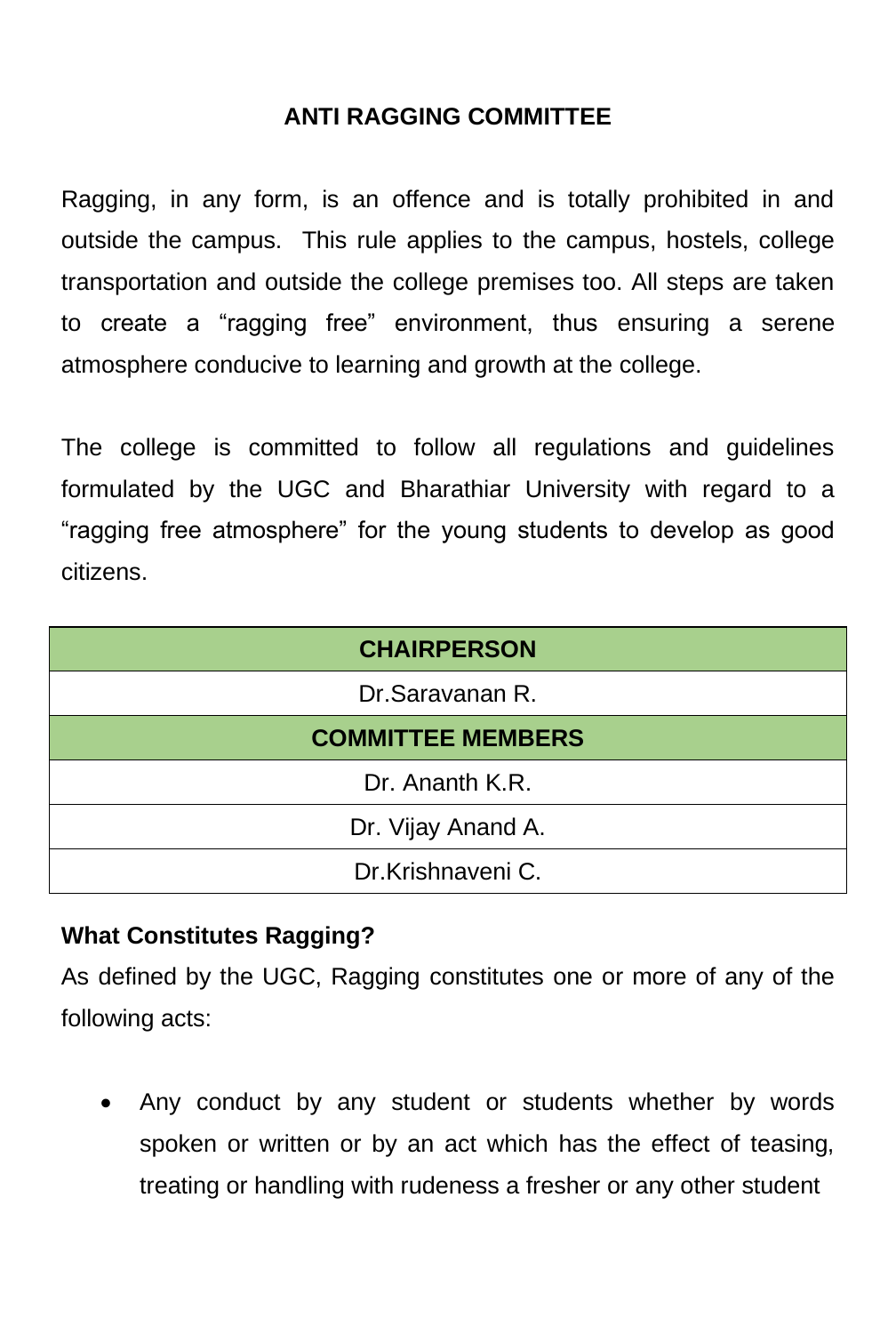- Indulging in rowdyism or indiscipline activities by any student or students which causes or is likely to cause annoyance, hardship, physical or psychological harm or to raise fear or apprehension thereof in any fresher or any other student
- Asking any student to do any act which such a student will not in the ordinary course do and which has the effect of causing or generating a sense of shame, or torment or embarrassment so as to adversely affect the physique or psyche of such fresher or any other student
- Any act by a senior student that prevents, disrupts or disturbs the regular academic activity of any other student or a fresher
- Exploiting the services of a fresher or any other student for completing the academic tasks assigned to an individual or a group of students
- Any act of financial extortion of forceful expenditure burden put on a fresher or any other student
- Any act of physical abuse including all variants of it: sexual abuse, homosexual assaults, stripping, forcing obscene and lewd acts, gestures, causing bodily harm or any other danger to health or person
- Any act or abuse by spoken words, emails, post public insults which would also include deriving perverted pleasure, vicarious or sadistic thrill from actively or passively participating in the discomfiture to fresher or any other student
- Any act that effects the mental health and self-confidence of a fresher or any other student with or without an intent to derive a sadistic pleasure or showing off power, authority or superiority by a student over any fresher or any other student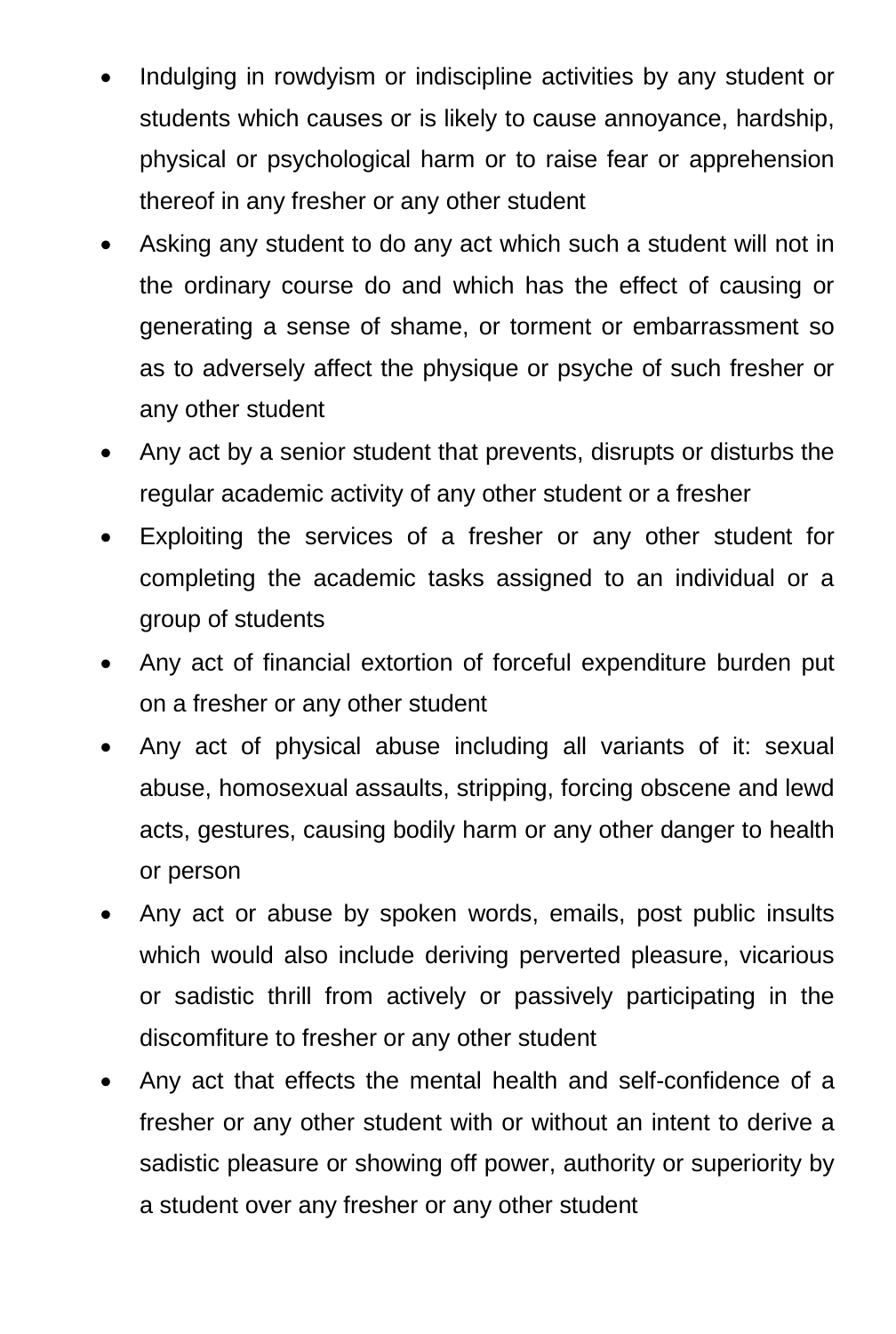# **Punishment that may be awarded for Ragging**

Every incident of ragging will be investigated by one of the Anti-Ragging Squads who will go into the details and submit all relevant information to the Principal along with their findings and recommendations. On receipt of the recommendation of the Anti-Ragging Squad or on receipt of any information concerning any reported incident of ragging, the Principal will determine if a case under the penal laws is made out and if so, either on his own or through a member of the Anti- Ragging Committee authorised by him in this behalf, proceed to file a First Information Report (FIR), within twenty four hours of receipt of such information or recommendation, with the police and local authorities, under the appropriate penal provisions relating to one or more specified clauses of the UGC Regulations, for further action. Further, the Anti- Ragging Committee of VET IAS will, depending on the nature and gravity of the guilt established by the Anti-Ragging Squads, award, to those found guilty, one or more of the following punishments, namely:

- Suspension from attending classes and academic privileges
- Withholding / withdrawing scholarship / fellowship and other benefits
- Debarring from appearing in any test / examination or other evaluation process
- Withholding results / Suspension / expulsion / Cancellation of admission
- Debarring from representing the institution in any regional, national or international meet, events, tournament, youth festival, etc
- Rustication from the institution for a period ranging from one to four semesters.
- Expulsion from the institution and consequent debarring from admission to any other institution for a specified period.
- Collective punishment: When the persons committing or abetting the crime of ragging are not identified, the institution shall resort to collective punishment.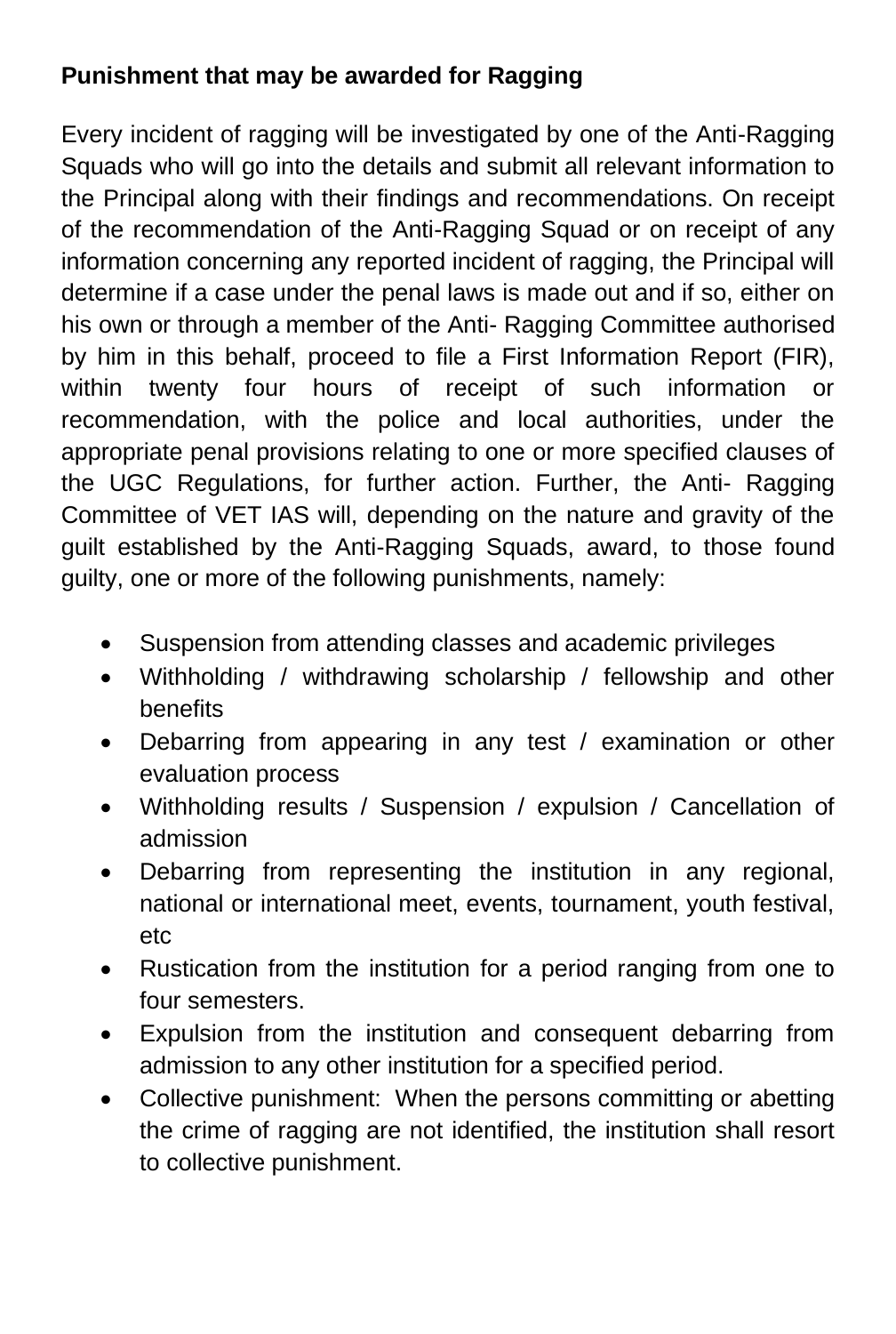# **DISCIPLINARY ACTION COMMITTEE**

The attention of all the students is drawn to the following Tamil Nadu Educational rules:

- Principal or other constituted authorities of the college may frame and issue from time to time the disciplinary rules of permanent or temporary nature regulating the conduct of the students in and outside the college premises so far as such rules seem necessary to maintain the reputation of the institution.
- Principal or other constituted authorities shall have full power to inflict the following punishments in the interest of the students or in the interest of the institution such as fines, loss of attendance, forfeiture of term certificates, suspension etc.

| <b>CHAIRPERSON</b>       |
|--------------------------|
| Dr. Vellingiri P.        |
| <b>COMMITTEE MEMBERS</b> |
| Dr. Ananth K.R.          |
| Dr. Arulraj S.           |
| Ms. Amutha Malar V.      |

### **COUNSELLING AND GUIDANCE CELL**

The centre provides individual and group counselling to students. Besides this, the centre also offers regular seminars and workshops for members of faculty and students.

| <b>CHAIRPERSON</b>      |
|-------------------------|
| Dr. Shakila Mathew      |
| <b>COMMITTEE MEMBER</b> |
| Dr. Poongulale M.P.     |
| Ms. Thernika R.         |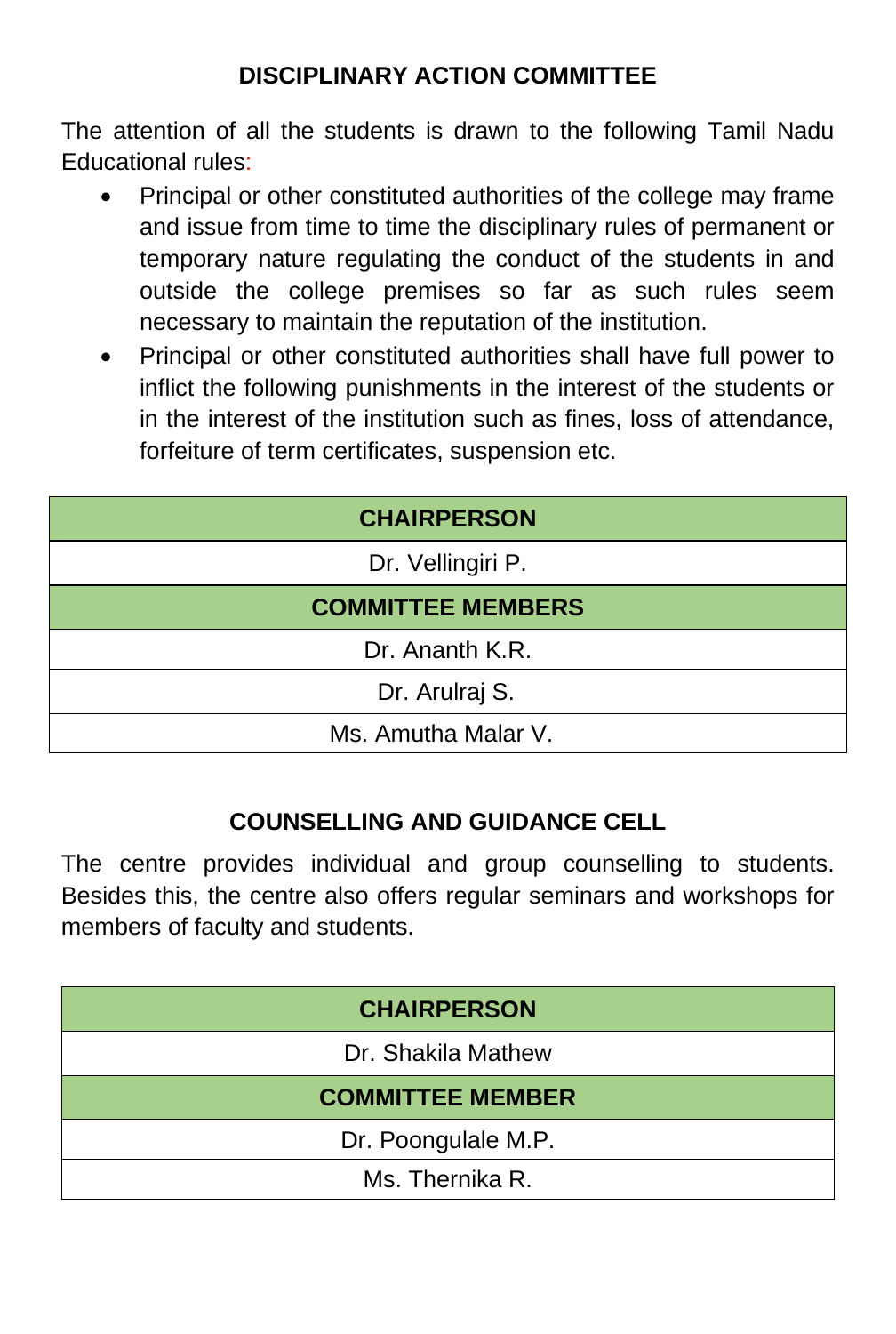# **WOMEN'S GRIEVANCE REDRESSAL CELL**

Women's Grievance Redressal Cell functions on the following objectives:

- To protect the safety of female students of the college as per the order of the Supreme Court in the year 2004 and to empower female students
- To prevent or deter the commission of acts of sexual harassment and to provide the procedures for the resolution, settlement or prosecution of acts of sexual harassment of girl students by taking all steps required
- To express prohibition of sexual harassment inside the campus by notification, publication and circulation in appropriate ways

| <b>CHAIRPERSON</b>       |
|--------------------------|
| Dr. Shakila Mathew       |
| <b>COMMITTEE MEMBERS</b> |
| Dr. Mrinalini S.         |
| Dr. Suress C. S.         |

### **INTERNAL COMPLAINTS COMMITTEE (GRIEVANCE CELL)**

The cell functions with an objective of solving the grievances of the students. The complaints received from the students shall be analysed by the members of this committee and then will be taken to the notice of the Principal for further actions. Members of the committee shall hear the problems of the grieved patiently and take remedial steps accordingly.

| <b>CHAIRPERSON</b>       |
|--------------------------|
| Dr. Murali P.            |
| <b>COMMITTEE MEMBERS</b> |
| Dr. Shanthi V. N.        |
| Ms. Pushapa Priya D.     |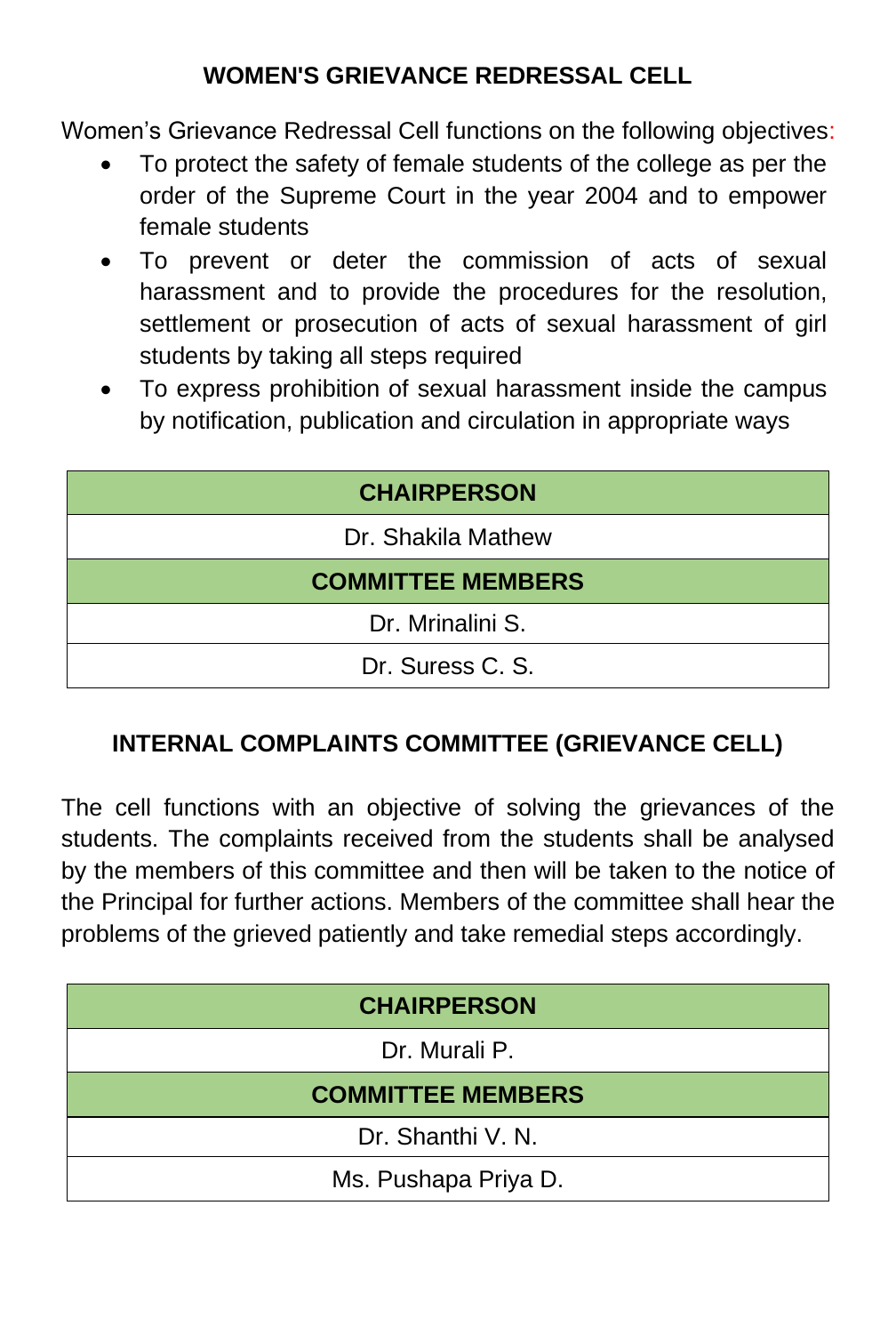# **CENTRE FOR HUMAN EXCELLENCE**

Ethics and culture programmes are to teach the values of life to the student community and develop their knowledge and wisdom simultaneously which are required for human excellence. Yoga has been taught for the ascent and vertical transformation of the students to become enlightened and extraordinary citizens. The learning and practice of Yoga will not only give students a sound mind and sound body, but also values like knowledge, wisdom and compassion, metaphysical experience and communion of the individual soul with the Supreme. The purpose of education is not only to transfer knowledge and skills to the students but also transform them into better citizens.

| <b>CHAIRPERSON</b>       |
|--------------------------|
| Dr.Saravanan R.          |
| <b>COMMITTEE MEMBERS</b> |
| Mr. Dineshwaran M.       |
| Dr. Selvanayaki K.       |

# **CENTRE FOR ENTREPRENEURIAL DEVELOPMENT**

Centre for Entrepreneurial Development (CED) is established with a vision to spread the spirit and temper of entrepreneurship, to foster innovation and inculcate entrepreneurial skills in students. The objectives of the centre include:

- Creating awareness on entrepreneurship among the students through training programmes, workshops and camps, identifying, motivating and guiding the budding entrepreneurs
- Facilitating them by providing information on entrepreneurial opportunities through MSME, DIC, TIIC and other financial institutions
- Establishing a network for proper guidance to take up the entrepreneurial journey by equipping students with necessary managerial skillset to run a business successfully

| <b>CHAIRPERSON</b>       |
|--------------------------|
| Mr. Logesh Kumar S       |
| <b>COMMITTEE MEMBERS</b> |
| Dr. Ananth K. R.         |
| Ms. Srijanani A.K.       |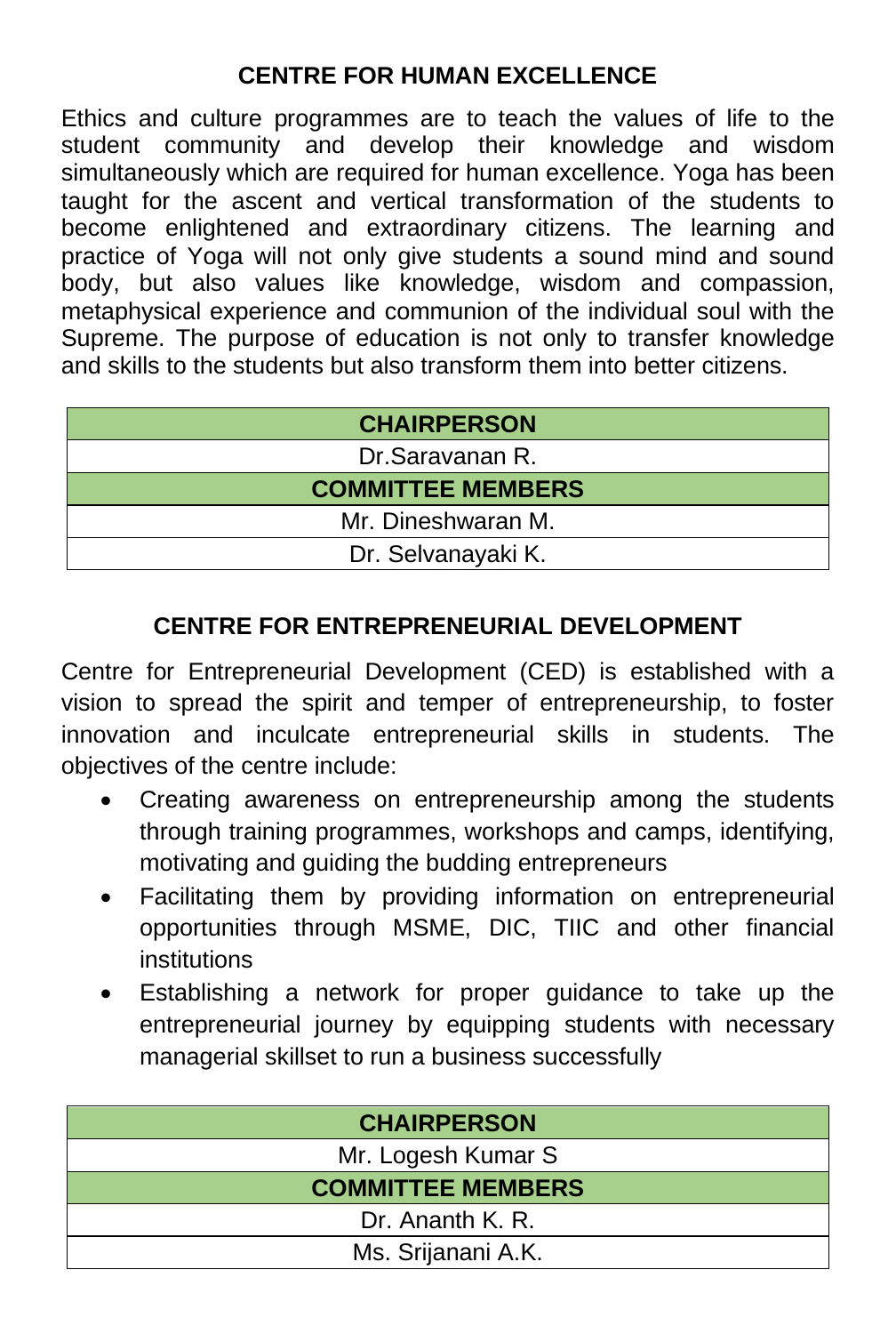# **INTERNAL QUALITY ASSURANCE CELL (IQAC)**

Internal Quality Assurance Cell (IQAC) was established in 2019 as per the direction of NAAC to ensure high quality education through various quality measures. In pursuance of its Action Plan for performance evaluation, assessment and accreditation and quality up-gradation of institutions of higher education, the National Assessment and<br>Accreditation Council (NAAC). Bangalore, proposes that every Accreditation Council (NAAC), Bangalore, proposes that every accredited institution should establish an Internal Quality Assurance Cell (IQAC) as a post-accreditation quality sustenance measure. As quality enhancement is a continuous process, the IQAC plays an imperative part of the institution's system and works towards realization of the goals of quality enhancement and sustenance. The prime task of the IQAC is to develop a system for conscious, consistent and catalytic improvement in the overall performance of institution.

| <b>CHAIRPERSON</b>                   |
|--------------------------------------|
| Dr. Saravanan R.                     |
| <b>COMMITTEE COORDINATOR</b>         |
| Mr. Jagadeesan S.                    |
| <b>FACULTY REPRESENTATIVES</b>       |
| Dr. Mohana Sundari L.                |
| Dr. Ramkumar R.                      |
| Dr. Boopathiraj T. M.                |
| Ms. Jayashree R.                     |
| <b>MANAGEMENT REPRESENTATIVE</b>     |
| Thiru. S. D. Chandrasekar            |
| <b>SENIOR ADMINISTRATIVE OFFICER</b> |
| Mr. Logesh Kumar S.                  |
| <b>STUDENT REPRESENTATIVE</b>        |
| Ms. Nikita Kumari Rathi              |
| <b>STAKEHOLDER</b>                   |
| Ms. Uma Maheswari K.                 |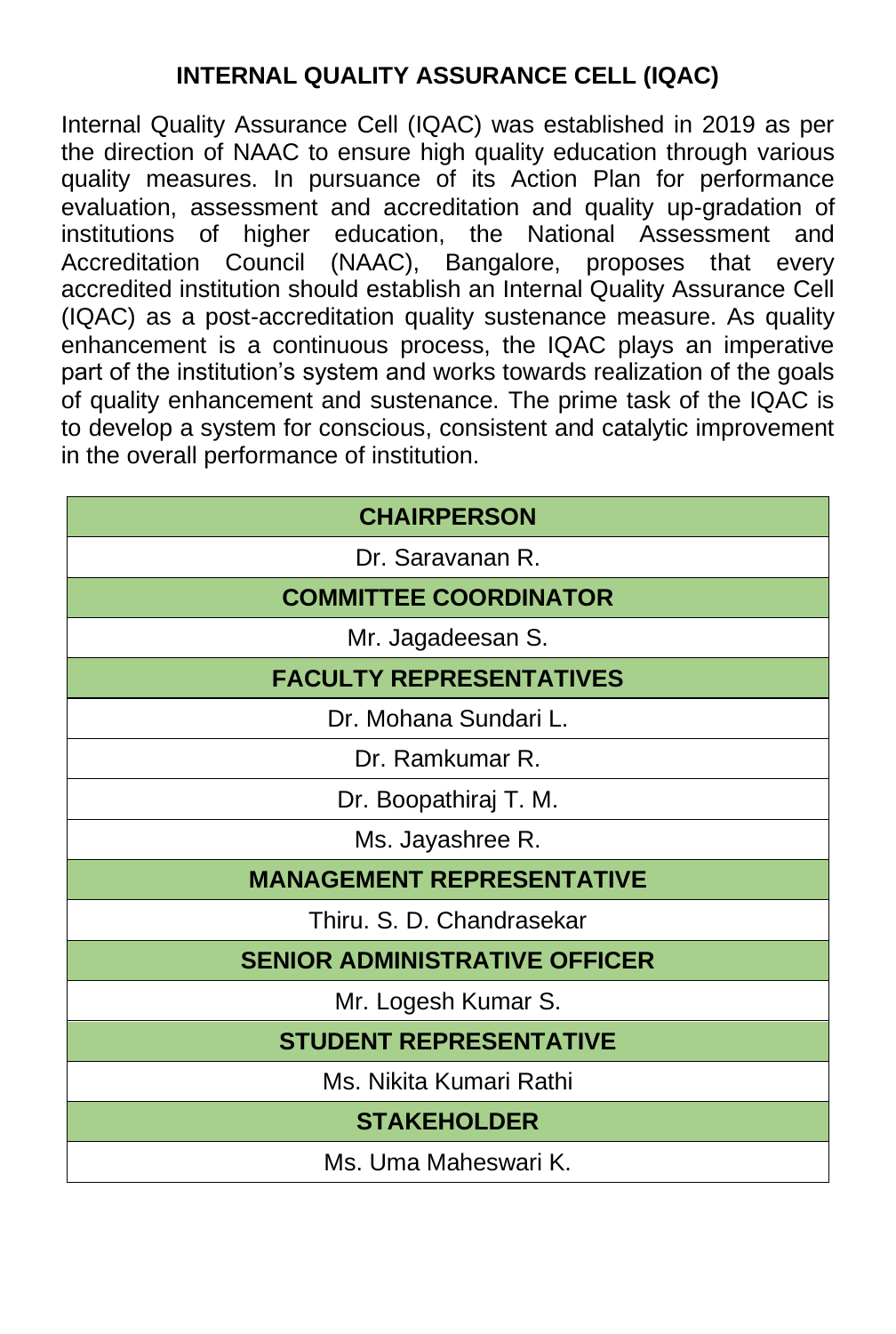The institution strongly believes that a team of faculty with a high sense of commitment and sincerity can usher in quality education. Aiming at excellence in its academic yatra, the institution has aptly realised that the faculty are the sheet anchors who should be scholars of the highest order endowed with knowledge, wisdom and compassion. Only the best faculty can produce the best students and shape them into excellent citizens and the manpower the nation needs for its great leap. To attain this prime objective, a Centre for Faculty Development (CFD) has been created and under its auspices, faculty development programmes are conducted regularly.

| <b>CHAIRPERSON</b>         |
|----------------------------|
| Dr. Saravanan R.           |
| <b>COMMITTEE MEMBERS</b>   |
| Dr. Srinivasan. V.         |
| Mr. Saleth Vensus Kumar A. |

### **CENTRE FOR WOMEN'S EXCELLENCE**

Centre for Women Excellence was instituted with the aim of providing various training, awareness and life guiding programme to the female students and rural and urban women to compete with the compettive world. The centre has various plans to elevate the life style and social status of women. This will educate women to realise their strength and exhibit their multi dimentaional role to create a more equal world and encourage the women to provide formidable effort to reach out to the society to bridge the inqualities that confront women today.

| <b>CHAIRPERSON</b>       |
|--------------------------|
| Dr. Shakila Mathew       |
| <b>COMMITTEE MEMBERS</b> |
| Dr. Rajalakshmi M.       |
| Ms. Hemasri S.           |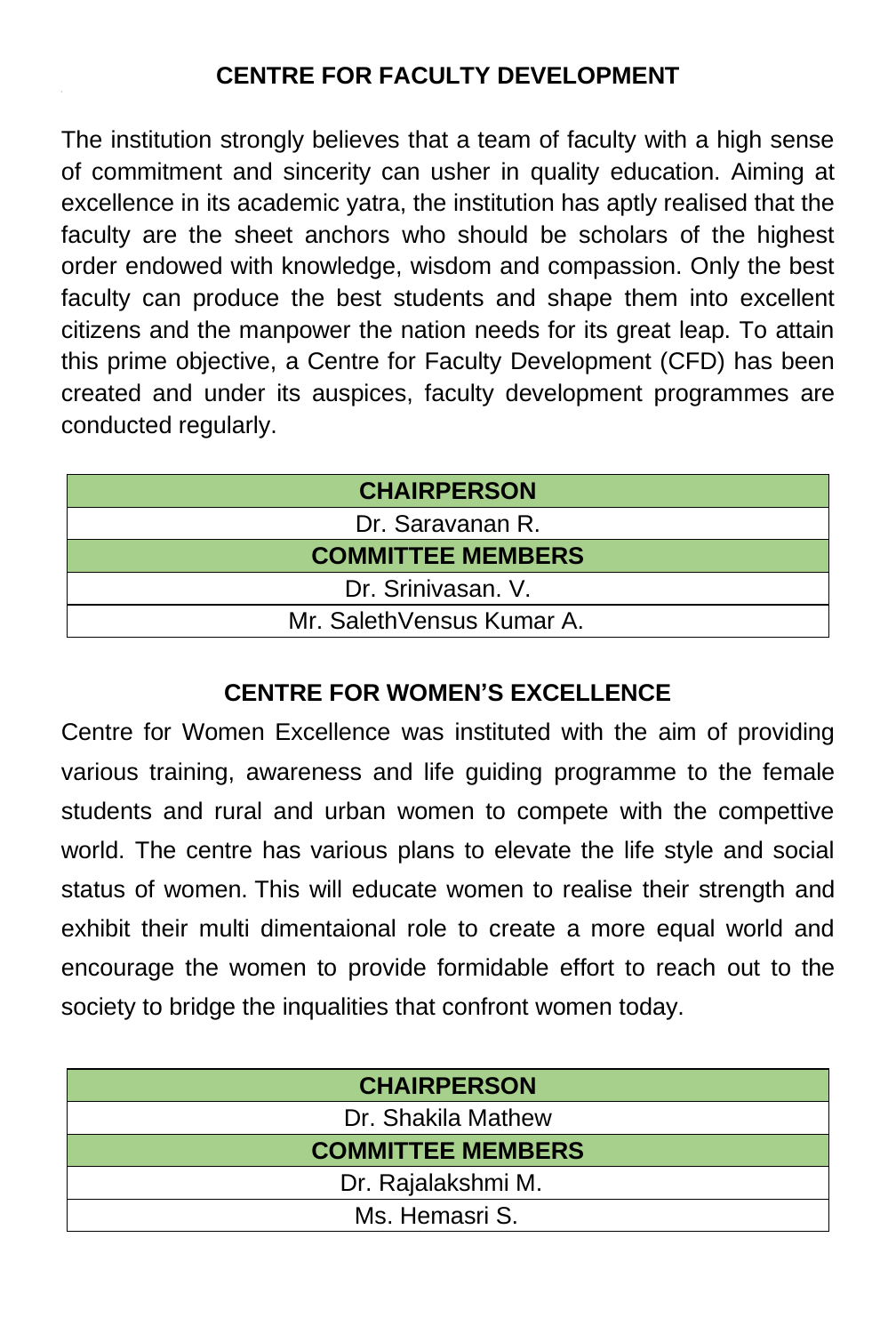### **SWAYAM CENTRAL**

SWAYAM (Study Webs of Active–Learning for Young Aspiring Minds) is a programme initiated by Government of India and designed to achieve the three cardinal principles of Education Policy viz., access, equity and quality. The objective of this effort is to take the best teaching learning resources to all govenering thought. SWAYAM seeks to bridge the digital divide for students who have hitherto remained untouched by the digital revolution and have not been able to join the mainstream of the knowledge economy. This is done through an indigenously developed IT platform that facilitates hosting of all the courses taught in classrooms to be accessed by anyone, anywhere at any time. All the courses are interactive, prepared by the best teachers in the country and are available, free of cost to the residents in India.

| <b>CHAIRPERSON</b>       |  |  |  |  |
|--------------------------|--|--|--|--|
| Dr.Nagalakshmi R.        |  |  |  |  |
| <b>COMMITTEE MEMBERS</b> |  |  |  |  |
| Dr. Mano Priya M.        |  |  |  |  |
| Dr.Prasath S.            |  |  |  |  |

# **CENTRE FOR RESEARCH DEVELOPMENT CELL**

The Research & Development (R & D) Cell of VET IAS College facilitates and encourages research culture among the faculty and students. Its prime role is to create contacts with the real world and promote research through a range of publications. It enables a congenial environment for technological development and monitors the research activities of the college.

The R&D Cell takes up the responsibility of creating a work place to attract the best talent and strives continuously in pooling of skills and internal resources, creating strategy, overcoming limitations, and makes the College proud to be amongst the best institutions around the Globe. The R&D Cell aims to reach the Vision and Mission of the Institution.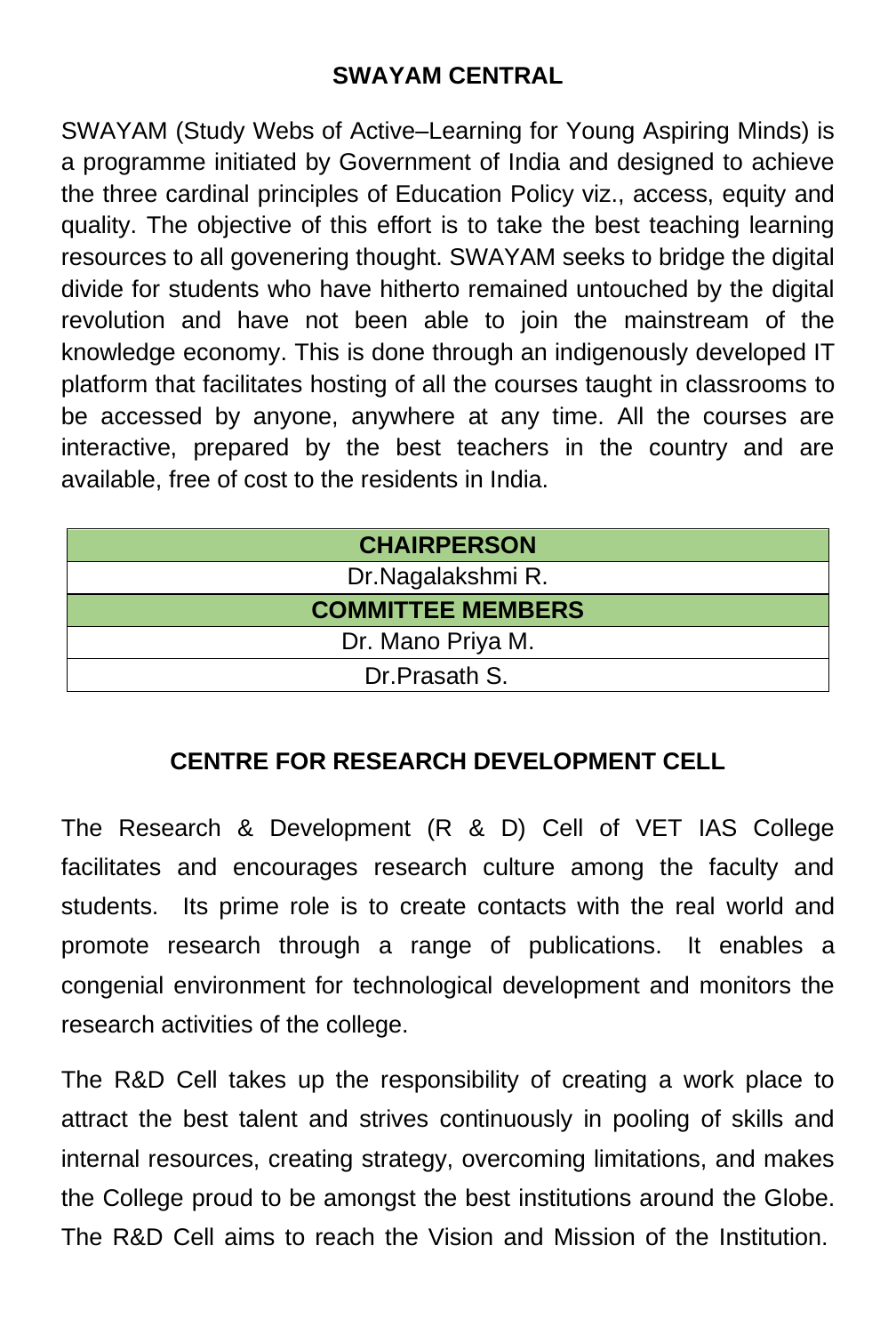Under the chairperson's able-guidance and advice, the college is able to submit research proposals for grants to various agencies like DST, DRDO, MNRE, AICTE, VTU, VGST, K-BITS, KSCST, American Sociological Review (ASR), UNICEF, Equity Financing, Debt Financing, Incubators, etc.. The publication statistics and citations are creditworthy. Obtaining several patents is its one of the priority.

| <b>CHAIRPERSON</b>       |  |  |  |  |
|--------------------------|--|--|--|--|
| Dr. Saravanan R.         |  |  |  |  |
| <b>COMMITTEE MEMBERS</b> |  |  |  |  |
| . Dr. Karthika D.        |  |  |  |  |
| Dr. Anantha Kumar S.     |  |  |  |  |

# **INSTITUTION'S INNOVATION COUNCIL**

An Initiative of MHRD for selected Higher Education Institutes systematically fosters the culture of Innovation amongst all Higher Education Institutions (HEIs). The primary mandate of MHRD Innovation Cell (MIC) is to encourage, inspire and nurture young students by supporting them to work with new ideas and transform them into prototypes while they are in the formative years.

MIC has envisioned encouraging creation of 'Institution's Innovation Council (IICs)' across selected HEIs. A network of these IICs will be established to promote innovation in the Institution through multitudinous modes leading to an innovation promotion eco-system in the campuses.

| <b>CHAIRPERSON</b>       |  |  |  |  |
|--------------------------|--|--|--|--|
| Dr. Lavanya R.           |  |  |  |  |
| <b>COMMITTEE MEMBERS</b> |  |  |  |  |
| Ms. Sri Janani           |  |  |  |  |
| Dr. Karthiga D.          |  |  |  |  |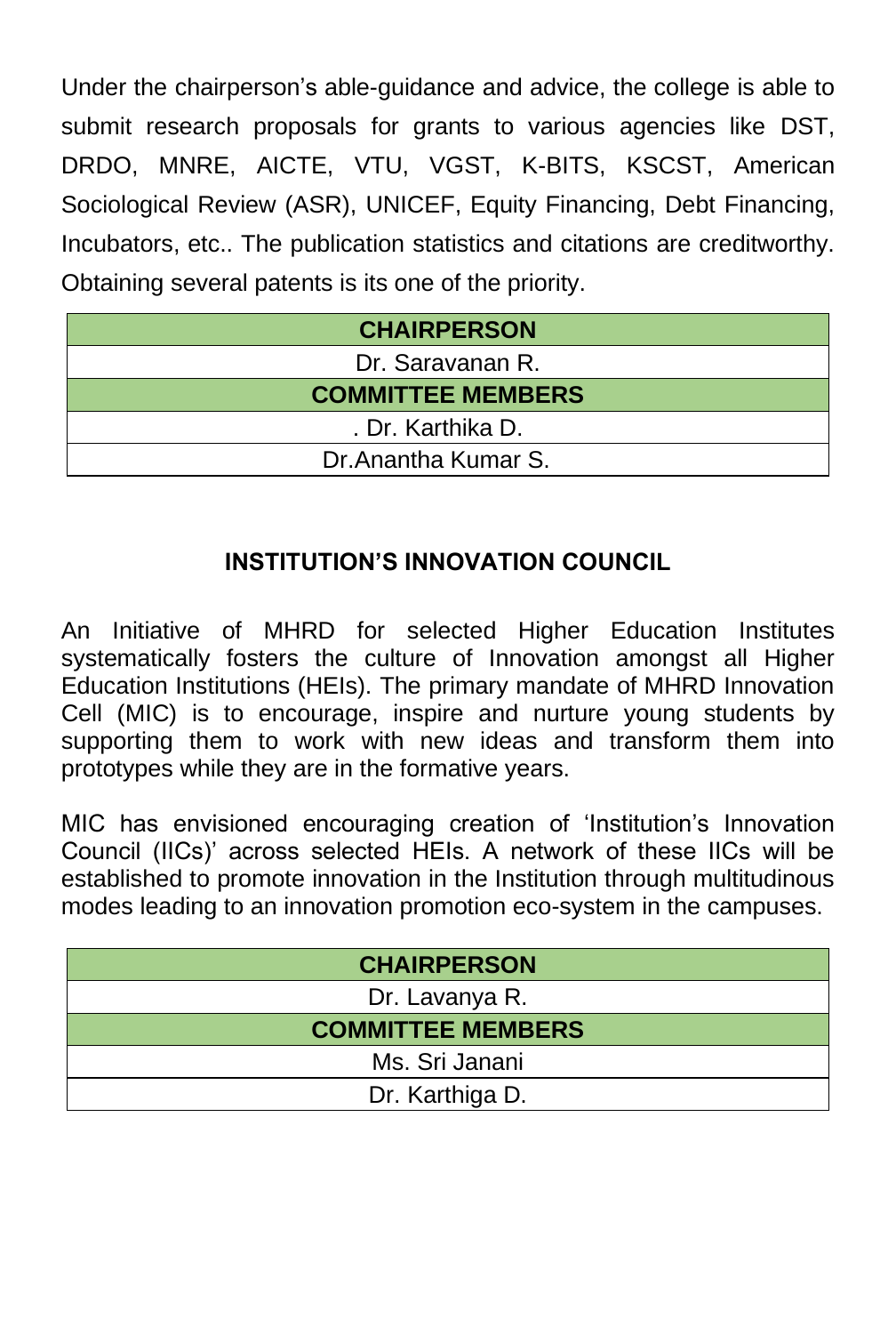# **NATIONAL SERVICE SCHEME**

National Service Scheme is one of the pathways for the academic institution to serve the society. It creates a platform for the students to show their talents, to enhance their knowledge, to combine the knowledge and action to achieve results for community development. Our NSS team is committed to prepare the NSS volunteers for the democratic, self-disciplined and self-reliant way of life.

The primary objective is to develop the personality and character of the student youth through voluntary community service. 'Education through Service' is the purpose of the NSS.

| <b>CHAIRPERSON</b> |
|--------------------|
| Dr. Arulraj S.     |

### **NATIONAL CADET CORPS**

The National Cadet Corps in India is a voluntary organization which recruits cadets from our college. The Cadets are given basic military training in small arms and parades. The officers and cadets have no liability for active military service once they complete their course but are given preference over normal candidates during selections based on the achievements in the corps.

This aims to develop character, comradeship, discipline, leadership, secular outlook, spirit of adventure and the ideals of selfless service amongst the youth of the country and to provide a suitable environment to motivate the youth to take up a career in the Armed Forces.

| <b>CHAIRPERSON</b> |
|--------------------|
| Dr. Suresh A.      |
| <b>COORDINATOR</b> |
| Mr. Rohith V.      |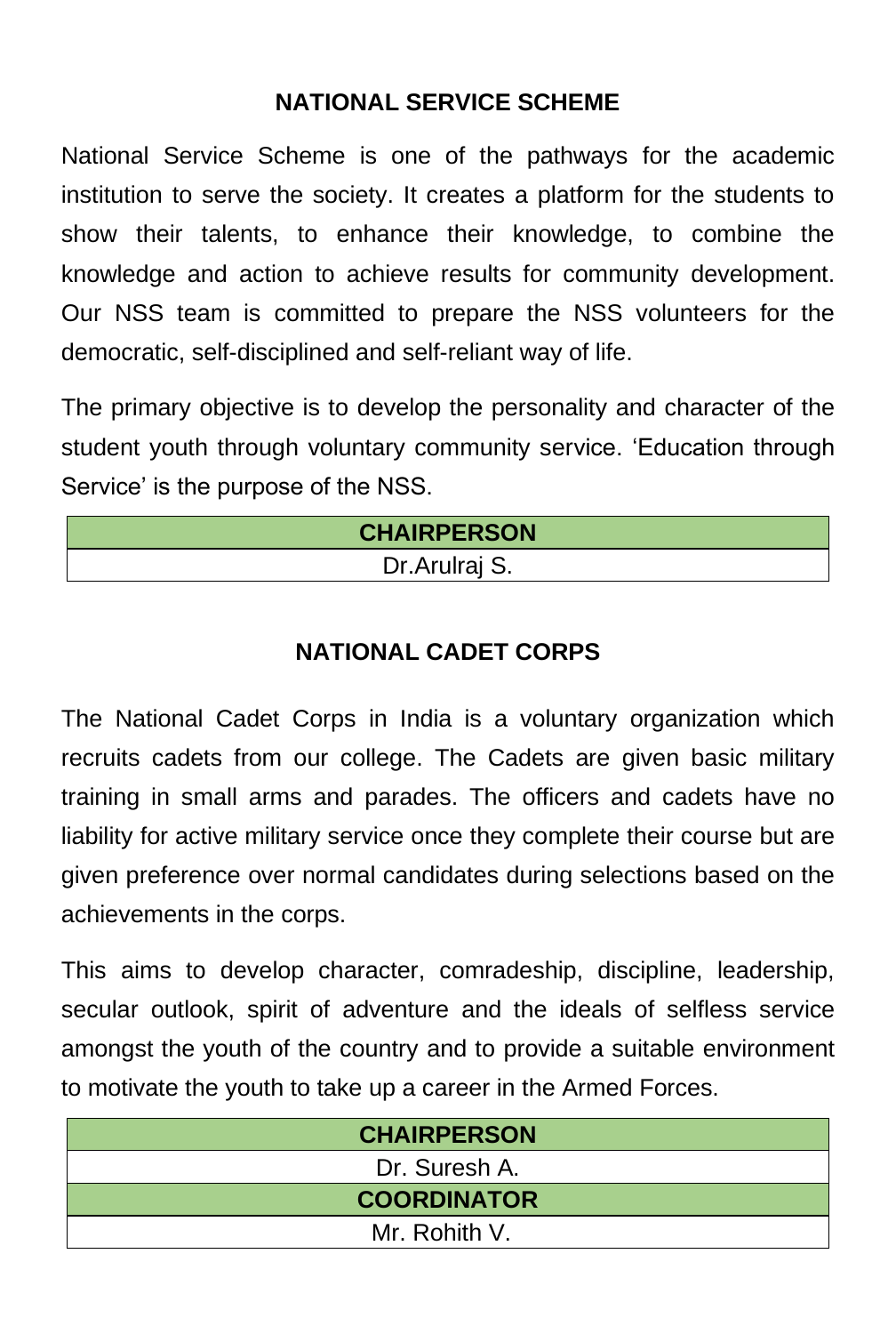# **RED RIBBON CLUB / YOUTH RED CROSS**

The Red Ribbon Club (RRC) promotes access to information on healthy life and voluntary blood donation. They create and provide opportunity to the zeal of volunteerism among youth to contribute towards the control and prevention of HIV & AIDS. The Red Ribbon Club is a voluntary oncampus intervention programme for students. The programme organized by RRC addresses the knowledge, attitude and behaviour of the youths in the interrelated areas of Voluntary Blood Donation, HIV & AIDS, as demanded by their age, environment, and life style.

| <b>CHAIRPERSON</b> |
|--------------------|
| Dr. Saravanan R.   |
| <b>COORDINATOR</b> |
| Dr.Dhinesh D.      |

# **ENVIRONMENT CLUB**

The purpose of the club is to create awareness of environmental issues, such as protection, conservation, preservation, and restoration, with an emphasis on educating and empowering students. Students who are interested in environmental advocacy and awareness are encouraged to join.

The Club is involved in planting trees and creating awareness among students to promote an eco-friendly campus by saving electricity, water and promoting vermin-culture composting on the campus. Joining this club is good for students who are interested in biological sciences, medicine or veterinary science. This club also works well for students who are interested in Geography and Earth Sciences.

| <b>CHAIRPERSON</b> |
|--------------------|
| Dr.Suress C.R.     |
| <b>COORDINATOR</b> |
| Mr. Poonkundran K. |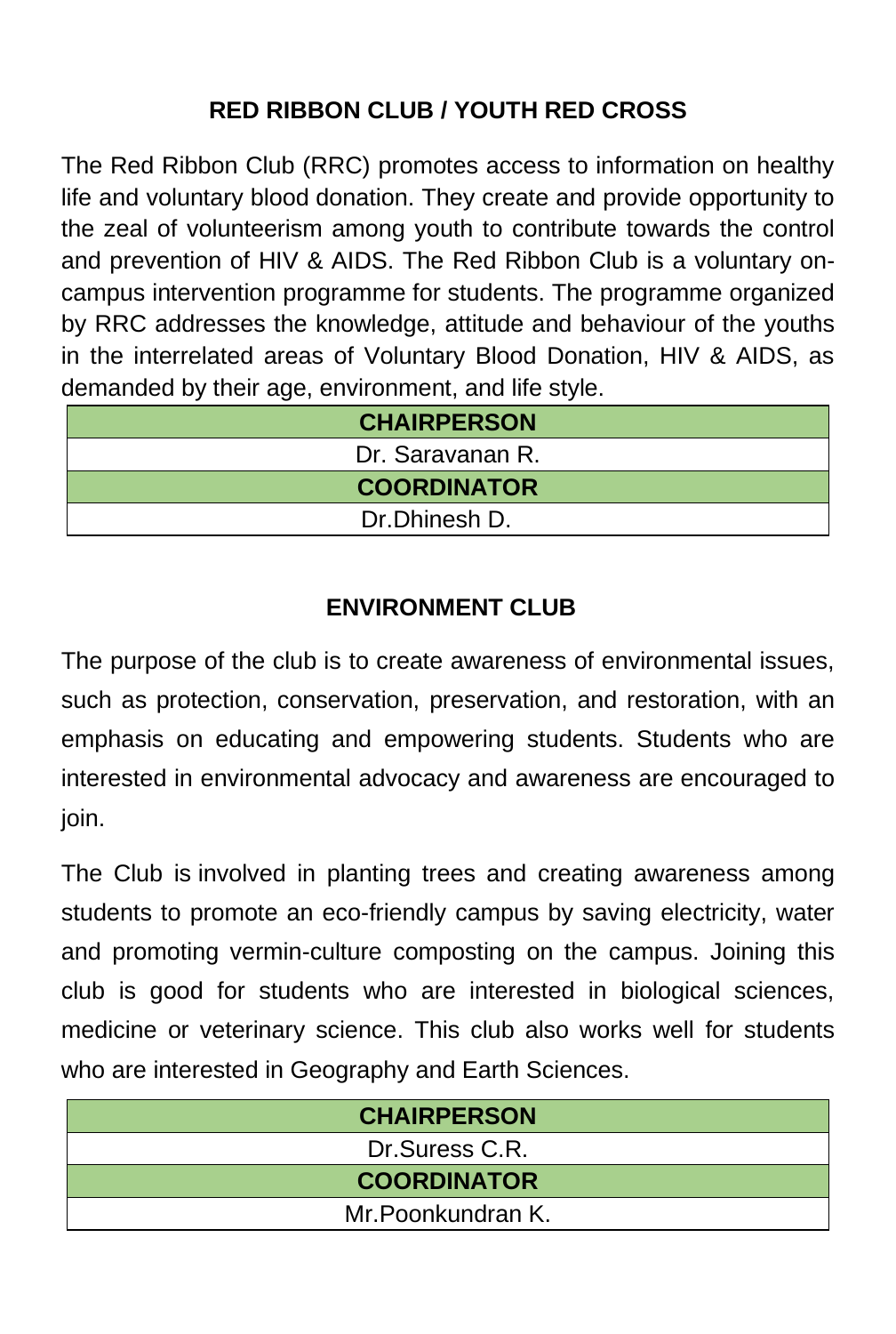# **OTHER FACILITIES OFFERED**

VETIAS provides a plethora of opportunities for students to enhance their communicative competence, to keep their body and mind healthy and become competent in the areas of their choice. It serves a multitude of purposes for students such as bridging the gap between different phases of life, providing additional professional training and qualifications and equipping them to be humane leaders of the morrow.

To make this a working reality, coaching for and Foreign Languages and various exams like UPSC, TNPSC, Banking Services, Auditing are provided by the experts from institutes like Dev's Academy, CMA, ICSI, ACCA and ICAI. Reading habit is also inculcated in the students by making the best use of the library and the digital library and encouraging them to actively participate in various clubs events, sports and games and also in yoga and aerobic classes for their holistic development.

### **STUDENTS' FORUM**

The students' forum of VETIAS functions with the following office bearers:

- President
- Vice-President
- Fine Arts Secretary
- General Secretary
- Sports Secretary
- Department Secretaries
- Club Secretaries

The office bearers will be elected by the II &III year UG students (except for Sports, Department and Club Secretaries) every year.

No form of campaigning that disturbs the discipline code and regularity of the institution is allowed.

Criteria to contest for any of the posts are as follows:

- (i) Pass in all subjects / papers in first attempt
- (ii) Highest percentage of marks in Part III subjects of UG or Main subject of PG course
- (iii) Good conduct and character

Two members of teaching faculty shall be nominated by the Principal as staff advisors and they shall guide the Association activities during the academic year.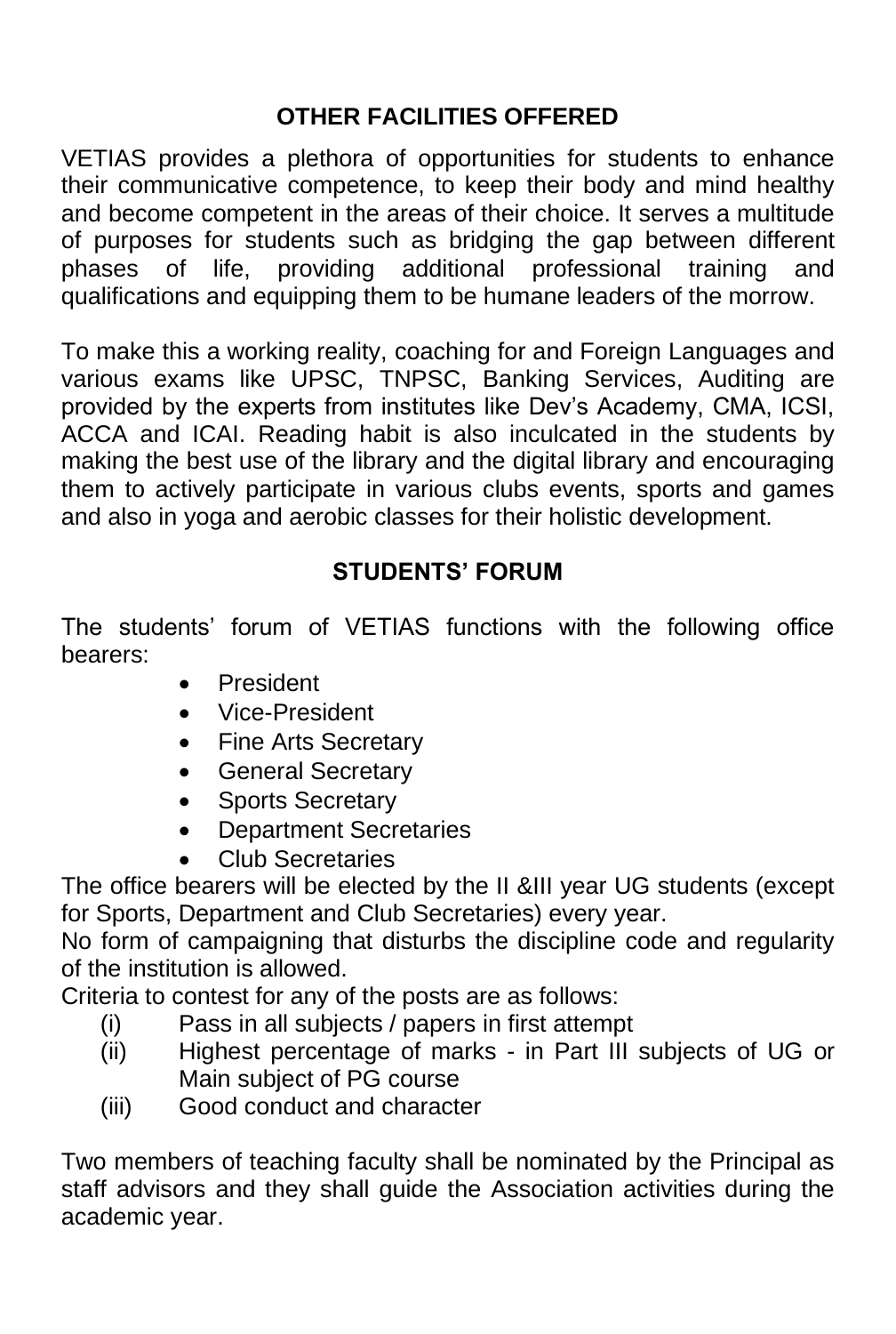| July - 2021 (Odd Semester) |            |                     |                               |                                            |
|----------------------------|------------|---------------------|-------------------------------|--------------------------------------------|
| <b>Date</b>                |            | <b>Day</b><br>Order | No. of<br><b>Working Days</b> | Programme                                  |
| 1                          | <b>THU</b> |                     |                               |                                            |
| $\overline{2}$             | <b>FRI</b> |                     |                               |                                            |
| 3                          | <b>SAT</b> |                     |                               |                                            |
| $\overline{4}$             | <b>SUN</b> |                     |                               |                                            |
| 5                          | <b>MON</b> |                     |                               |                                            |
| 6                          | <b>TUE</b> |                     |                               |                                            |
| $\overline{7}$             | <b>WED</b> |                     |                               |                                            |
| 8                          | <b>THU</b> |                     |                               |                                            |
| 9                          | <b>FRI</b> |                     |                               |                                            |
| 10                         | <b>SAT</b> |                     |                               |                                            |
| 11                         | <b>SUN</b> |                     |                               |                                            |
| 12                         | <b>MON</b> |                     |                               |                                            |
| 13                         | <b>TUE</b> |                     |                               |                                            |
| 14                         | <b>WED</b> |                     |                               |                                            |
| 15                         | <b>THU</b> |                     |                               |                                            |
| 16                         | <b>FRI</b> | I                   | 1                             | <b>Commencement of III Year</b><br>classes |
| 17                         | <b>SAT</b> | Ш                   | $\overline{2}$                |                                            |
| 18                         | <b>SUN</b> |                     |                               |                                            |
| 19                         | <b>MON</b> | III                 | 3                             |                                            |
| 20                         | <b>TUE</b> | IV                  | 4                             |                                            |
| 21                         | <b>WED</b> |                     |                               | <b>Bakrid</b>                              |
| 22                         | <b>THU</b> | V                   | 5                             |                                            |
| 23                         | <b>FRI</b> | VI                  | 6                             | <b>Commencement of II Year</b><br>classes  |
| 24                         | <b>SAT</b> |                     |                               |                                            |
| 25                         | <b>SUN</b> |                     |                               |                                            |
| 26                         | <b>MON</b> | I                   | 7                             |                                            |
| 27                         | <b>TUE</b> | $\mathbf{I}$        | 8                             |                                            |
| 28                         | <b>WED</b> | III                 | 9                             |                                            |
| 29                         | <b>THU</b> | IV                  | 10                            |                                            |
| 30                         | <b>FRI</b> | V                   | 11                            |                                            |
| 31                         | <b>SAT</b> | VI                  | 12                            |                                            |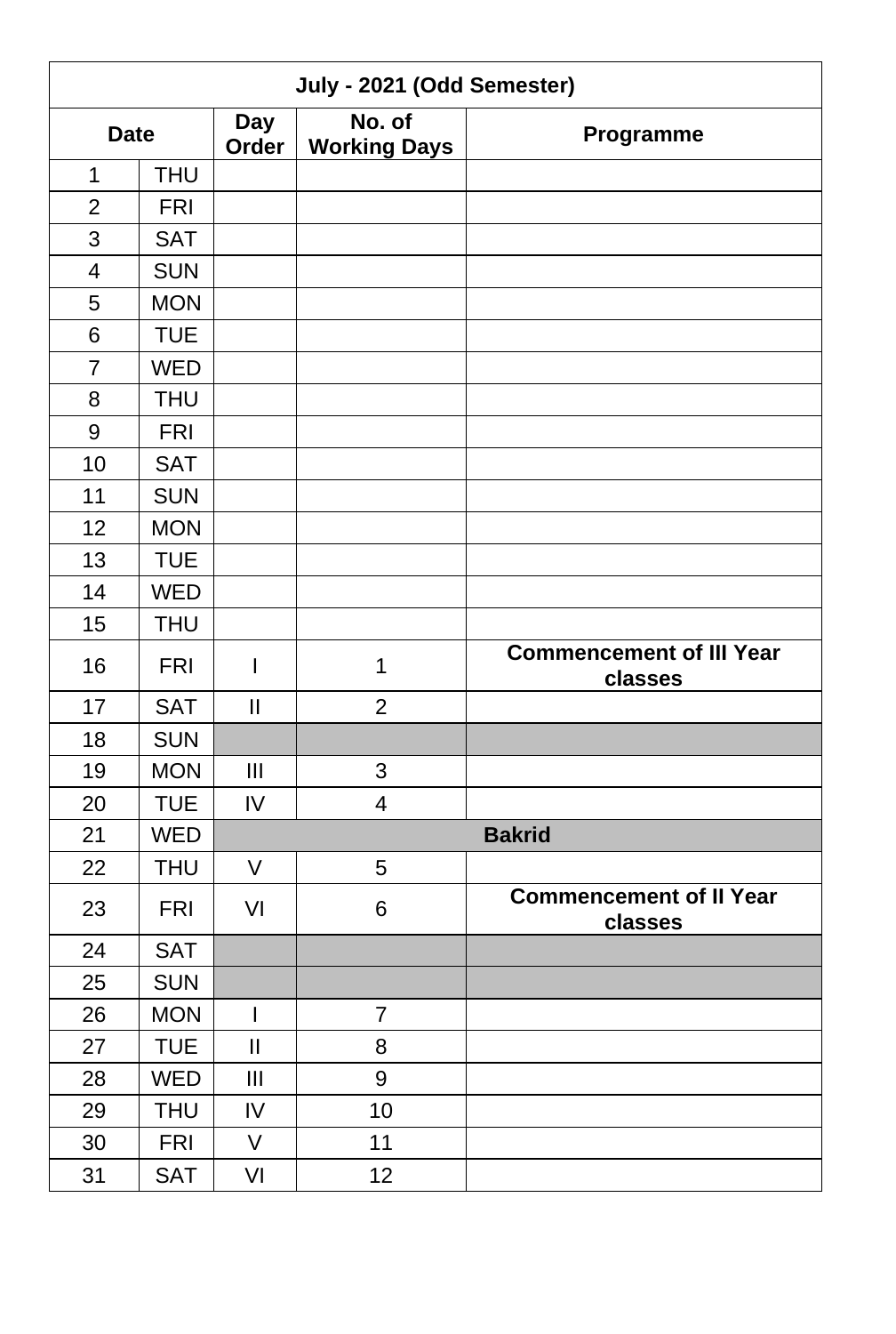|                | August - 2021 (Odd Semester) |                                                                                                                                                                                                                                                                                                                                                                                  |                                      |                                                                              |  |  |
|----------------|------------------------------|----------------------------------------------------------------------------------------------------------------------------------------------------------------------------------------------------------------------------------------------------------------------------------------------------------------------------------------------------------------------------------|--------------------------------------|------------------------------------------------------------------------------|--|--|
| <b>Date</b>    |                              | <b>Day</b><br>Order                                                                                                                                                                                                                                                                                                                                                              | <b>No. of Working</b><br><b>Days</b> | Programme                                                                    |  |  |
| $\mathbf{1}$   | <b>SUN</b>                   |                                                                                                                                                                                                                                                                                                                                                                                  |                                      |                                                                              |  |  |
| $\overline{c}$ | <b>MON</b>                   | I                                                                                                                                                                                                                                                                                                                                                                                | 13                                   |                                                                              |  |  |
| 3              | <b>TUE</b>                   | Ш                                                                                                                                                                                                                                                                                                                                                                                | 14                                   |                                                                              |  |  |
| 4              | <b>WED</b>                   | $\mathbf{III}$                                                                                                                                                                                                                                                                                                                                                                   | 15                                   | <b>IQAC Meeting</b>                                                          |  |  |
| 5              | <b>THU</b>                   | IV                                                                                                                                                                                                                                                                                                                                                                               | 16                                   |                                                                              |  |  |
| 6              | <b>FRI</b>                   | $\vee$                                                                                                                                                                                                                                                                                                                                                                           | 17                                   |                                                                              |  |  |
| $\overline{7}$ | <b>SAT</b>                   | VI                                                                                                                                                                                                                                                                                                                                                                               | 18                                   |                                                                              |  |  |
| 8              | <b>SUN</b>                   |                                                                                                                                                                                                                                                                                                                                                                                  |                                      |                                                                              |  |  |
| 9              | <b>MON</b>                   | $\begin{array}{c} \rule{0pt}{2.5ex} \rule{0pt}{2.5ex} \rule{0pt}{2.5ex} \rule{0pt}{2.5ex} \rule{0pt}{2.5ex} \rule{0pt}{2.5ex} \rule{0pt}{2.5ex} \rule{0pt}{2.5ex} \rule{0pt}{2.5ex} \rule{0pt}{2.5ex} \rule{0pt}{2.5ex} \rule{0pt}{2.5ex} \rule{0pt}{2.5ex} \rule{0pt}{2.5ex} \rule{0pt}{2.5ex} \rule{0pt}{2.5ex} \rule{0pt}{2.5ex} \rule{0pt}{2.5ex} \rule{0pt}{2.5ex} \rule{0$ | 19                                   |                                                                              |  |  |
| 10             | <b>TUE</b>                   | $\mathbf{II}$                                                                                                                                                                                                                                                                                                                                                                    | 20                                   |                                                                              |  |  |
| 11             | <b>WED</b>                   | III                                                                                                                                                                                                                                                                                                                                                                              | 21                                   |                                                                              |  |  |
| 12             | <b>THU</b>                   | IV                                                                                                                                                                                                                                                                                                                                                                               | 22                                   |                                                                              |  |  |
| 13             | <b>FRI</b>                   | $\sf V$                                                                                                                                                                                                                                                                                                                                                                          | 23                                   |                                                                              |  |  |
| 14             | <b>SAT</b>                   |                                                                                                                                                                                                                                                                                                                                                                                  |                                      |                                                                              |  |  |
| 15             | <b>SUN</b>                   |                                                                                                                                                                                                                                                                                                                                                                                  |                                      | <b>Independance Day</b>                                                      |  |  |
| 16             | <b>MON</b>                   | VI                                                                                                                                                                                                                                                                                                                                                                               | 24                                   |                                                                              |  |  |
| 17             | <b>TUE</b>                   | I                                                                                                                                                                                                                                                                                                                                                                                | 25                                   |                                                                              |  |  |
| 18             | WED                          | $\mathbf{I}$                                                                                                                                                                                                                                                                                                                                                                     | 26                                   |                                                                              |  |  |
| 19             | <b>THU</b>                   | $\mathbf{III}$                                                                                                                                                                                                                                                                                                                                                                   | 27                                   |                                                                              |  |  |
| 20             | <b>FRI</b>                   | <b>Muharram</b>                                                                                                                                                                                                                                                                                                                                                                  |                                      |                                                                              |  |  |
| 21             | <b>SAT</b>                   | IV                                                                                                                                                                                                                                                                                                                                                                               | 28                                   |                                                                              |  |  |
| 22             | <b>SUN</b>                   |                                                                                                                                                                                                                                                                                                                                                                                  |                                      |                                                                              |  |  |
| 23             | <b>MON</b>                   | $\vee$                                                                                                                                                                                                                                                                                                                                                                           | 29                                   | $CIA - 1$                                                                    |  |  |
| 24             | <b>TUE</b>                   | VI                                                                                                                                                                                                                                                                                                                                                                               | 30                                   | $CIA - 1$                                                                    |  |  |
| 25             | <b>WED</b>                   | $\mathsf{I}$                                                                                                                                                                                                                                                                                                                                                                     | 31                                   | $CIA - 1$                                                                    |  |  |
| 26             | <b>THU</b>                   | $\mathbf{I}$                                                                                                                                                                                                                                                                                                                                                                     | 32                                   | $CIA - 1$                                                                    |  |  |
| 27             | <b>FRI</b>                   | $\mathbf{III}$                                                                                                                                                                                                                                                                                                                                                                   | 33                                   | $CIA - 1$                                                                    |  |  |
| 28             | <b>SAT</b>                   |                                                                                                                                                                                                                                                                                                                                                                                  |                                      |                                                                              |  |  |
| 29             | <b>SUN</b>                   |                                                                                                                                                                                                                                                                                                                                                                                  |                                      |                                                                              |  |  |
| 30             | <b>MON</b>                   | Krishna Jayanthi                                                                                                                                                                                                                                                                                                                                                                 |                                      |                                                                              |  |  |
| 31             | <b>TUE</b>                   | IV                                                                                                                                                                                                                                                                                                                                                                               | 34                                   | <b>Students Welfare and Grievances</b><br><b>Redressal Committee Meeting</b> |  |  |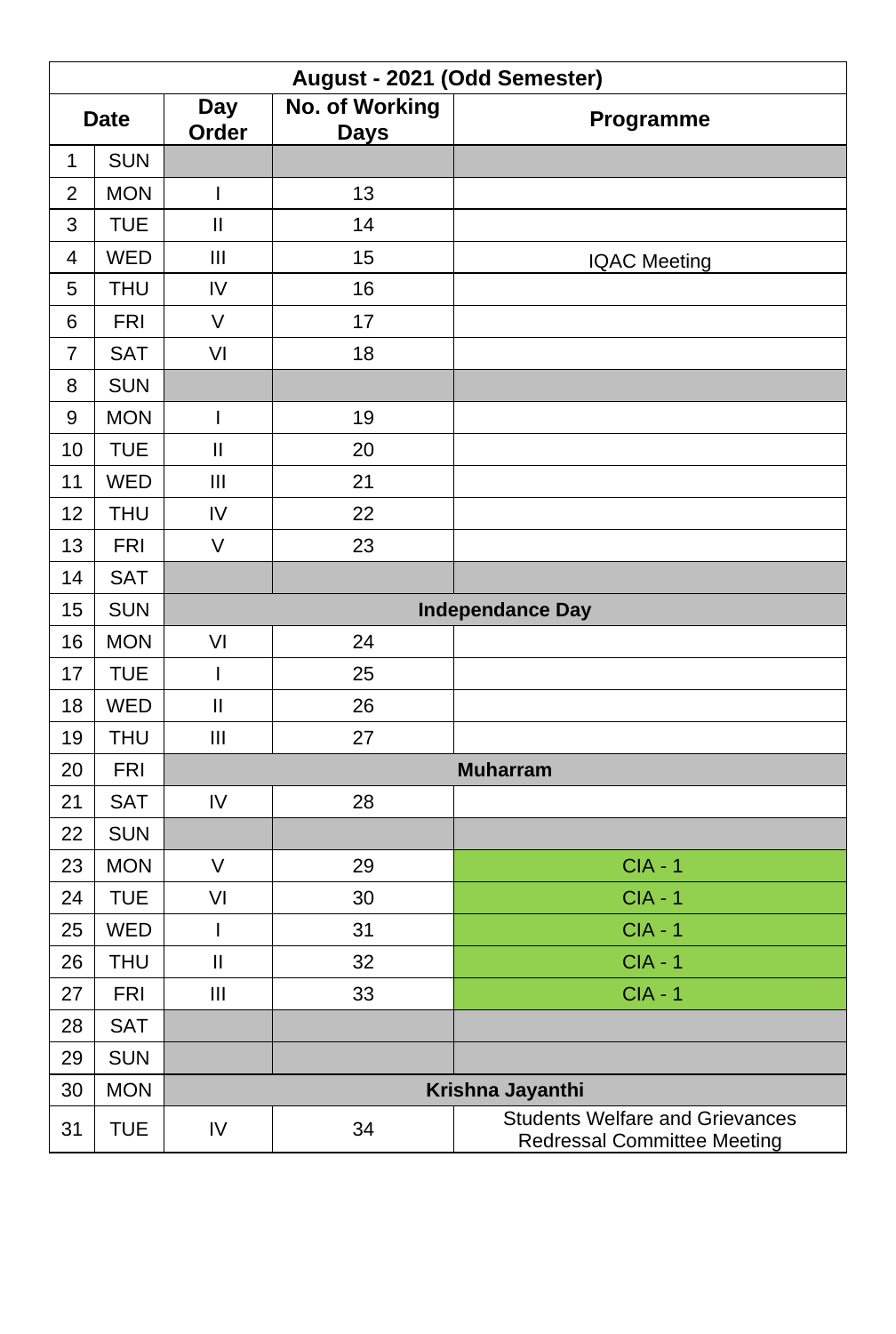|                          | September - 2021 (Odd Semester) |                            |                                                     |                    |  |  |  |  |
|--------------------------|---------------------------------|----------------------------|-----------------------------------------------------|--------------------|--|--|--|--|
|                          | <b>Date</b>                     | Day<br>Order               | $\overline{\mathsf{No.}}$ of<br><b>Working Days</b> | Programme          |  |  |  |  |
| $\mathbf{1}$             | <b>WED</b>                      | V                          | 35                                                  |                    |  |  |  |  |
| $\mathbf 2$              | <b>THU</b>                      | VI                         | 36                                                  |                    |  |  |  |  |
| 3                        | <b>FRI</b>                      | $\mathbf{I}$               | 37                                                  |                    |  |  |  |  |
| 4                        | <b>SAT</b>                      | $\ensuremath{\mathsf{II}}$ | 38                                                  |                    |  |  |  |  |
| 5                        | <b>SUN</b>                      |                            |                                                     |                    |  |  |  |  |
| 6                        | <b>MON</b>                      | Ш                          | 39                                                  |                    |  |  |  |  |
| $\overline{\mathcal{I}}$ | <b>TUE</b>                      | IV                         | 40                                                  |                    |  |  |  |  |
| 8                        | WED                             | V                          | 41                                                  |                    |  |  |  |  |
| 9                        | <b>THU</b>                      | VI                         | 42                                                  |                    |  |  |  |  |
| 10                       | <b>FRI</b>                      |                            |                                                     | VinayakarChathuthi |  |  |  |  |
| 11                       | <b>SAT</b>                      |                            |                                                     |                    |  |  |  |  |
| 12                       | <b>SUN</b>                      |                            |                                                     |                    |  |  |  |  |
| 13                       | <b>MON</b>                      | $\overline{1}$             | 43                                                  |                    |  |  |  |  |
| 14                       | <b>TUE</b>                      | $\mathbf{II}$              | 44                                                  |                    |  |  |  |  |
| 15                       | WED                             | $\mathbf{III}$             | 45                                                  |                    |  |  |  |  |
| 16                       | <b>THU</b>                      | IV                         | 46                                                  |                    |  |  |  |  |
| 17                       | <b>FRI</b>                      | V                          | 47                                                  |                    |  |  |  |  |
| 18                       | <b>SAT</b>                      | IV                         | 48                                                  |                    |  |  |  |  |
| 19                       | <b>SUN</b>                      |                            |                                                     |                    |  |  |  |  |
| 20                       | <b>MON</b>                      | $\overline{1}$             | 49                                                  |                    |  |  |  |  |
| 21                       | <b>TUE</b>                      | $\mathbf{II}$              | 50                                                  |                    |  |  |  |  |
| 22                       | WED                             | $\mathbf{III}$             | 51                                                  |                    |  |  |  |  |
| 23                       | <b>THU</b>                      | IV                         | 52                                                  |                    |  |  |  |  |
| 24                       | <b>FRI</b>                      | $\vee$                     | 53                                                  |                    |  |  |  |  |
| 25                       | <b>SAT</b>                      |                            |                                                     |                    |  |  |  |  |
| 26                       | <b>SUN</b>                      |                            |                                                     |                    |  |  |  |  |
| 27                       | <b>MON</b>                      | VI                         | 54                                                  | $CIA - 2$          |  |  |  |  |
| 28                       | <b>TUE</b>                      | $\mathsf{I}$               | 55                                                  | $CIA - 2$          |  |  |  |  |
| 29                       | WED                             | $\ensuremath{\mathsf{II}}$ | 56                                                  | $CIA - 2$          |  |  |  |  |
| 30                       | <b>THU</b>                      | Ш                          | 57                                                  | $CIA - 2$          |  |  |  |  |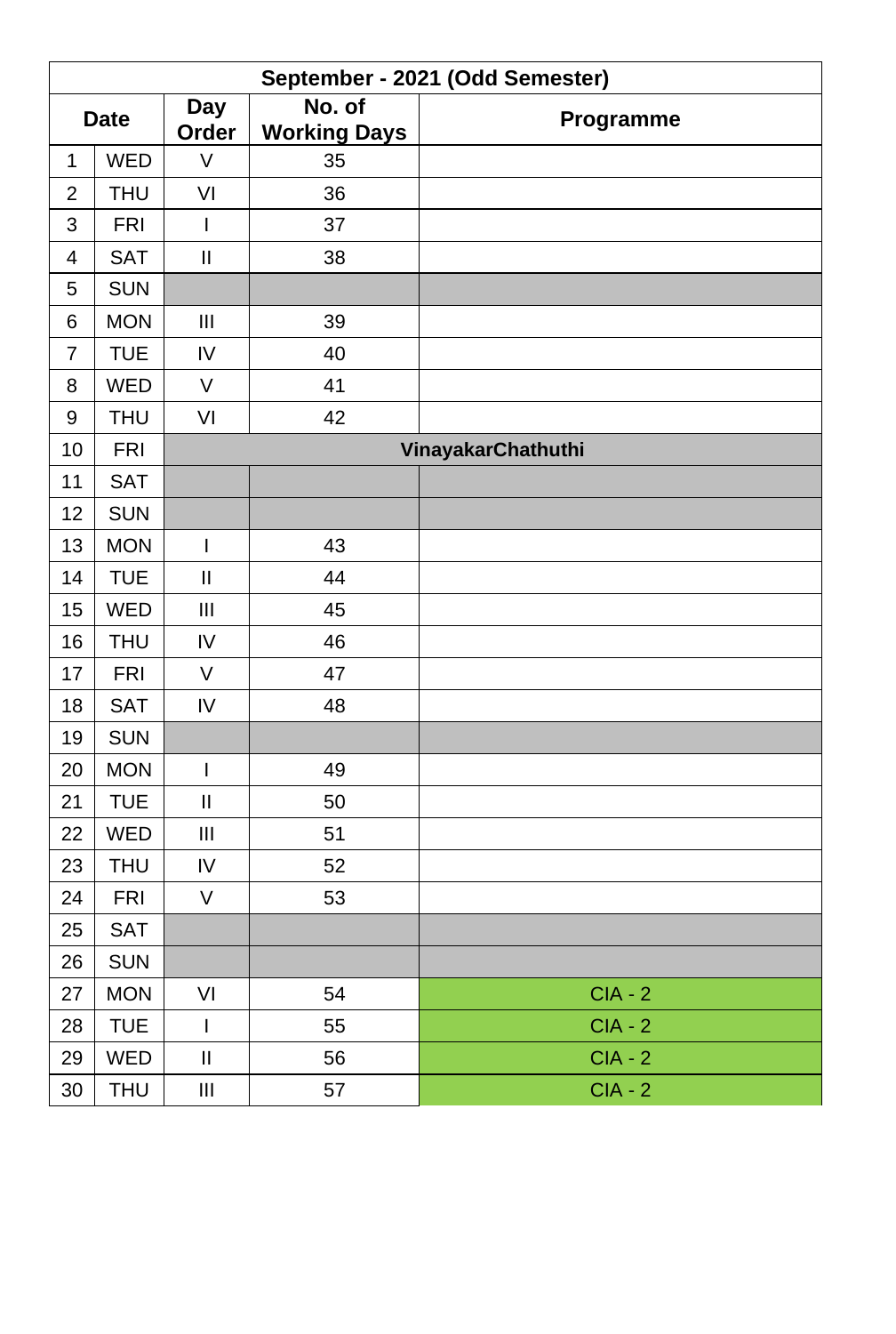|                | October - 2021 (Odd Semester) |                |                               |                     |  |  |  |
|----------------|-------------------------------|----------------|-------------------------------|---------------------|--|--|--|
| <b>Date</b>    |                               | Day<br>Order   | No. of<br><b>Working Days</b> | Programme           |  |  |  |
| 1              | <b>FRI</b>                    | IV             | 58                            | $CIA - 2$           |  |  |  |
| $\overline{c}$ | <b>SAT</b>                    |                |                               | Gandhi Jayanthi     |  |  |  |
| 3              | <b>SUN</b>                    |                |                               |                     |  |  |  |
| 4              | <b>MON</b>                    | $\vee$         | 59                            |                     |  |  |  |
| 5              | <b>TUE</b>                    | VI             | 60                            |                     |  |  |  |
| 6              | WED                           | I              | 61                            |                     |  |  |  |
| $\overline{7}$ | <b>THU</b>                    | $\sf II$       | 62                            |                     |  |  |  |
| 8              | <b>FRI</b>                    | III            | 63                            |                     |  |  |  |
| 9              | <b>SAT</b>                    |                |                               |                     |  |  |  |
| 10             | <b>SUN</b>                    |                |                               |                     |  |  |  |
| 11             | <b>MON</b>                    | IV             | 64                            |                     |  |  |  |
| 12             | <b>TUE</b>                    | $\vee$         | 65                            |                     |  |  |  |
| 13             | WED                           | VI             | 66                            |                     |  |  |  |
| 14             | <b>THU</b>                    |                |                               | <b>Ayutha Pooja</b> |  |  |  |
| 15             | <b>FRI</b>                    |                |                               | Vijaya Dasami       |  |  |  |
| 16             | <b>SAT</b>                    | T              | 67                            |                     |  |  |  |
| 17             | <b>SUN</b>                    |                |                               |                     |  |  |  |
| 18             | <b>MON</b>                    | $\sf II$       | 68                            |                     |  |  |  |
| 19             | <b>TUE</b>                    |                |                               | Milad-un-Nabi       |  |  |  |
| 20             | <b>WED</b>                    | Ш              | 69                            |                     |  |  |  |
| 21             | <b>THU</b>                    | IV             | 70                            |                     |  |  |  |
| 22             | <b>FRI</b>                    | $\vee$         | 71                            |                     |  |  |  |
| 23             | <b>SAT</b>                    |                |                               |                     |  |  |  |
| 24             | <b>SUN</b>                    |                |                               |                     |  |  |  |
| 25             | <b>MON</b>                    | VI             | 72                            |                     |  |  |  |
| 26             | <b>TUE</b>                    | $\overline{1}$ | 73                            |                     |  |  |  |
| 27             | WED                           | $\mathsf{II}%$ | 74                            |                     |  |  |  |
| 28             | <b>THU</b>                    | Ш              | 75                            |                     |  |  |  |
| 29             | <b>FRI</b>                    | IV             | 76                            |                     |  |  |  |
| 30             | <b>SAT</b>                    | $\mathsf V$    | 77                            |                     |  |  |  |
| 31             | <b>SUN</b>                    |                |                               |                     |  |  |  |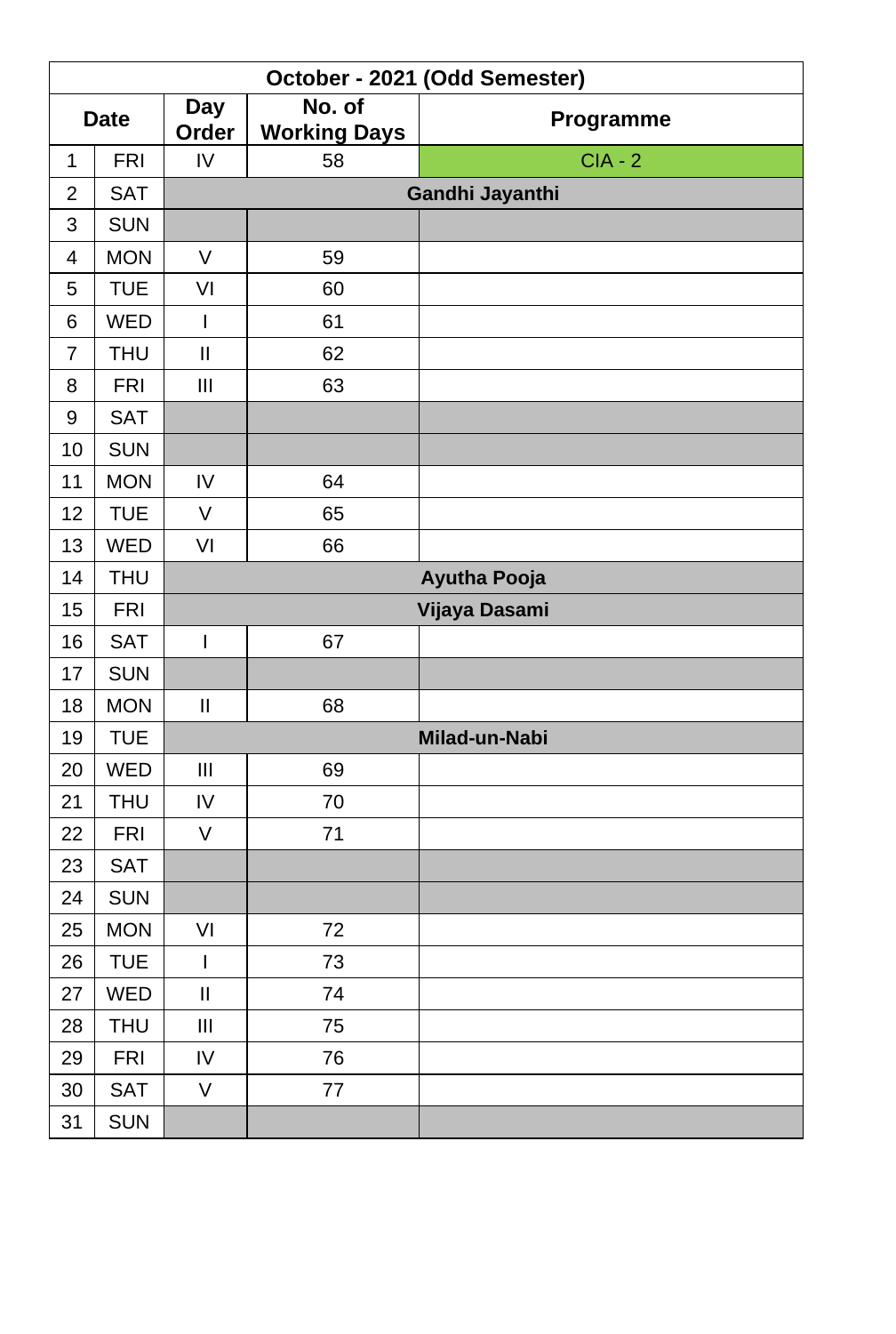|                | November - 2021 (Odd Semester) |                |                               |                           |  |  |  |
|----------------|--------------------------------|----------------|-------------------------------|---------------------------|--|--|--|
| <b>Date</b>    |                                | Day<br>Order   | No. of<br><b>Working Days</b> | Programme                 |  |  |  |
| 1              | <b>MON</b>                     |                |                               |                           |  |  |  |
| $\overline{c}$ | <b>TUE</b>                     | VI             | 78                            |                           |  |  |  |
| 3              | WED                            | $\overline{1}$ | 79                            |                           |  |  |  |
| 4              | <b>THU</b>                     |                |                               | Deepavali                 |  |  |  |
| 5              | <b>FRI</b>                     | $\mathbf{I}$   | 80                            |                           |  |  |  |
| 6              | <b>SAT</b>                     | Ш              | 81                            |                           |  |  |  |
| $\overline{7}$ | <b>SUN</b>                     |                |                               |                           |  |  |  |
| 8              | <b>MON</b>                     | IV             | 82                            | <b>Model Examinations</b> |  |  |  |
| 9              | <b>TUE</b>                     | $\vee$         | 83                            | <b>Model Examinations</b> |  |  |  |
| 10             | <b>WED</b>                     | VI             | 84                            | <b>Model Examinations</b> |  |  |  |
| 11             | <b>THU</b>                     | $\mathsf{I}$   | 85                            | <b>Model Examinations</b> |  |  |  |
| 12             | <b>FRI</b>                     | $\mathbf{II}$  | 86                            | <b>Model Examinations</b> |  |  |  |
| 13             | <b>SAT</b>                     |                |                               |                           |  |  |  |
| 14             | <b>SUN</b>                     |                |                               |                           |  |  |  |
| 15             | <b>MON</b>                     | Ш              | 87                            |                           |  |  |  |
| 16             | <b>TUE</b>                     | IV             | 88                            |                           |  |  |  |
| 17             | WED                            | V              | 89                            |                           |  |  |  |
| 18             | <b>THU</b>                     | VI             | 90                            |                           |  |  |  |
| 19             | <b>FRI</b>                     |                |                               |                           |  |  |  |
| 20             | <b>SAT</b>                     |                |                               |                           |  |  |  |
| 21             | <b>SUN</b>                     |                |                               |                           |  |  |  |
| 22             | <b>MON</b>                     |                |                               |                           |  |  |  |
| 23             | <b>TUE</b>                     |                |                               |                           |  |  |  |
| 24             | WED                            |                |                               |                           |  |  |  |
| 25             | <b>THU</b>                     |                |                               |                           |  |  |  |
| 26             | <b>FRI</b>                     |                |                               |                           |  |  |  |
| 27             | <b>SAT</b>                     |                |                               |                           |  |  |  |
| 28             | <b>SUN</b>                     |                |                               |                           |  |  |  |
| 29             | <b>MON</b>                     |                |                               |                           |  |  |  |
| 30             | <b>TUE</b>                     |                |                               |                           |  |  |  |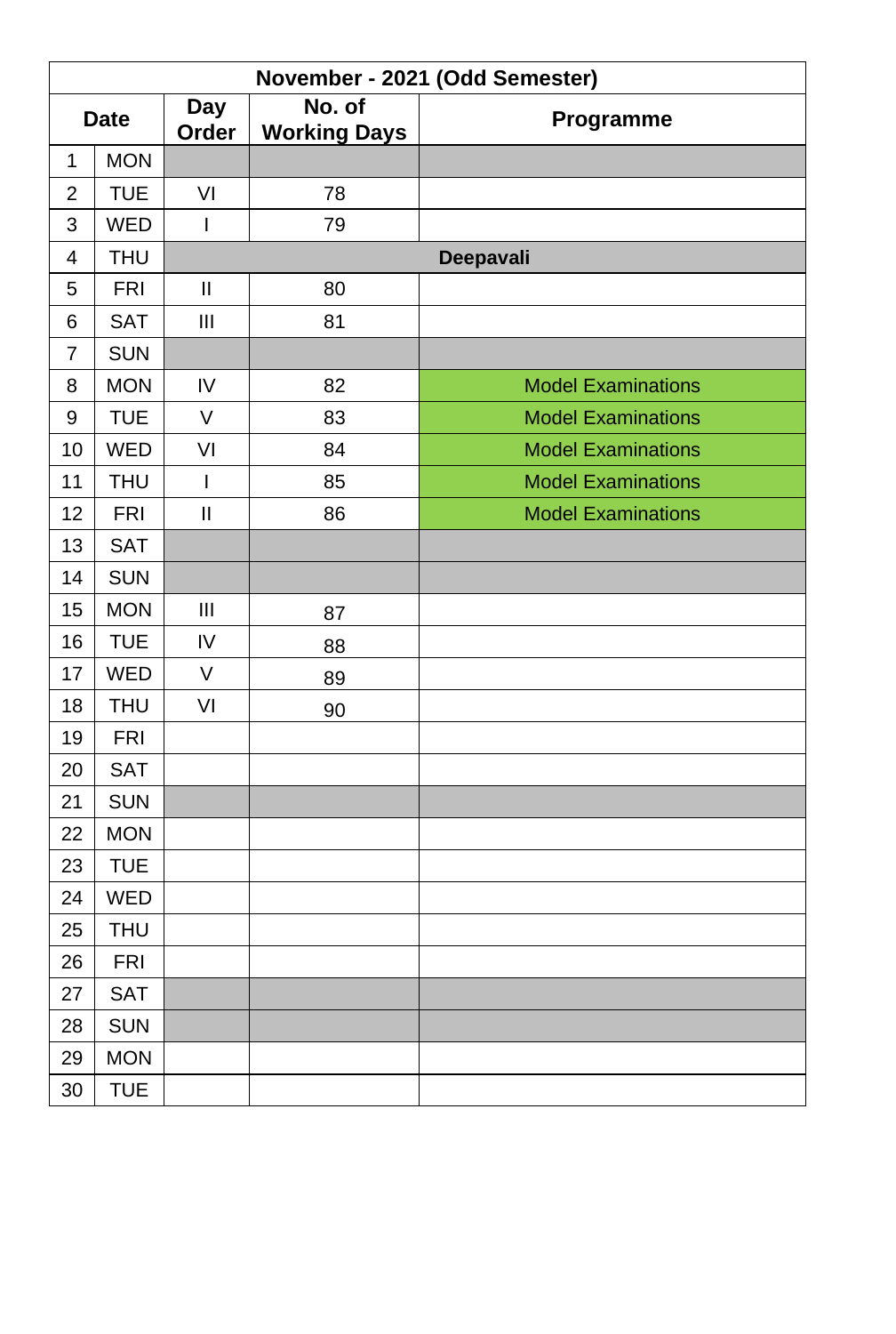|                         | December - 2021 (Even Semester) |                            |                               |           |  |  |  |  |  |
|-------------------------|---------------------------------|----------------------------|-------------------------------|-----------|--|--|--|--|--|
|                         | <b>Date</b>                     | <b>Day</b><br>Order        | No. of<br><b>Working Days</b> | Programme |  |  |  |  |  |
| $\mathbf 1$             | <b>WED</b>                      |                            |                               |           |  |  |  |  |  |
| $\overline{c}$          | <b>THU</b>                      |                            |                               |           |  |  |  |  |  |
| 3                       | <b>FRI</b>                      |                            |                               |           |  |  |  |  |  |
| $\overline{\mathbf{4}}$ | <b>SAT</b>                      |                            |                               |           |  |  |  |  |  |
| 5                       | <b>SUN</b>                      |                            |                               |           |  |  |  |  |  |
| 6                       | <b>MON</b>                      |                            |                               |           |  |  |  |  |  |
| $\overline{7}$          | <b>TUE</b>                      |                            |                               |           |  |  |  |  |  |
| 8                       | WED                             |                            |                               |           |  |  |  |  |  |
| 9                       | <b>THU</b>                      |                            |                               |           |  |  |  |  |  |
| 10                      | <b>FRI</b>                      |                            |                               |           |  |  |  |  |  |
| 11                      | <b>SAT</b>                      |                            |                               |           |  |  |  |  |  |
| 12                      | SUN                             |                            |                               |           |  |  |  |  |  |
| 13                      | <b>SUN</b>                      |                            |                               |           |  |  |  |  |  |
| 14                      | <b>TUE</b>                      |                            |                               |           |  |  |  |  |  |
| 15                      | WED                             |                            |                               |           |  |  |  |  |  |
| 16                      | <b>THU</b>                      |                            |                               |           |  |  |  |  |  |
| 17                      | <b>FRI</b>                      |                            |                               |           |  |  |  |  |  |
| 18                      | SAT                             |                            |                               |           |  |  |  |  |  |
| 19                      | <b>SUN</b>                      |                            |                               |           |  |  |  |  |  |
| 20                      | <b>MON</b>                      | I                          | $\mathbf{1}$                  |           |  |  |  |  |  |
| 21                      | <b>TUE</b>                      | $\mathsf{II}$              | $\overline{c}$                |           |  |  |  |  |  |
| 22                      | WED                             | Ш                          | 3                             |           |  |  |  |  |  |
| 23                      | <b>THU</b>                      | IV                         | $\overline{\mathbf{4}}$       |           |  |  |  |  |  |
| 24                      | <b>FRI</b>                      | V                          | 5                             |           |  |  |  |  |  |
| 25                      | SAT                             |                            |                               | Christmas |  |  |  |  |  |
| 26                      | <b>SUN</b>                      |                            |                               |           |  |  |  |  |  |
| 27                      | <b>MON</b>                      | VI                         | 6                             |           |  |  |  |  |  |
| 28                      | <b>TUE</b>                      | I                          | $\overline{7}$                |           |  |  |  |  |  |
| 29                      | WED                             | $\ensuremath{\mathsf{II}}$ | 8                             |           |  |  |  |  |  |
| 30                      | <b>THU</b>                      | $\mathbf{III}$             | 9                             |           |  |  |  |  |  |
| 31                      | <b>FRI</b>                      | IV                         | 10                            |           |  |  |  |  |  |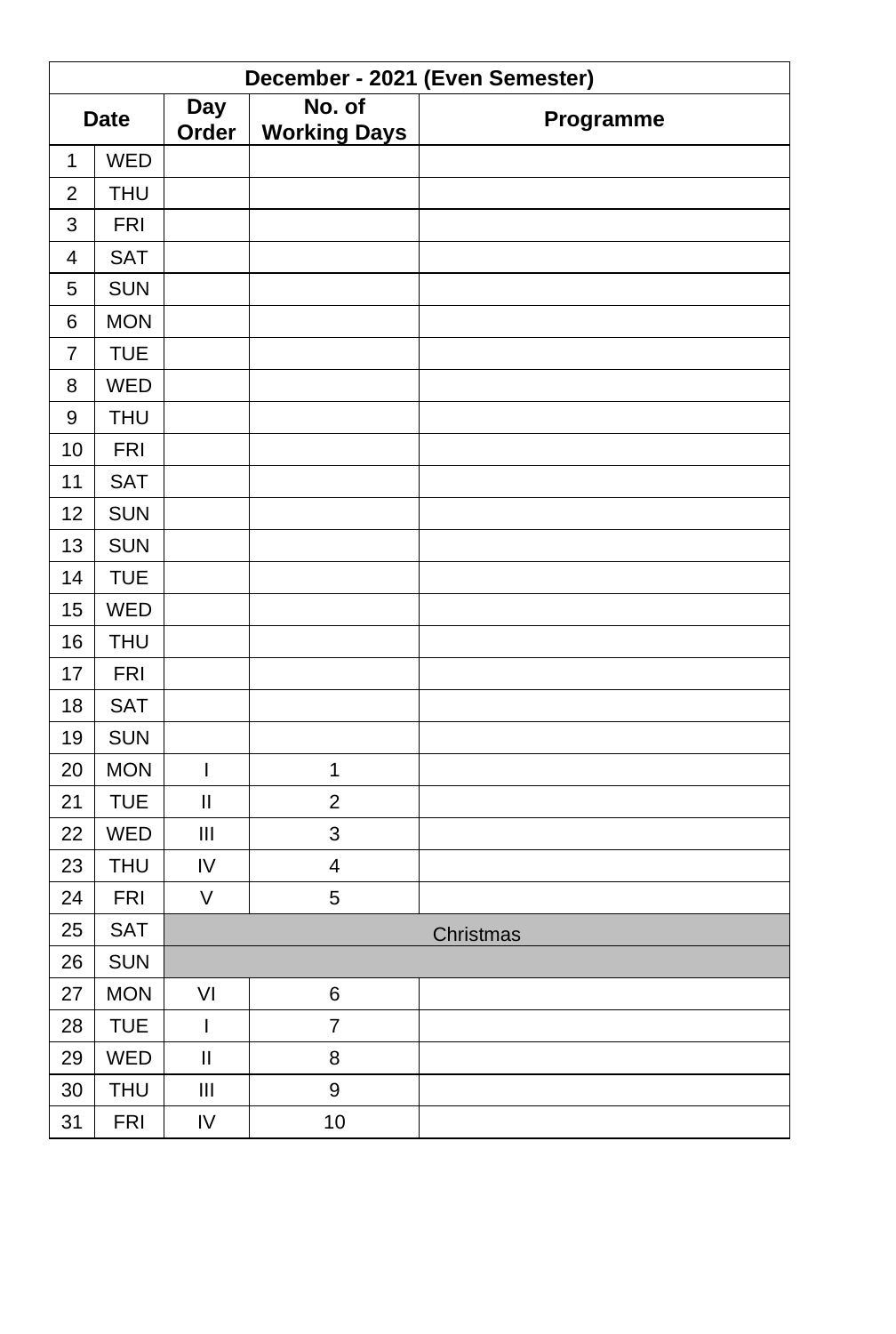|                | January- 2022 (Even Semester) |                |                               |                        |  |  |  |  |  |
|----------------|-------------------------------|----------------|-------------------------------|------------------------|--|--|--|--|--|
|                | <b>Date</b>                   | Day<br>Order   | No. of<br><b>Working Days</b> | Programme              |  |  |  |  |  |
| $\mathbf{1}$   | <b>SAT</b>                    | New Year's Day |                               |                        |  |  |  |  |  |
| $\overline{c}$ | <b>SUN</b>                    |                |                               |                        |  |  |  |  |  |
| 3              | <b>MON</b>                    | V              | 11                            |                        |  |  |  |  |  |
| $\overline{4}$ | <b>TUE</b>                    | VI             | 12                            |                        |  |  |  |  |  |
| 5              | WED                           | $\mathsf{I}$   | 13                            |                        |  |  |  |  |  |
| 6              | <b>THU</b>                    | $\mathbf{II}$  | 14                            |                        |  |  |  |  |  |
| $\overline{7}$ | <b>FRI</b>                    | Ш              | 15                            |                        |  |  |  |  |  |
| 8              | SAT                           |                |                               |                        |  |  |  |  |  |
| 9              | <b>SUN</b>                    |                |                               |                        |  |  |  |  |  |
| 10             | <b>MON</b>                    | IV             | 16                            |                        |  |  |  |  |  |
| 11             | <b>TUE</b>                    | $\vee$         | 17                            |                        |  |  |  |  |  |
| 12             | <b>WED</b>                    | VI             | 18                            |                        |  |  |  |  |  |
| 13             | <b>THU</b>                    | $\mathsf{I}$   | 19                            |                        |  |  |  |  |  |
| 14             | <b>FRI</b>                    |                | Bogi                          |                        |  |  |  |  |  |
| 15             | <b>SAT</b>                    | Pongal         |                               |                        |  |  |  |  |  |
| 16             | <b>SUN</b>                    |                |                               | <b>UzhavarThirunal</b> |  |  |  |  |  |
| 17             | <b>MON</b>                    | $\mathbf H$    | 20                            |                        |  |  |  |  |  |
| 18             | <b>TUE</b>                    |                |                               | Thaipoosam             |  |  |  |  |  |
| 19             | WED                           | Ш              | 21                            |                        |  |  |  |  |  |
| 20             | <b>THU</b>                    | IV             | 22                            |                        |  |  |  |  |  |
| 21             | <b>FRI</b>                    | V              | 23                            |                        |  |  |  |  |  |
| 22             | <b>SAT</b>                    |                |                               |                        |  |  |  |  |  |
| 23             | <b>SUN</b>                    |                |                               |                        |  |  |  |  |  |
| 24             | <b>MON</b>                    | VI             | 24                            |                        |  |  |  |  |  |
| 25             | <b>TUE</b>                    | I              | 25                            |                        |  |  |  |  |  |
| 26             | <b>WED</b>                    |                |                               | Republic Day           |  |  |  |  |  |
| 27             | <b>THU</b>                    | $\mathsf{II}$  | 26                            |                        |  |  |  |  |  |
| 28             | <b>FRI</b>                    | $\mathbf{III}$ | 27                            |                        |  |  |  |  |  |
| 29             | <b>SAT</b>                    | ${\sf IV}$     | 28                            |                        |  |  |  |  |  |
| 30             | <b>SUN</b>                    |                |                               |                        |  |  |  |  |  |
| 31             | <b>MON</b>                    | $\vee$         | 29                            |                        |  |  |  |  |  |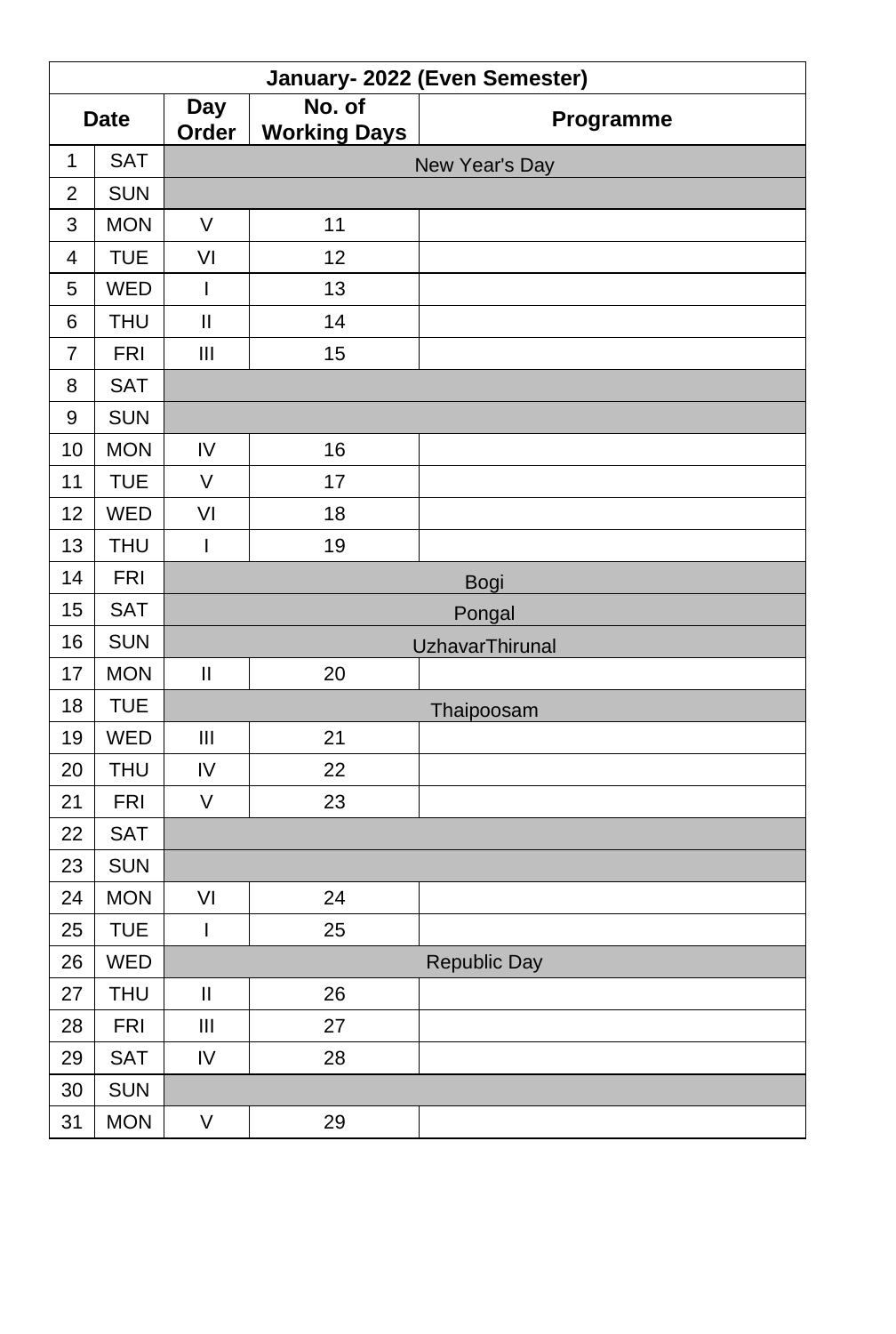|                         | February - 2022 (Even Semester) |                     |                               |                |  |  |  |  |
|-------------------------|---------------------------------|---------------------|-------------------------------|----------------|--|--|--|--|
|                         | <b>Date</b>                     | <b>Day</b><br>Order | No. of<br><b>Working Days</b> | Programme      |  |  |  |  |
| 1                       | <b>TUE</b>                      | VI                  | 30                            |                |  |  |  |  |
| $\overline{c}$          | WED                             | I                   | 31                            |                |  |  |  |  |
| 3                       | <b>THU</b>                      | $\rm H$             | 32                            |                |  |  |  |  |
| $\overline{\mathbf{4}}$ | <b>FRI</b>                      | $\mathbf{III}$      | 33                            |                |  |  |  |  |
| 5                       | SAT                             | IV                  | 34                            |                |  |  |  |  |
| 6                       | <b>SUN</b>                      |                     |                               |                |  |  |  |  |
| $\overline{7}$          | <b>MON</b>                      | V                   | 35                            | <b>CIA - 1</b> |  |  |  |  |
| 8                       | <b>TUE</b>                      | VI                  | 36                            | $CIA - 1$      |  |  |  |  |
| 9                       | <b>WED</b>                      | $\mathsf{I}$        | 37                            | $CIA - 1$      |  |  |  |  |
| 10                      | <b>THU</b>                      | $\sf II$            | 38                            | $CIA - 1$      |  |  |  |  |
| 11                      | <b>FRI</b>                      | Ш                   | 39                            | $CIA - 1$      |  |  |  |  |
| 12                      | SAT                             |                     |                               |                |  |  |  |  |
| 13                      | <b>SUN</b>                      |                     |                               |                |  |  |  |  |
| 14                      | <b>MON</b>                      | IV                  | 40                            |                |  |  |  |  |
| 15                      | <b>TUE</b>                      | $\vee$              | 41                            |                |  |  |  |  |
| 16                      | WED                             | VI                  | 42                            |                |  |  |  |  |
| 17                      | <b>THU</b>                      | $\mathsf{I}$        | 43                            |                |  |  |  |  |
| 18                      | <b>FRI</b>                      | $\rm H$             | 44                            |                |  |  |  |  |
| 19                      | <b>SAT</b>                      | Ш                   | 45                            |                |  |  |  |  |
| 20                      | <b>SUN</b>                      |                     |                               |                |  |  |  |  |
| 21                      | <b>MON</b>                      | IV                  | 46                            |                |  |  |  |  |
| 22                      | <b>TUE</b>                      | $\vee$              | 47                            |                |  |  |  |  |
| 23                      | WED                             | VI                  | 48                            |                |  |  |  |  |
| 24                      | <b>THU</b>                      | I                   | 49                            |                |  |  |  |  |
| 25                      | <b>FRI</b>                      | Ш                   | 50                            |                |  |  |  |  |
| 26                      | <b>SAT</b>                      |                     |                               |                |  |  |  |  |
| 27                      | <b>SUN</b>                      |                     |                               |                |  |  |  |  |
| 28                      | <b>MON</b>                      | $\mathsf{III}$      | 51                            |                |  |  |  |  |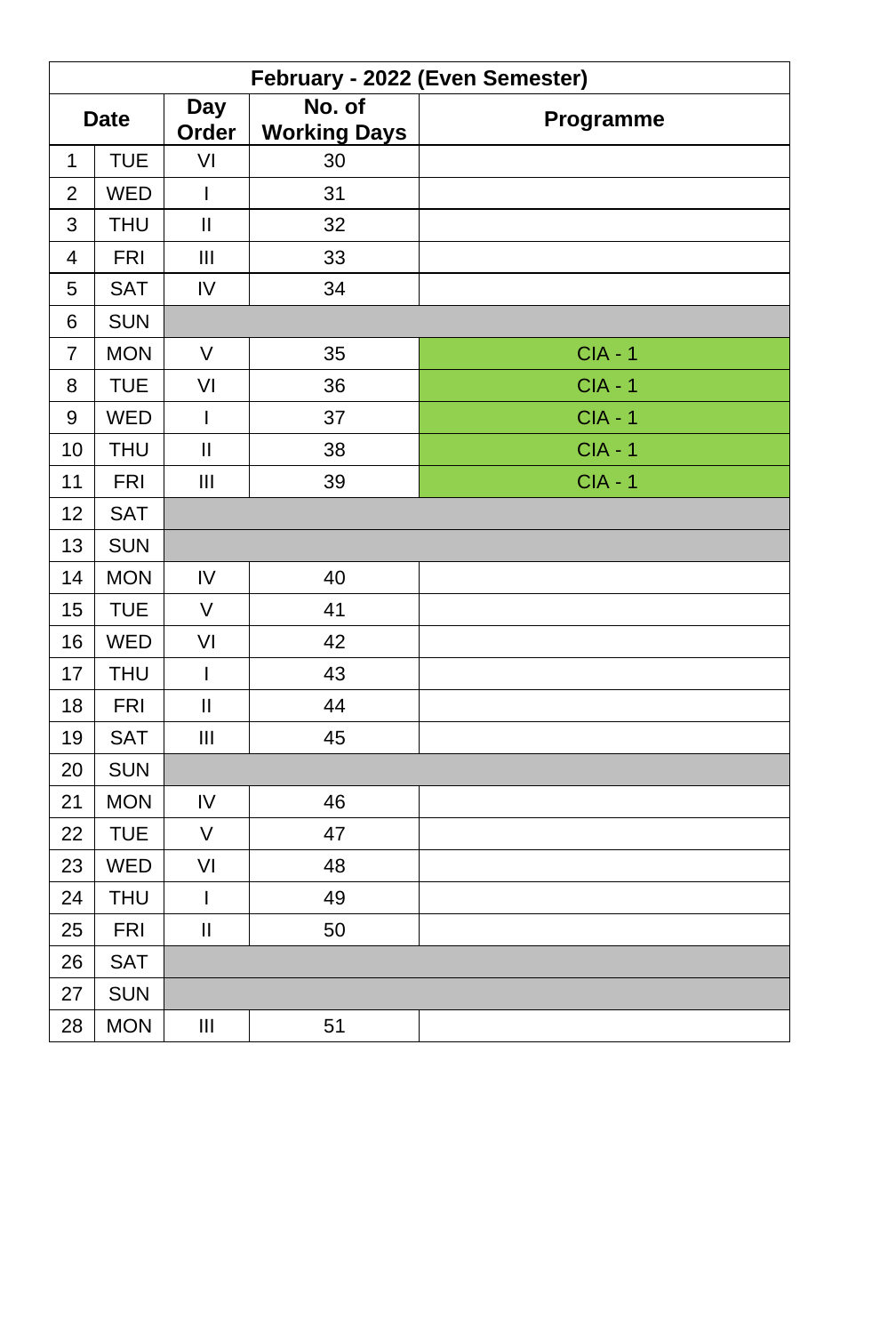|                         | March - 2022 (Even Semester) |                                                                                                                                                                                                                                                                                                                                                                                  |                               |           |  |  |  |  |
|-------------------------|------------------------------|----------------------------------------------------------------------------------------------------------------------------------------------------------------------------------------------------------------------------------------------------------------------------------------------------------------------------------------------------------------------------------|-------------------------------|-----------|--|--|--|--|
|                         | <b>Date</b>                  | Day<br>Order                                                                                                                                                                                                                                                                                                                                                                     | No. of<br><b>Working Days</b> | Programme |  |  |  |  |
| $\mathbf 1$             | <b>TUE</b>                   | IV                                                                                                                                                                                                                                                                                                                                                                               | 52                            |           |  |  |  |  |
| $\overline{c}$          | WED                          | V                                                                                                                                                                                                                                                                                                                                                                                | 53                            |           |  |  |  |  |
| 3                       | <b>THU</b>                   | VI                                                                                                                                                                                                                                                                                                                                                                               | 54                            |           |  |  |  |  |
| $\overline{\mathbf{4}}$ | <b>FRI</b>                   | $\mathsf{I}$                                                                                                                                                                                                                                                                                                                                                                     | 55                            |           |  |  |  |  |
| 5                       | SAT                          | $\mathbf{II}$                                                                                                                                                                                                                                                                                                                                                                    | 56                            |           |  |  |  |  |
| 6                       | <b>SUN</b>                   |                                                                                                                                                                                                                                                                                                                                                                                  |                               |           |  |  |  |  |
| $\overline{7}$          | <b>MON</b>                   | $\mathbf{III}$                                                                                                                                                                                                                                                                                                                                                                   | 57                            | $CIA - 2$ |  |  |  |  |
| 8                       | <b>TUE</b>                   | IV                                                                                                                                                                                                                                                                                                                                                                               | 58                            | $CIA - 2$ |  |  |  |  |
| 9                       | WED                          | V                                                                                                                                                                                                                                                                                                                                                                                | 59                            | $CIA - 2$ |  |  |  |  |
| 10                      | <b>THU</b>                   | VI                                                                                                                                                                                                                                                                                                                                                                               | 60                            | $CIA - 2$ |  |  |  |  |
| 11                      | <b>FRI</b>                   | $\mathsf{I}$                                                                                                                                                                                                                                                                                                                                                                     | 61                            | $CIA - 2$ |  |  |  |  |
| 12                      | <b>SAT</b>                   |                                                                                                                                                                                                                                                                                                                                                                                  |                               |           |  |  |  |  |
| 13                      | <b>SUN</b>                   |                                                                                                                                                                                                                                                                                                                                                                                  |                               |           |  |  |  |  |
| 14                      | <b>MON</b>                   | $\sf II$                                                                                                                                                                                                                                                                                                                                                                         | 62                            |           |  |  |  |  |
| 15                      | <b>TUE</b>                   | $\mathbf{III}$                                                                                                                                                                                                                                                                                                                                                                   | 63                            |           |  |  |  |  |
| 16                      | WED                          | IV                                                                                                                                                                                                                                                                                                                                                                               | 64                            |           |  |  |  |  |
| 17                      | <b>THU</b>                   | $\vee$                                                                                                                                                                                                                                                                                                                                                                           | 65                            |           |  |  |  |  |
| 18                      | <b>FRI</b>                   | VI                                                                                                                                                                                                                                                                                                                                                                               | 66                            |           |  |  |  |  |
| 19                      | SAT                          | $\mathsf{I}$                                                                                                                                                                                                                                                                                                                                                                     | 67                            |           |  |  |  |  |
| 20                      | <b>SUN</b>                   |                                                                                                                                                                                                                                                                                                                                                                                  |                               |           |  |  |  |  |
| 21                      | <b>MON</b>                   | $\mathbf{II}$                                                                                                                                                                                                                                                                                                                                                                    | 68                            |           |  |  |  |  |
| 22                      | <b>TUE</b>                   | Ш                                                                                                                                                                                                                                                                                                                                                                                | 69                            |           |  |  |  |  |
| 23                      | WED                          | IV                                                                                                                                                                                                                                                                                                                                                                               | 70                            |           |  |  |  |  |
| 24                      | <b>THU</b>                   | V                                                                                                                                                                                                                                                                                                                                                                                | 71                            |           |  |  |  |  |
| 25                      | <b>FRI</b>                   | VI                                                                                                                                                                                                                                                                                                                                                                               | 72                            |           |  |  |  |  |
| 26                      | SAT                          |                                                                                                                                                                                                                                                                                                                                                                                  |                               |           |  |  |  |  |
| 27                      | <b>SUN</b>                   |                                                                                                                                                                                                                                                                                                                                                                                  |                               |           |  |  |  |  |
| 28                      | <b>MON</b>                   | $\begin{array}{c} \rule{0pt}{2.5ex} \rule{0pt}{2.5ex} \rule{0pt}{2.5ex} \rule{0pt}{2.5ex} \rule{0pt}{2.5ex} \rule{0pt}{2.5ex} \rule{0pt}{2.5ex} \rule{0pt}{2.5ex} \rule{0pt}{2.5ex} \rule{0pt}{2.5ex} \rule{0pt}{2.5ex} \rule{0pt}{2.5ex} \rule{0pt}{2.5ex} \rule{0pt}{2.5ex} \rule{0pt}{2.5ex} \rule{0pt}{2.5ex} \rule{0pt}{2.5ex} \rule{0pt}{2.5ex} \rule{0pt}{2.5ex} \rule{0$ | 73                            |           |  |  |  |  |
| 29                      | <b>TUE</b>                   | $\mathbf{II}$                                                                                                                                                                                                                                                                                                                                                                    | 74                            |           |  |  |  |  |
| 30                      | WED                          | $\ensuremath{\mathsf{III}}\xspace$                                                                                                                                                                                                                                                                                                                                               | 75                            |           |  |  |  |  |
| 31                      | <b>THU</b>                   | IV                                                                                                                                                                                                                                                                                                                                                                               | 76                            |           |  |  |  |  |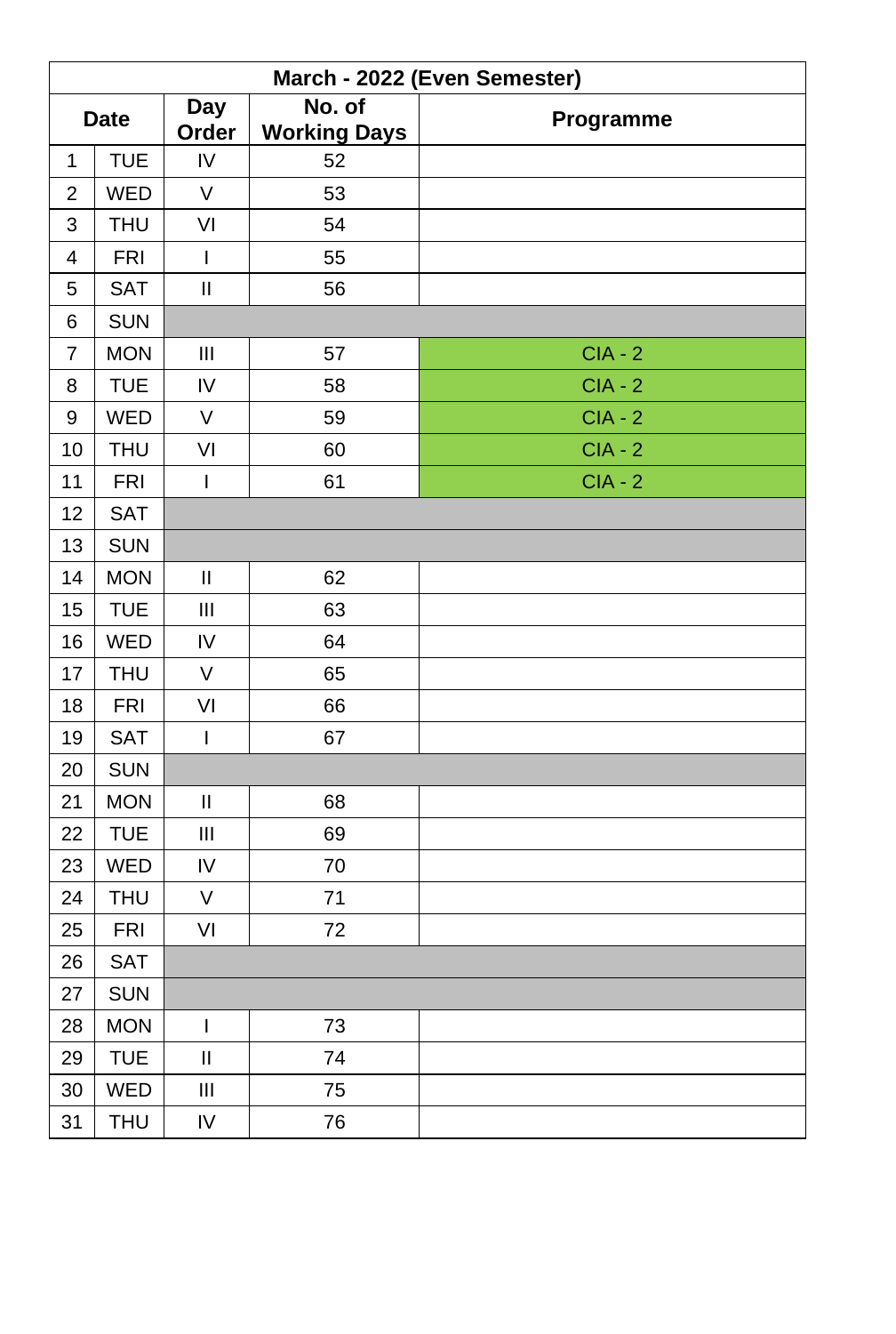|                  | April - 2022 (Even Semester) |                                                      |    |                           |  |  |  |  |  |
|------------------|------------------------------|------------------------------------------------------|----|---------------------------|--|--|--|--|--|
| <b>Date</b>      |                              | No. of<br><b>Day</b><br>Order<br><b>Working Days</b> |    | Programme                 |  |  |  |  |  |
| 1                | <b>FRI</b>                   | V                                                    | 77 |                           |  |  |  |  |  |
| $\overline{2}$   | <b>SAT</b>                   |                                                      |    | Telugu New Year's Day     |  |  |  |  |  |
| 3                | <b>SUN</b>                   |                                                      |    |                           |  |  |  |  |  |
| 4                | <b>MON</b>                   | VI                                                   | 78 | <b>Model Examinations</b> |  |  |  |  |  |
| 5                | <b>TUE</b>                   | $\overline{1}$                                       | 79 | <b>Model Examinations</b> |  |  |  |  |  |
| 6                | <b>WED</b>                   | Ш                                                    | 80 | <b>Model Examinations</b> |  |  |  |  |  |
| 7                | <b>THU</b>                   | Ш                                                    | 81 | <b>Model Examinations</b> |  |  |  |  |  |
| 8                | <b>FRI</b>                   | IV                                                   | 82 | <b>Model Examinations</b> |  |  |  |  |  |
| $\boldsymbol{9}$ | <b>SAT</b>                   | $\vee$                                               | 83 |                           |  |  |  |  |  |
| 10               | <b>SUN</b>                   |                                                      |    |                           |  |  |  |  |  |
| 11               | <b>MON</b>                   | VI                                                   | 84 |                           |  |  |  |  |  |
| 12               | <b>TUE</b>                   | I                                                    | 85 |                           |  |  |  |  |  |
| 13               | <b>WED</b>                   | Ш                                                    | 86 |                           |  |  |  |  |  |
| 14               | <b>THU</b>                   | Tamil New Year's Day                                 |    |                           |  |  |  |  |  |
| 15               | <b>FRI</b>                   | Good Friday                                          |    |                           |  |  |  |  |  |
| 16               | <b>SAT</b>                   |                                                      |    |                           |  |  |  |  |  |
| 17               | <b>SUN</b>                   |                                                      |    |                           |  |  |  |  |  |
| 18               | <b>MON</b>                   | Ш                                                    | 87 |                           |  |  |  |  |  |
| 19               | <b>TUE</b>                   | IV                                                   | 89 |                           |  |  |  |  |  |
| 20               | <b>WED</b>                   | $\vee$                                               | 88 |                           |  |  |  |  |  |
| 21               | THU                          | VI                                                   | 89 |                           |  |  |  |  |  |
| 22               | <b>FRI</b>                   | L                                                    | 90 |                           |  |  |  |  |  |
| 23               | SAT                          |                                                      |    |                           |  |  |  |  |  |
| 24               | <b>SUN</b>                   |                                                      |    |                           |  |  |  |  |  |
| 25               | <b>MON</b>                   |                                                      |    |                           |  |  |  |  |  |
| 26               | <b>TUE</b>                   |                                                      |    |                           |  |  |  |  |  |
| 27               | <b>WED</b>                   |                                                      |    |                           |  |  |  |  |  |
| 28               | THU                          |                                                      |    |                           |  |  |  |  |  |
| 29               | <b>FRI</b>                   |                                                      |    |                           |  |  |  |  |  |
| 30               | <b>SAT</b>                   |                                                      |    |                           |  |  |  |  |  |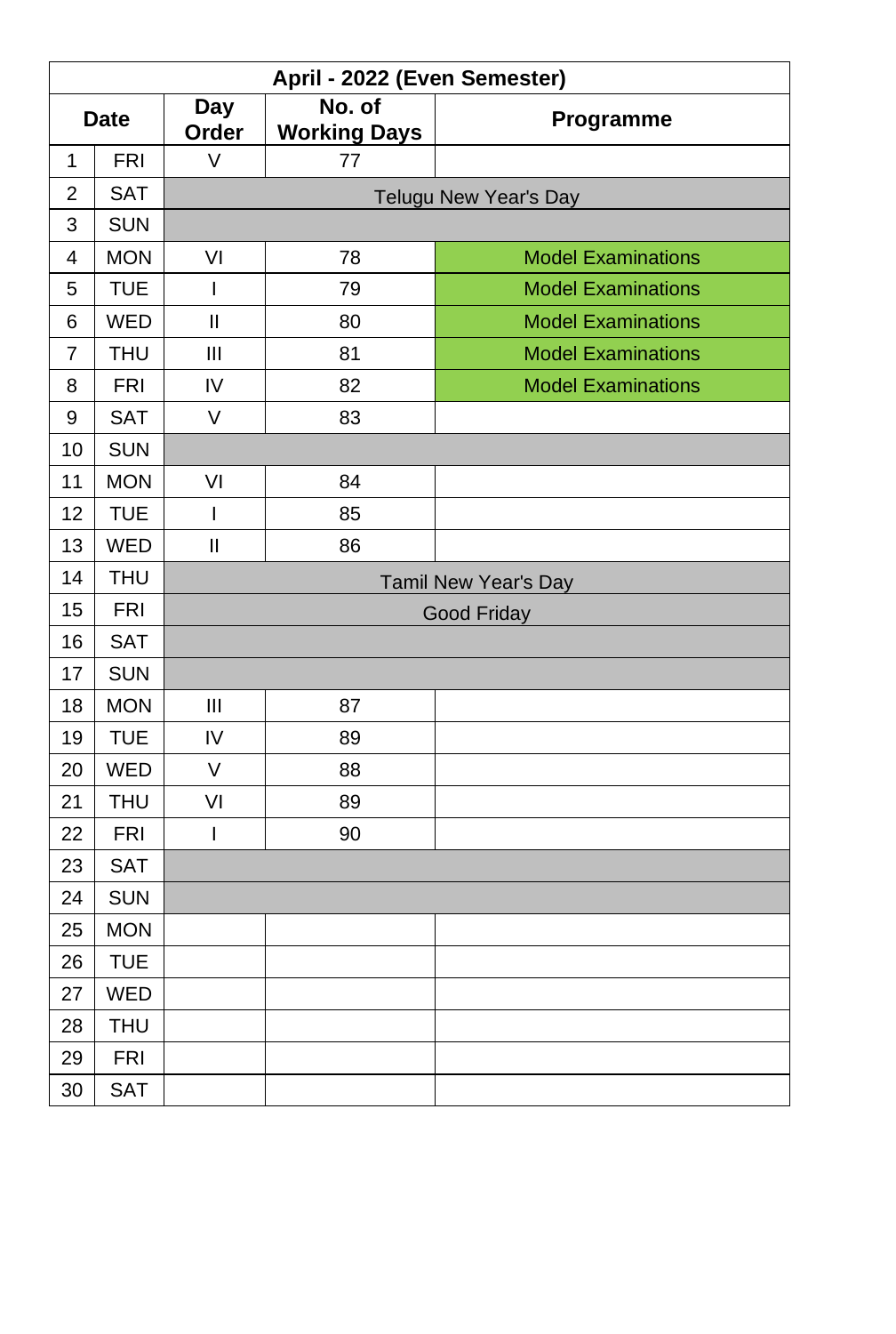# **Important Days**

| S.No             | <b>Date</b> | <b>Event</b>                            |
|------------------|-------------|-----------------------------------------|
| 1.               | 05.06.2021  | <b>World Environment Day</b>            |
| 2.               | 16.06.2021  | Father's Day                            |
| $\overline{3}$ . | 01.07.2021  | National Doctors' Day                   |
| 4.               | 11.07.2021  | <b>World Population Day</b>             |
| 5.               | 28.07.2021  | <b>World Nature Conservation Day</b>    |
| 6.               | 12.08.2021  | International Youth & National          |
|                  |             | Librarians Day                          |
| 7.               | 15.08.2021  | India's Independance Day                |
| 8.               | 19.08.2021  | World Photography Day                   |
| 9.               | 05.09.2021  | Teachers' Day                           |
| 10.              | 08.09.2021  | <b>International Literacy Day</b>       |
| 11.              | 16.09.2021  | World Ozone Day                         |
| 12.              | 27.09.2021  | World Tourism Day                       |
| 13.              | 02.10.2021  | International Non-Violence Day          |
| 14.              | 04.10.2021  | World Animal's Day                      |
| 15.              | 15.10.2021  | World's Hand Washing Day                |
| 16.              | 17.10.2021  | International Poverty Eradication Day   |
| 17.              | 14.11.2021  | <b>World Diabetes Day</b>               |
| 18.              | 14.11.2021  | Children's Day                          |
| 19.              | 30.11.2021  | Flag Day                                |
| 20.              | 01.12.2021  | World AIDS Day                          |
| 21.              | 10.12.2021  | Human Rights Day                        |
| 22.              | 14.12.2021  | <b>National Energy Conservation Day</b> |
| 23.              | 12.01.2022  | National Youth Day                      |
| 24.              | 30.01.2022  | <b>World Leprosy Eradication Day</b>    |
| 25.              | 04.02.2022  | World Cancer Awareness Day              |
| 26.              | 28.02.2022  | National Science Day                    |
| 27.              | 08.03.2022  | International Women's Day               |
| 28.              | 15.03.2022  | <b>World Consumer's Day</b>             |
| 29.              | 22.03.2022  | World Day for Water                     |
| 30.              | 24.03.2022  | World TB Day                            |
| 31.              | 07.04.2022  | World Health Day                        |
| 32.              | 23.04.2022  | World Book Day                          |
| 33.              | 10.05.2022  | <b>International Energy Day</b>         |
| 34.              | 10.05.2022  | Mother's Day                            |
| 35.              | 15.05.2022  | International Family Day                |
| 36.              | 24.05.2022  | Commonwealth Day                        |
| 37.              | 31.05.2022  | World No Tobacco Day                    |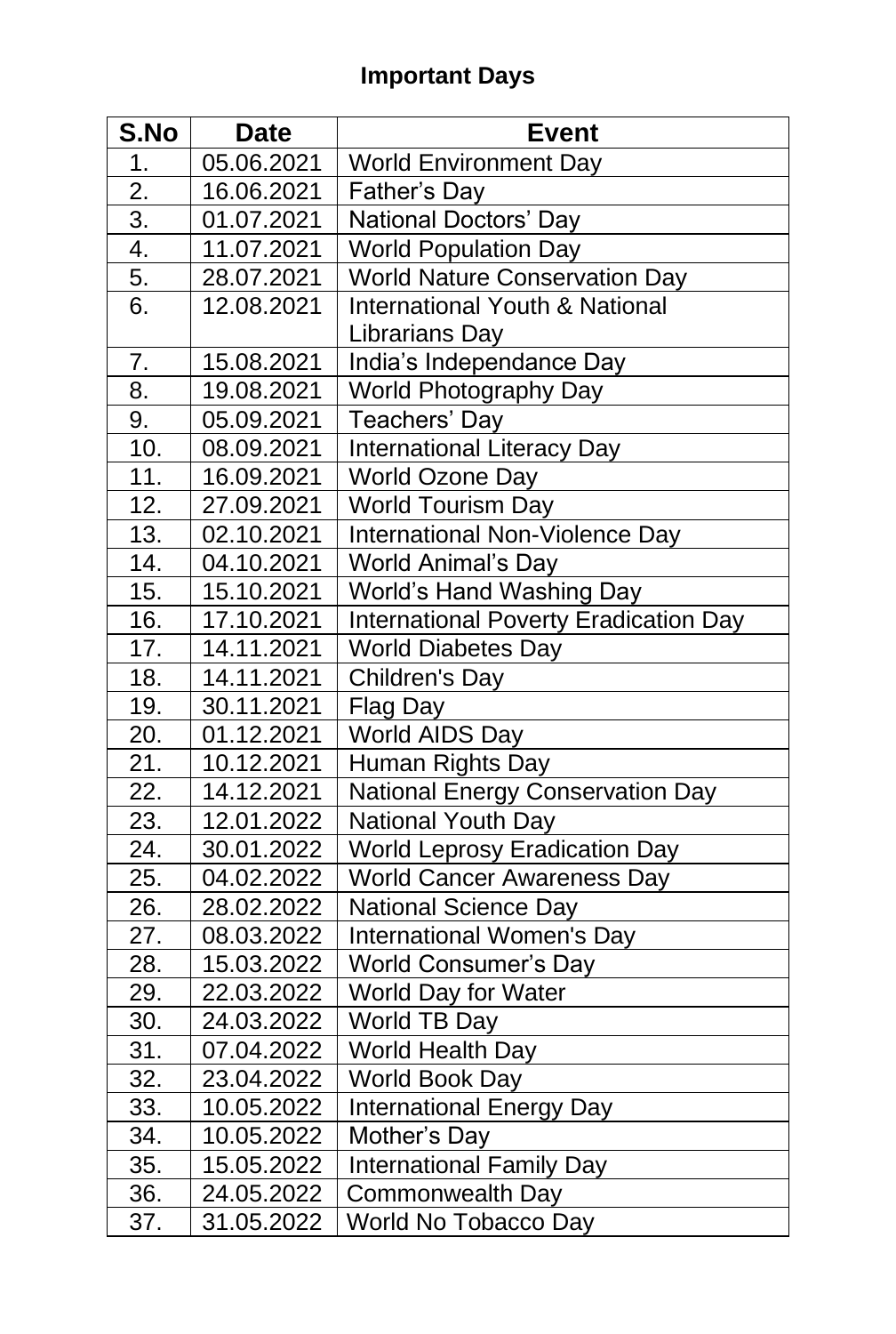|                           | 3.25 pm<br>4.25 pm<br>$\mathbf{S}$                                                                                                                                                                                                                                                                                                                        |  |                    |  |   |        |  |                |  |
|---------------------------|-----------------------------------------------------------------------------------------------------------------------------------------------------------------------------------------------------------------------------------------------------------------------------------------------------------------------------------------------------------|--|--------------------|--|---|--------|--|----------------|--|
|                           | 3.15 pm<br>3.25 pm<br>$\mathtt{Q}$                                                                                                                                                                                                                                                                                                                        |  | <b>Break Time</b>  |  |   |        |  |                |  |
|                           | $2.15 \text{ pm}$<br>3.15 pm                                                                                                                                                                                                                                                                                                                              |  |                    |  |   |        |  |                |  |
|                           | $2.15$ pm                                                                                                                                                                                                                                                                                                                                                 |  |                    |  |   |        |  |                |  |
|                           |                                                                                                                                                                                                                                                                                                                                                           |  | <b>Lunch Break</b> |  |   |        |  |                |  |
| TIME TABLE (ODD SEMESTER) |                                                                                                                                                                                                                                                                                                                                                           |  |                    |  |   |        |  |                |  |
|                           | 9.15 am $\begin{array}{ l } \hline 10.15$ am $\begin{array}{ l } \hline 11.15$ am $\hline 11.25$ am $\begin{array}{ l } \hline 10.25 & 10 \\ \hline 10 & 10 \\ \hline 10.15 & 10 \\ \hline 10.15 & 11.15 & 10 \\ \hline \end{array} \hline \end{array}$ am $\begin{array}{ l } \hline 12.25 & 10 \\ \hline 12.25 & 10 \\ \hline 11.15 & 10 \\ \hline 11.$ |  | <b>Break Time</b>  |  |   |        |  |                |  |
|                           | to to to to to to $10.15$ am                                                                                                                                                                                                                                                                                                                              |  |                    |  |   |        |  |                |  |
|                           |                                                                                                                                                                                                                                                                                                                                                           |  |                    |  |   |        |  |                |  |
|                           | Day Order<br>TIME                                                                                                                                                                                                                                                                                                                                         |  |                    |  | Ξ | $\geq$ |  | $\overline{5}$ |  |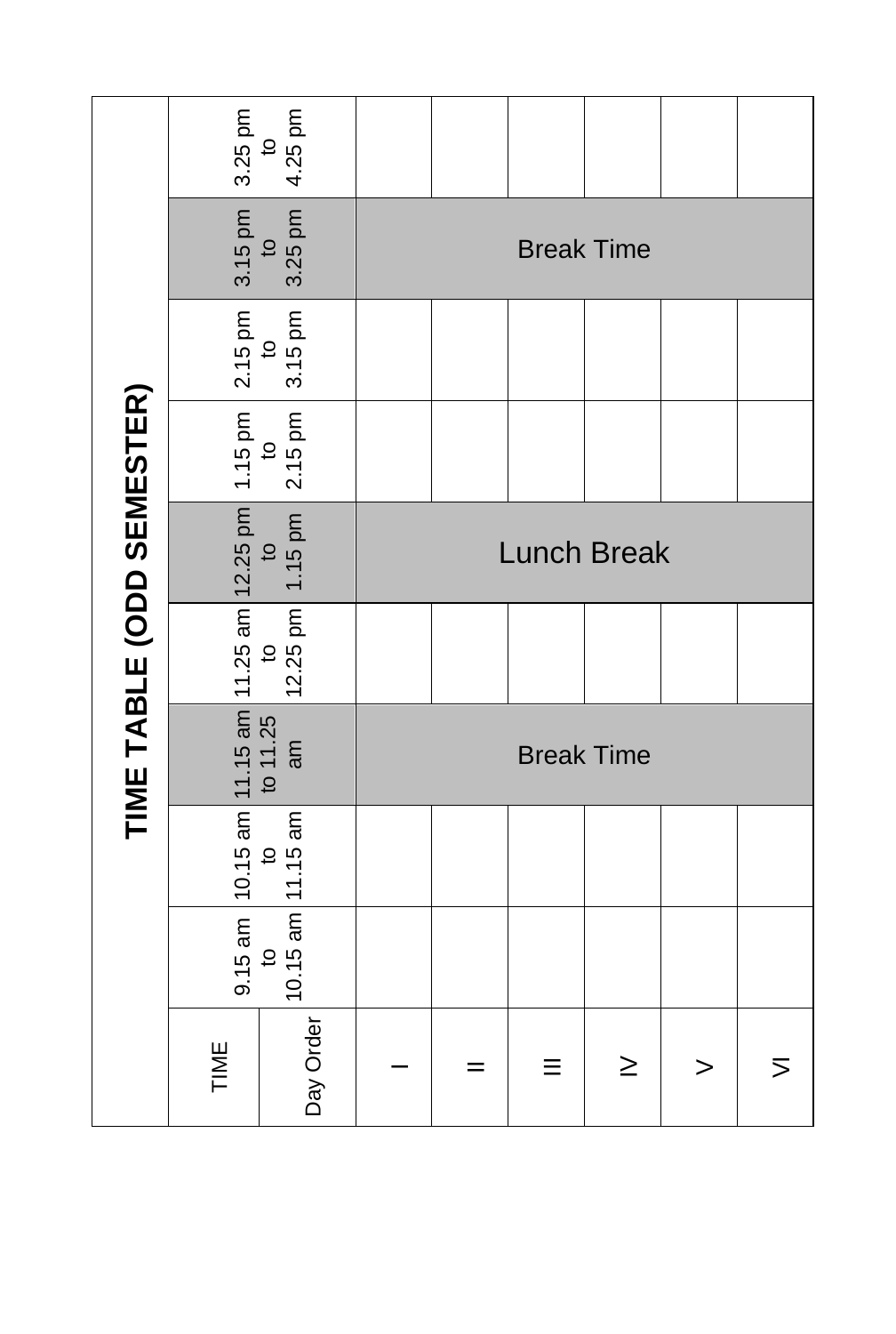|                            | 3.25 pm<br>4.25 pm<br>$\mathsf{S}$                                                                                                                                                                                     |                        |                    |  |   |        |  |   |
|----------------------------|------------------------------------------------------------------------------------------------------------------------------------------------------------------------------------------------------------------------|------------------------|--------------------|--|---|--------|--|---|
|                            | 3.15 pm<br>3.25 pm<br>$\mathtt{Q}$                                                                                                                                                                                     |                        | <b>Break Time</b>  |  |   |        |  |   |
|                            | $2.15$ pm<br>3.15 pm<br>$\mathtt{Q}$                                                                                                                                                                                   |                        |                    |  |   |        |  |   |
|                            | 2.15 pm                                                                                                                                                                                                                |                        |                    |  |   |        |  |   |
|                            | 1.15 pm                                                                                                                                                                                                                |                        | <b>Lunch Break</b> |  |   |        |  |   |
| TIME TABLE (EVEN SEMESTER) |                                                                                                                                                                                                                        | $12.25$ pm             |                    |  |   |        |  |   |
|                            | 9.15 am $\begin{vmatrix} 10.15 \text{ am} & 11.15 \text{ am} & 11.25 \text{ am} & 12.25 \text{ pm} & 1.15 \text{ pm} \\ \text{to} & \text{to} & \text{to} & 11.25 \\ 0 & \text{to} & 11.25 & 0 \end{vmatrix}$ to<br>am |                        | <b>Break Time</b>  |  |   |        |  |   |
|                            |                                                                                                                                                                                                                        |                        |                    |  |   |        |  |   |
|                            |                                                                                                                                                                                                                        | $10.15$ am $ 11.15$ am |                    |  |   |        |  |   |
|                            | Day Order<br>TIME                                                                                                                                                                                                      |                        |                    |  | ≡ | $\geq$ |  | ⋝ |